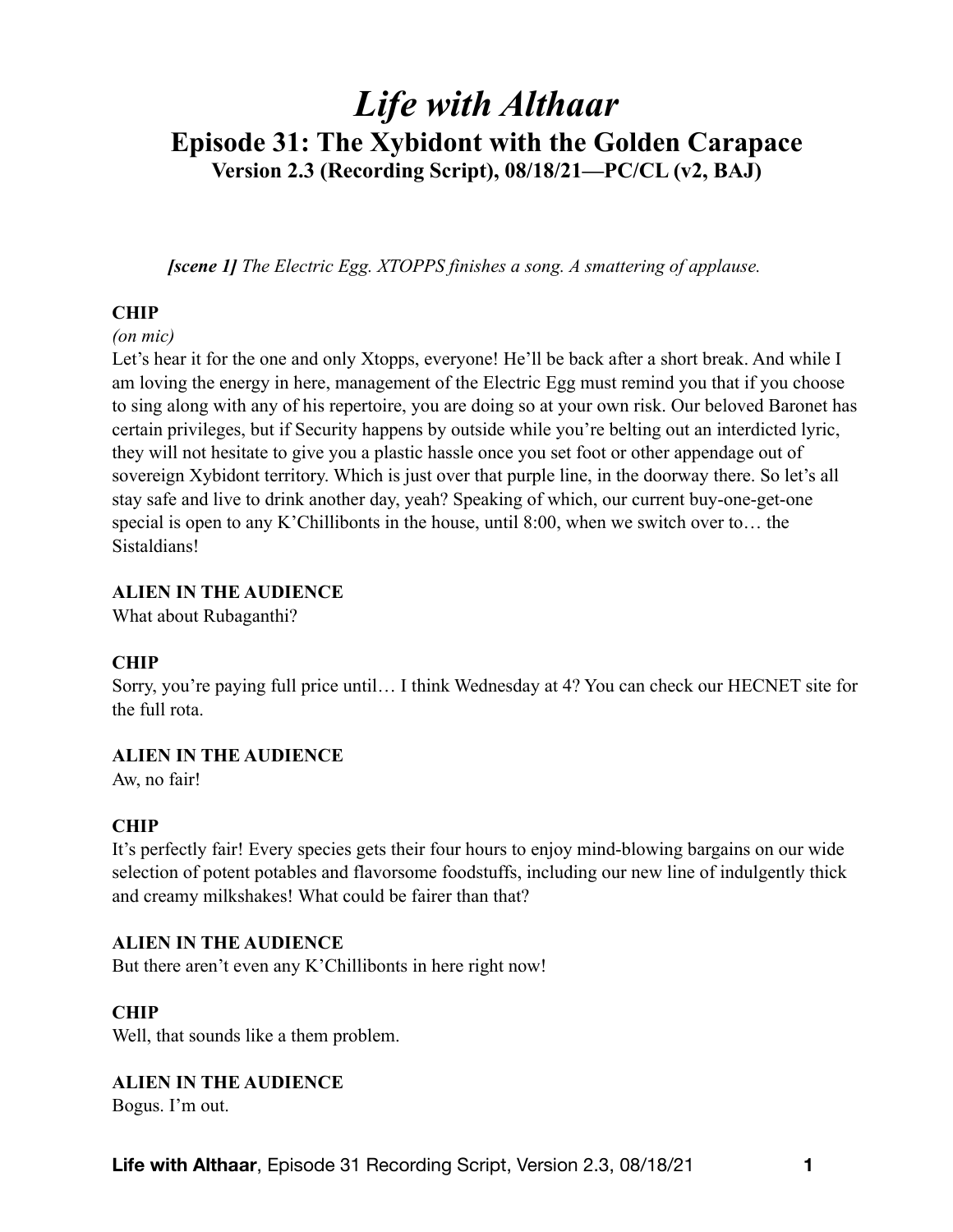### **CHIP**

See you next Wednesday!

#### **TINY BILL**

Hey, Xtopps! Killing sounds, did I hear you throw in a little "So What?"

### **XTOPPS**

Glad you scooped it, mang. Just a little poke of the parasol at the new regime. Oh, suspend it a second, you're Tiny Bill Tremaine, yeah?

### **TINY BILL**

The one and only. Pleasure to finally meet you, zood. Glad to see the old place is still alive and sortof-kicking.

### **XTOPPS**

Right, you were gigging with Dee back in the day. How'd you swerve the arrival? The Foogs aren't opening the door for any old Richard these days. Is this a bootleg visit? Because if you need a selfstashery, just hit me up, I got a few secret sockets I could plug you in.

### **TINY BILL**

Oh, no, we're vertical, mang. Special dispensation from the Committee, we've all got our day passes.

### **XTOPPS**

Who's "we"? Name three

### **TINY BILL**

Me, Stringus, and Diego. We had a gap in our schedules, so I was looking for a quick side gig, and wouldn't you know it, what popped up was a booking here on the Fairgrounds for a Fugulnari group-actualization seminar and jazz brunch. Don't ask me why, but those Foogs love themselves some bari sax.

### **XTOPPS**

Most do.

### **TINY BILL**

So…what's the angular on our mutual friend? I heard she hit some slippage.

### **XTOPPS**

Yeah, she's in the greenhouse now. Has been since New Year's.

### **TINY BILL**

Voider. So, when's she getting out?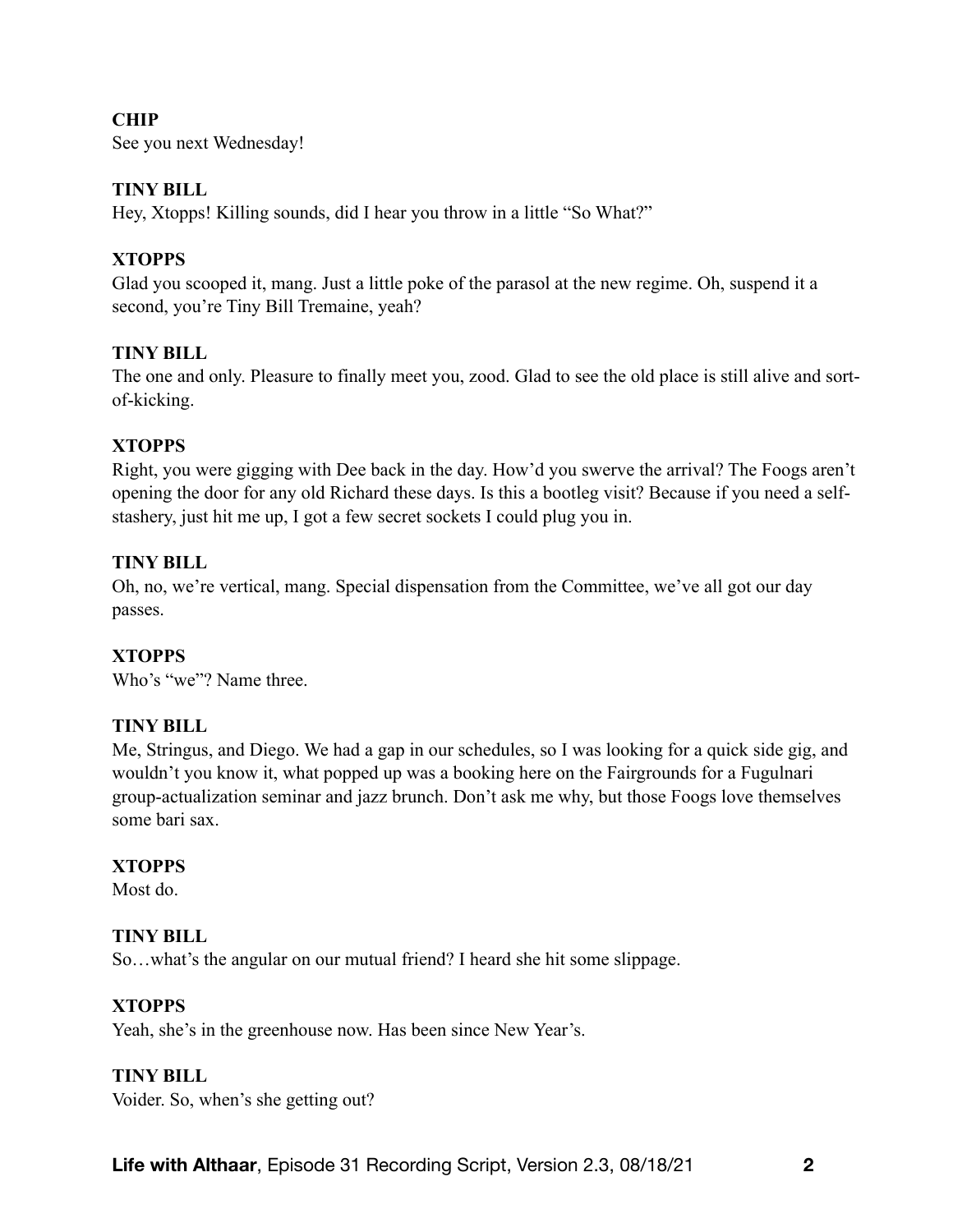### **XTOPPS**

Your wiggle's as good as mine, they're gonna keep her potted long as they can. Which could be forever and a half if Xtopps can't get interventionary. They threw the book at her, mang. Or whatever a plant throws when it wants to get definitatively illustrative.

### **TINY BILL**

Any chance of a visitation?

### **XTOPPS**

Nah, mang, They've got her twice-removed. No one's invitational to get conversational, 'cept me and my clutcher Althaar. And they'd keep us out, too, if they had the pits to cold-shoulder the ICSB.

### **TINY BILL**

Oh, yeah, Dee wrote me about that, before this all went down. You're the grand poobah of some like, Kingdom or like Empire, some schness like that?

### **XTOPPS**

The Baronetcy of Kandephaa'a, if you want to get circumscriptionary.

### **TINY BILL**

Where's that?

### **XTOPPS**

You're in it, mang. Or at least, its most majestic seat. That's why the Egg is sleeked-out and immune to Foogy intrusion.

### **TINY BILL**

Sweet deal.

### **XTOPPS**

Yeah, but that's no Secret Sand to Dee, you chom?

### **TINY BILL**

That's heavy, mang. Send her my love when you can, yeah?

### **XTOPPS**

Done and done, clutcher.

### **TINY BILL**

So, with Dee in the slam, you're headlining here at the Egg?

### **XTOPPS**

If you can call it that. Houses are thinner than a Xanthoni with the sugars, and the setlists just keep shrinking.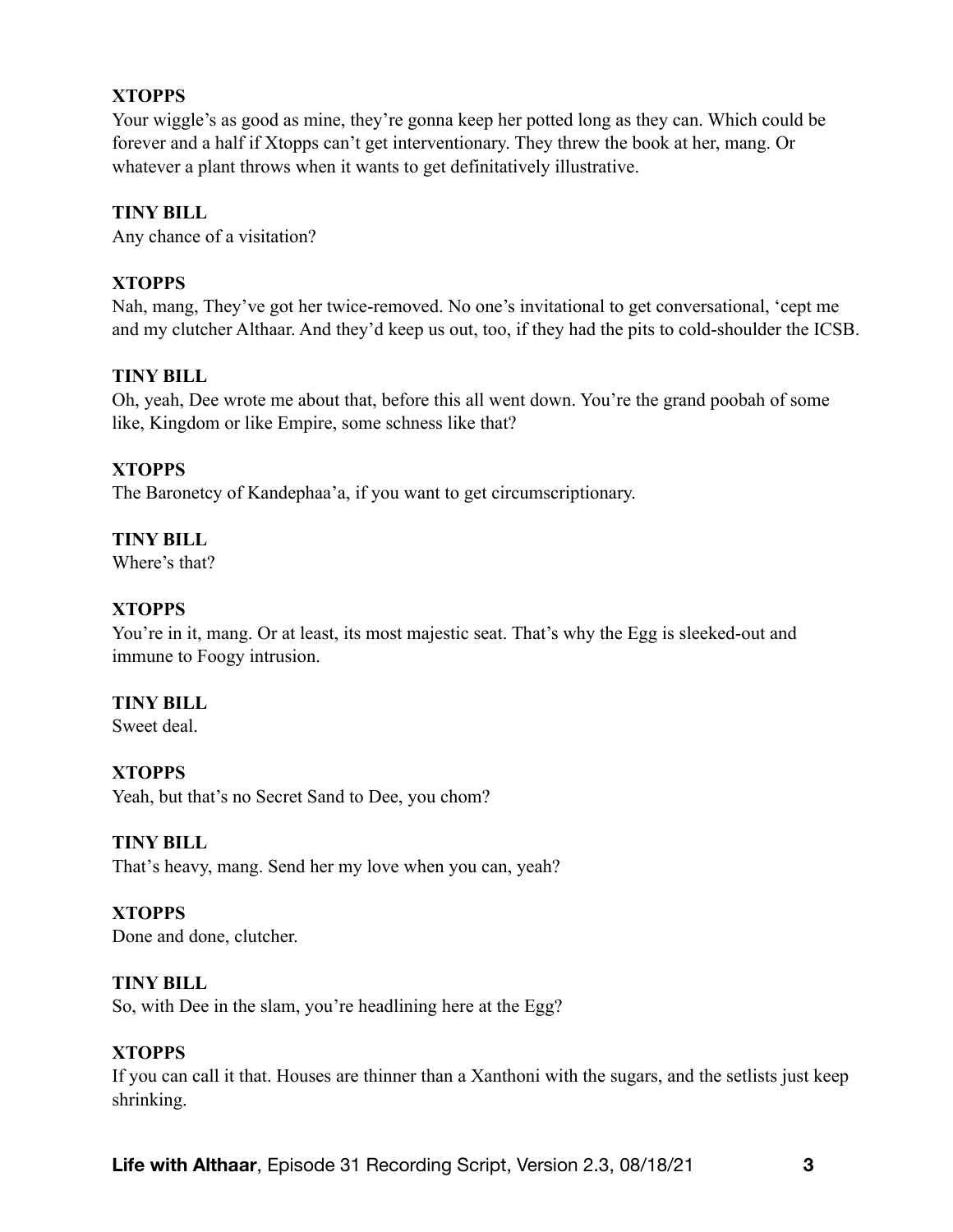#### **TINY BILL**

No Dee will do that to you. That boffer can sing anything.

#### **XTOPPS**

Yeah, but it's not just the precipitatious Dee-ectomy, it's the no-fly list, the hassle-ation, the culinary clamp-down… The Fairgrounds is pretty pernicious to a tune-slinger these dirty days. So, I've been woodshedding something new. In fact, I was cudding on busting it out this very shift… spoken word.

#### **TINY BILL**

For real? That's harder than it looks, you know.

### **XTOPPS**

No skitter. But I extricated something last night that might run salutatory. You wanna harvest it? Might as well drop it in the here and now, long as I got a couple of ears professionelles standing stately.

#### **TINY BILL**

Sure! Lay it on me!

*Drums play à la "Lust For Life."* 

### **XTOPPS**

#### *(on mic)*

Chom life. Chom a Baronetcy. Chom an ancient house. Chom a royal seat. Chom the exalted prerogative. Chom an army of sculls to dance attendance, chom hangers-on and kissers-up. Chom little worms that massage your pre-tarsi, chom a twice tiled thorax, chom a clean bill of health and a sparkling set of mandibles. Chom an imperial stable full of armored war snails who harmonize when you whistle. Chom the best songbird you ever knew vegetating in a crylion cage... That ain't right. C'mon, mang! Chom the Plant Way, chom potato bans…

*XTOPPS continues as focus shifts to the bar.*

#### **EWAN MCGREGOR-BOT**

Oi!…Oi! You see what he's doin', don't you! He's fuckin' rippin' me off! That's my bloody bit!

#### **CHIP**

Slow your roll, McGregor-Bot, that hasn't been anyone's bit for five hundred years.

#### **TINY BILL**

*(in the distance)*  Go on, Xtopps, preach it!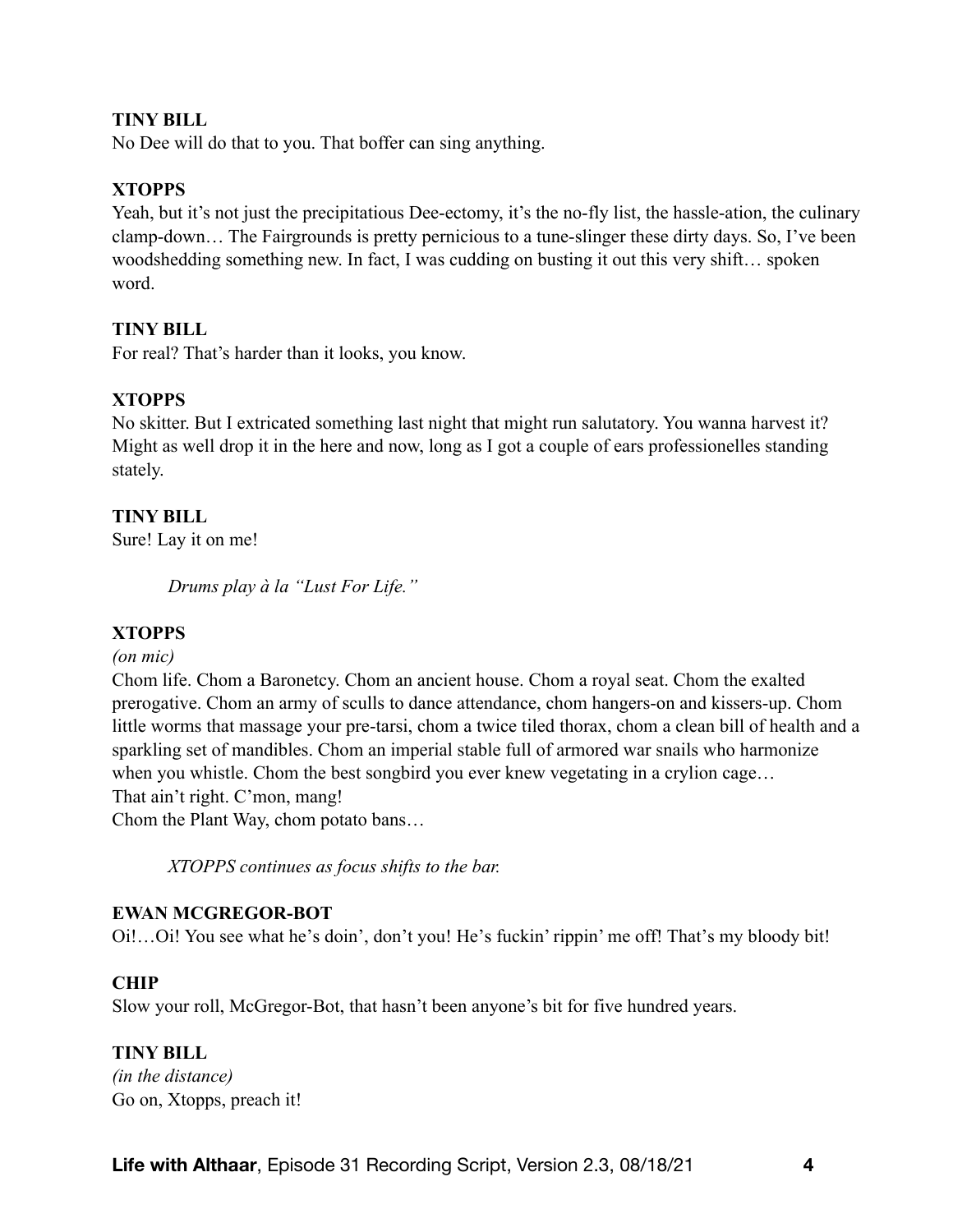### **EWAN MCGREGOR-BOT**

He's got it all wrong, though! I don't hate the Foogs, they're just stroffers. But you Humans were bloody colonised by stroffers! It's fuckin' embarassin'!

### **CHIP**

Hey, watch it!

### **EWAN MCGREGOR-BOT**

What? It's true, innit?

### **CHIP**

Yeah, but *I* get to say it, *you* don't.

### **EWAN MCGREGOR-BOT**

Aww, piss off Chip. You're a stroffer too!

### **CHIP**

Right, that's it! You're cut off. Sopon? That was McGregor-Bot's last Electric Koolaid!

### **EWAN MCGREGOR-BOT**

Aw, bollocks.

*Focus moves back to the stage.* 

### **XTOPPS**

#### *(continuing)*

Chom pheromone headbands, chom the stock-still dance, chom the unblinking eye, chom friendship committees without friends and step counters that counter stepping. Chom your future. Chom life… But why would I wanna do a thing like that? I will not chom life. I will chom something altogether else! And the reasons? There are no reasons, clutcher! Who needs reasons when you've got peanut butter?!

*[scene 2] Opening credits music.* 

### **ANNOUNCER**

Gemini CollisionWorks presents…! *LIFE! WITH! ALTHAAR!* Season Three! Episode 31… "The Xybidont with the Golden Carapace"

> *[scene 3] An announcement from MRS. FRONDRINAX blares through corridors over the Fairgrounds PA system.*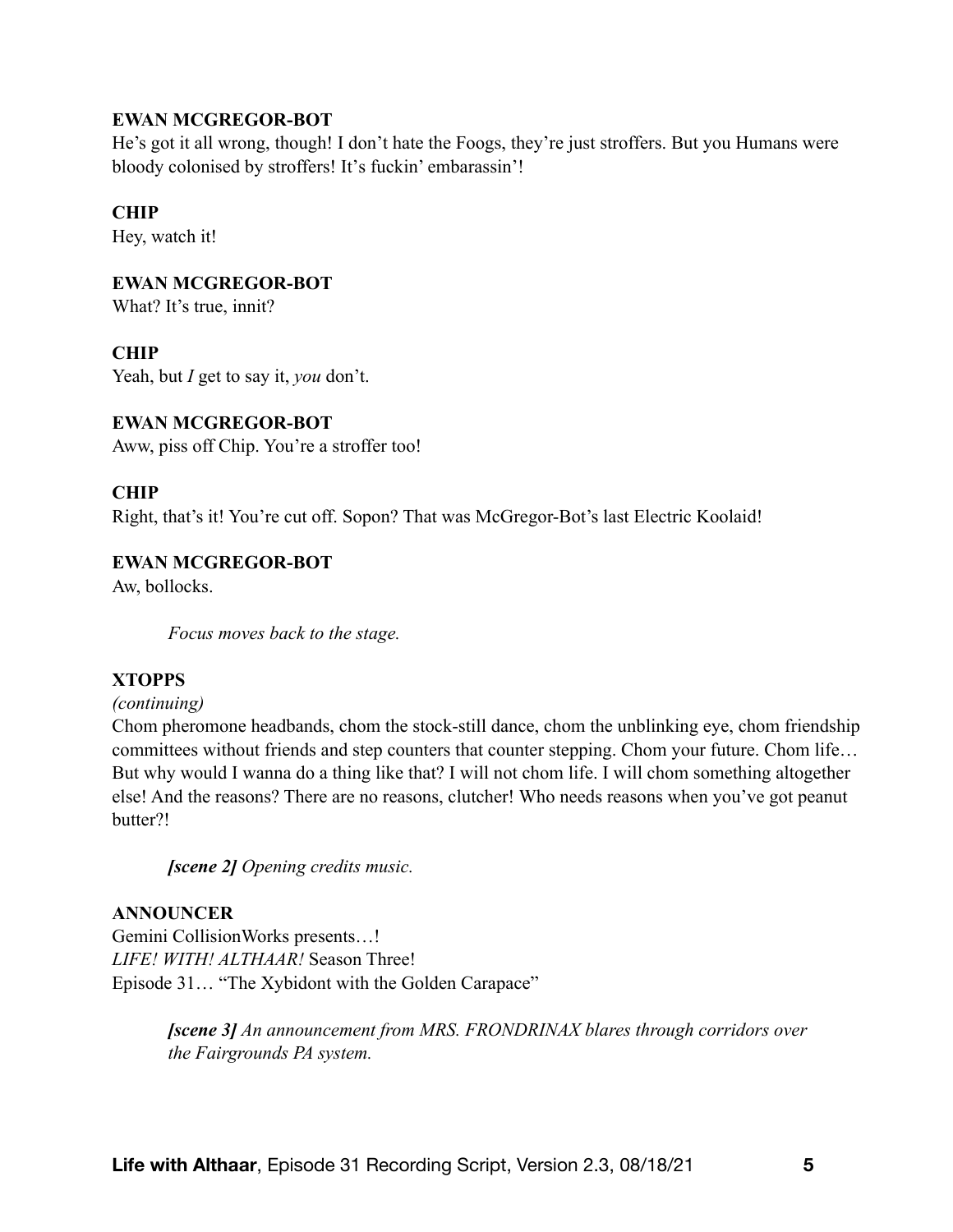### **MRS. FRONDRINAX**

Good morning, citizens of the Fairgrounds! I hope all of you are having a productive and efficient first cycle! And if not, well, I have a very special guest with me today who I'm sure will inspire you to new heights of efficiency, as you all plow your own individual furrows toward the glorious unity of the Plant Way. Some a little slower than others, it's true, but I can promise you that you'll all get there eventually. But first! This cycle's announcements!

Mulchfest 2523 is almost upon us, and it's looking to be quite the lineup! But you can make it even more exciting, because we still have room for a few more entries in the mulch tasting event! So, if you've got a recipe you think will knock the judges' calyces off, just see Ashlee in Gimel 8 Hydroponics to drop off your samples! And we also have quite a few slots left for mulch-related performances during the festivities! Any interested performers can sign up online at MulchMe2523 dot-hec, although I would caution you all to read the rules and restrictions *carefully* before entering. We're looking for wholesome, vegetal, *quality* entertainment here, folks. Tasteful and efficient! No singing, dancing, or, Vim help me, *acrobatics* will be permitted.

And an additional announcement for those of you who may not have bothered to read your alerts: An unfortunate spike in usage has required us to implement water rationing in sectors He through Chet. For the time being, all non-Hydroponics functions will be limited to one decileter per cycle. So plan accordingly! I realize this may cause you some inconvenience, but we've all got to look out for each others' roots in this great big forest we call life, don't we? We're not certain what exactly the cause of this shortage might be, but we will keep you informed as the situation develops.

# **ROOTY**

*(off mic)*  You said it was all the new seedlings chugging like fratboys!

### **MRS. FRONDRINAX**

*(shut up, Rooty)* 

### AND THAT'S ALL FOR ANNOUNCEMENTS!

And now, on to my very special guest. Oh, I'm just so excited to have him here, my pistil is about to pop! His Human counterpart was the author of 34 books and countless academic papers, and was perhaps the most famous advocate for "changing the wiring" of your Human brains back in your 20th century. And my guest has taken it upon himself to continue this ground-breaking work right here on the Fairgrounds! Gentlebeings, may I present the one and only Timothy Leary-Bot! It's such a pleasure to have you here!

# **TIMOTHY LEARY-BOT**

Thanks for having me, Mrs F.

### **MRS. FRONDRINAX**

Now, your predecessor's *Change Your Brain* was published over 500 years ago—Earth years that is —but it is just as relevant today as it was then! And it's such a rare thing to see a Human who appreciates just how much their brains need changing, isn't it? Such a breath of fresh air.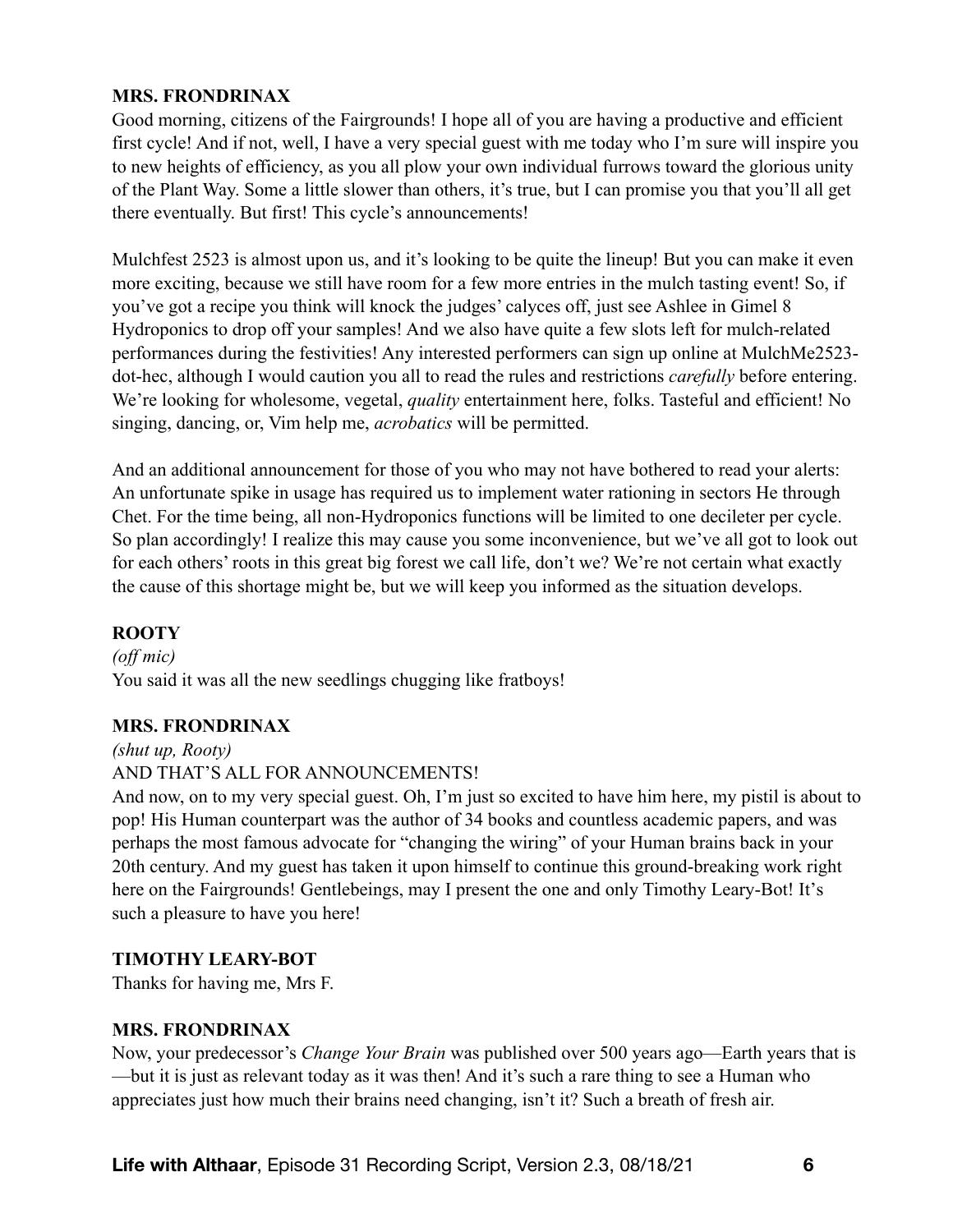Well, of course I don't personally breathe, but I can grok what you're laying down.

#### **MRS. FRONDRINAX**

Grok away! So, how would you advise our Human listeners to do just that? Change their brains?

**TIMOTHY LEARY-BOT** 

Do some drugs, Humans!

#### **MRS. FRONDRINAX**

Oh! Ah. Would you care to… elaborate on that, Mr. Leary-Bot?

#### **TIMOTHY LEARY-BOT**

The universe is just one big intelligence test. Most of us are failing badly.

#### **MRS. FRONDRINAX**

Why do you say that?

#### **TIMOTHY LEARY-BOT**

Well, most meat-based species make all their decisions based on emotions. And emotions are the lowest form of consciousness. Emotional actions are the most contracted, narrowing, dangerous form of behavior.

#### **MRS. FRONDRINAX**

Of course! Are you paying attention, listeners? It's much more efficient just to sit still and let your chemistry do its thing!

#### **TIMOTHY LEARY-BOT**

Well, I don't know about that, heh. You sound a little like a neurologist. And that's a good way to never fall in love.

### **MRS. FRONDRINAX**

But wasn't your book, *Musings on Human Metamorphosis*, an attempt to prepare Humanity for adapting to all the intergalactic species they were eventually to encounter?

### **TIMOTHY LEARY-BOT**

Well, that wasn't my book, that was the squishy guy's. But there's some good stuff in there. Did you read it?

#### **MRS. FRONDRINAX**

Well, I, uh... I only had time to skim it, to be perfectly honest. I'm so awfully busy with the work of the Committee, I hardly have a moment to myself these days! But I know your predecessor's love of plant medicines was legendary. Do you share his appreciation of the Plant Way?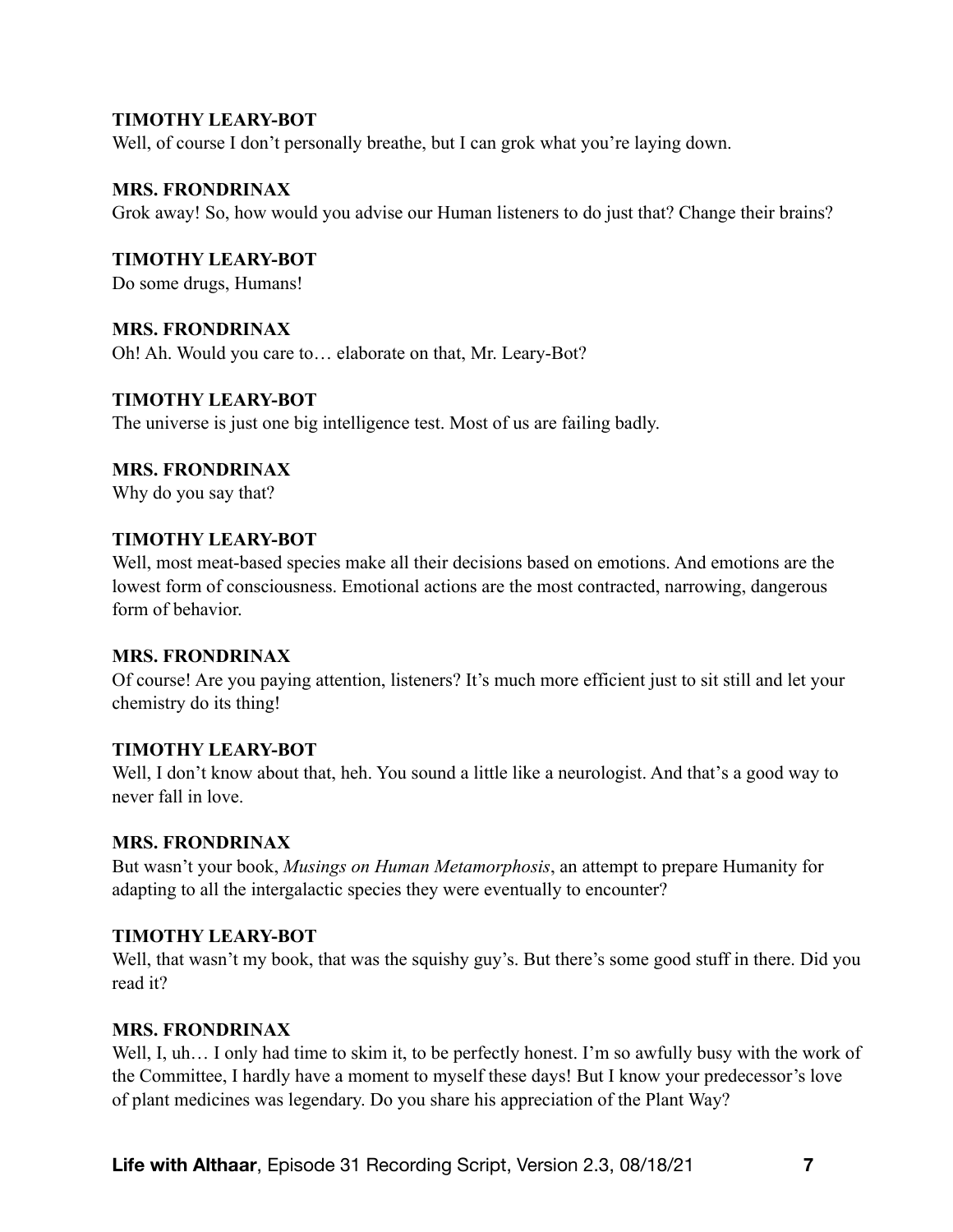Oh, absolutely! I honestly feel like plants are the first form of technology the Universe gave to us. It's through entheogenic ceremonies that Humans first got a taste of the real nature of creation.

### **MRS. FRONDRINAX**

That is… interesting, I suppose? But not really where I was going with that.

### **TIMOTHY LEARY-BOT**

Hey, we can talk about anything you want, as long as the payment clears.

### **MRS. FRONDRINAX**

Ah hah hah hah! Very droll. But if I could just redirect the conversation a bit, Mr. Leary-Bot: the Human version of you was known for being able to stay in one room for days on end, isn't that right? Just sitting on a pillow? Not indulging in any sort of superfluous activity?

# **TIMOTHY LEARY-BOT**

Ah, see, we were on topic the whole time! You might think it's just a cosmic coincidence, but I assure you it's not. It's through entheogens that he experienced Samadhi, which really opened up his conscious self to the dimensional bending abilities of meditation. To outsiders it might have looked like he was just sitting on a pillow, but he was scaling the 11th dimension.

# **MRS. FRONDRINAX**

11th dimension? I thought we had all agreed that six was where it maxed out?

# **TIMOTHY LEARY-BOT**

Oh, no. Meat-Leary only made it to 11, but I've been as far as 23, with the help of randomized resistance modulators. And I imagine they just keep going.

# **MRS. FRONDRINAX**

I see. And is it possible for anyone to visit these… "Dimensions?"

# **TIMOTHY LEARY-BOT**

Oh, sure. But dimensions aren't physical locations, they're levels of consciousness. They all vibrate at a certain frequency. So when we vibe at a higher rate, we move up, and in each higher dimension, there exists a clearer perception of reality. We understand more, we're free-er, we're more powerful, and manifestations become easier than pouring yourself a glass of water. If you're into liquids.

# **MRS. FRONDRINAX**

I see. Well that sounds… very plausible. And not at all like the ramblings of a robot in severe need of a core processor refurbishing.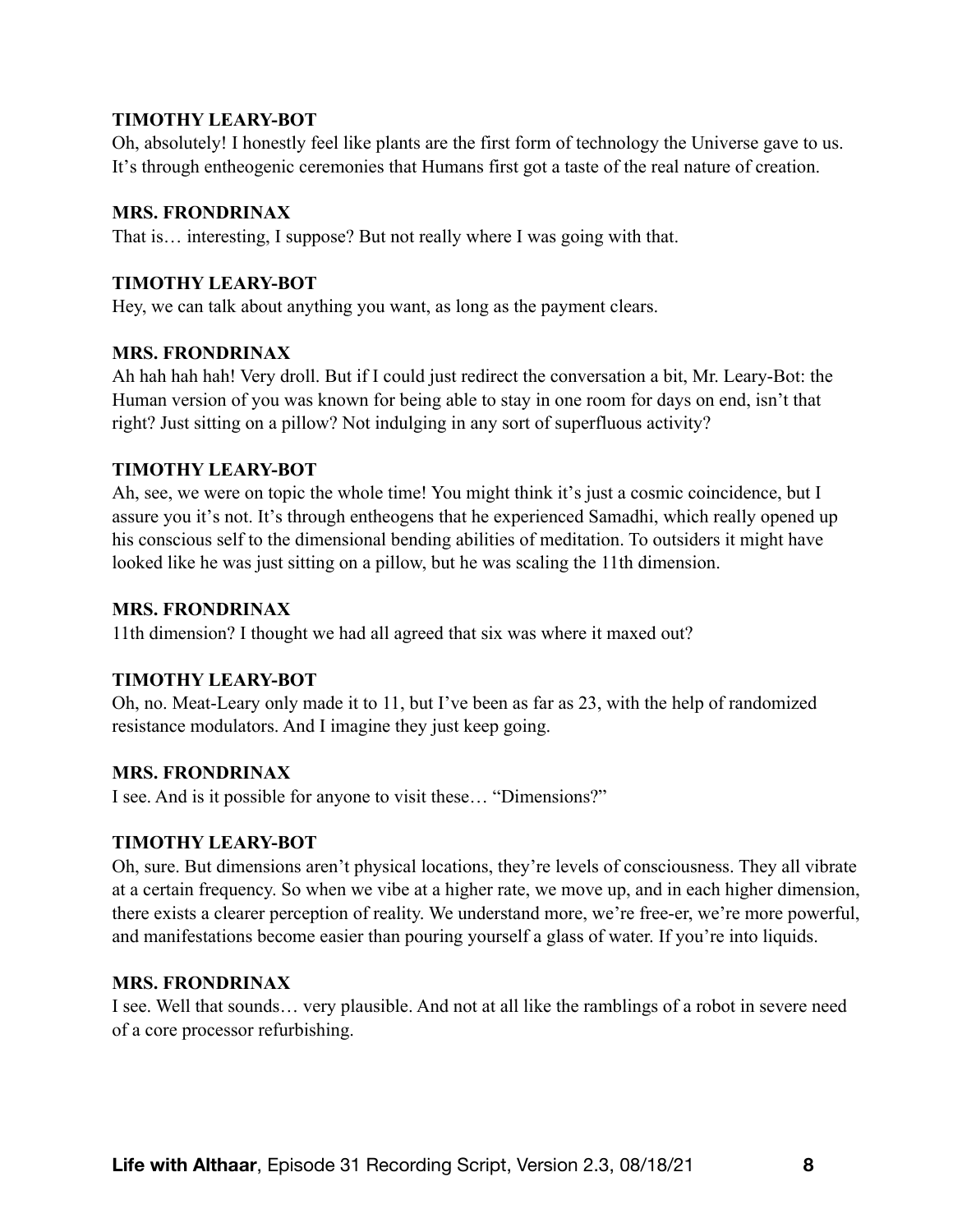Listen, Frondrinax, I know what you're thinking—your aura just went all Thulian there, and I think we all know what that means. But I'd like to invite you and all your Human listeners on the Fairgrounds to come check out Passageways Sausalito Zeta. Everyone's welcome, long as they want to get back in touch with their Source Energy. Once you plug back in, it's like being reborn—

#### **MRS. FRONDRINAX**

Well, this has been lovely, Mr. Leary-Bot, but I think we've taken enough of my listeners' time for today, don't you? Thank you so much for sharing your… provocative insights with us. But I would like to caution my Human listeners against engaging in any kind of pharmaceutical experimentation on the advice of a robot, who obviously has no personal experience of the practice to rely on, ha ha!

### **TIMOTHY LEARY-BOT**

Actually, it's easier than ever for me to fly out to the spirit world in this form. I just flip my "EGO Status" switch to an off setting—for all my robot friends out there, it needs to be all the way off, now, just setting it to passive won't do the job—and once that's done, I am right there linking my energy to everything in the history of everything. Is-ing really is underrated.

### **MRS. FRONDRINAX**

…I'm more into photosynthesis myself.

*[scene 4] Interstitial music. FRALL and TORIANNA in the latter's office.* 

# **TORIANNA**

*(exasperated)*  Frall?

**FRALL**  Yes, Commander?

### **TORIANNA**

Can I tell you something in confidence?

*FRALL's cone-of-silence effect activates.* 

### **FRALL**

You can now, sir. But I am uncertain as to why you would wish to do so. I am unaware of any events on your personal timeline in the recent past that would compel such secrecy. Or, indeed, in the near future.

### **TORIANNA**

No, it's nothing like that, I just wanted a little soundproofing so I could have a proper rant. Nothing takes the wind out of your sails like knowing your entire Bridge crew can hear you throwing a big whiny cry-baby tantrum.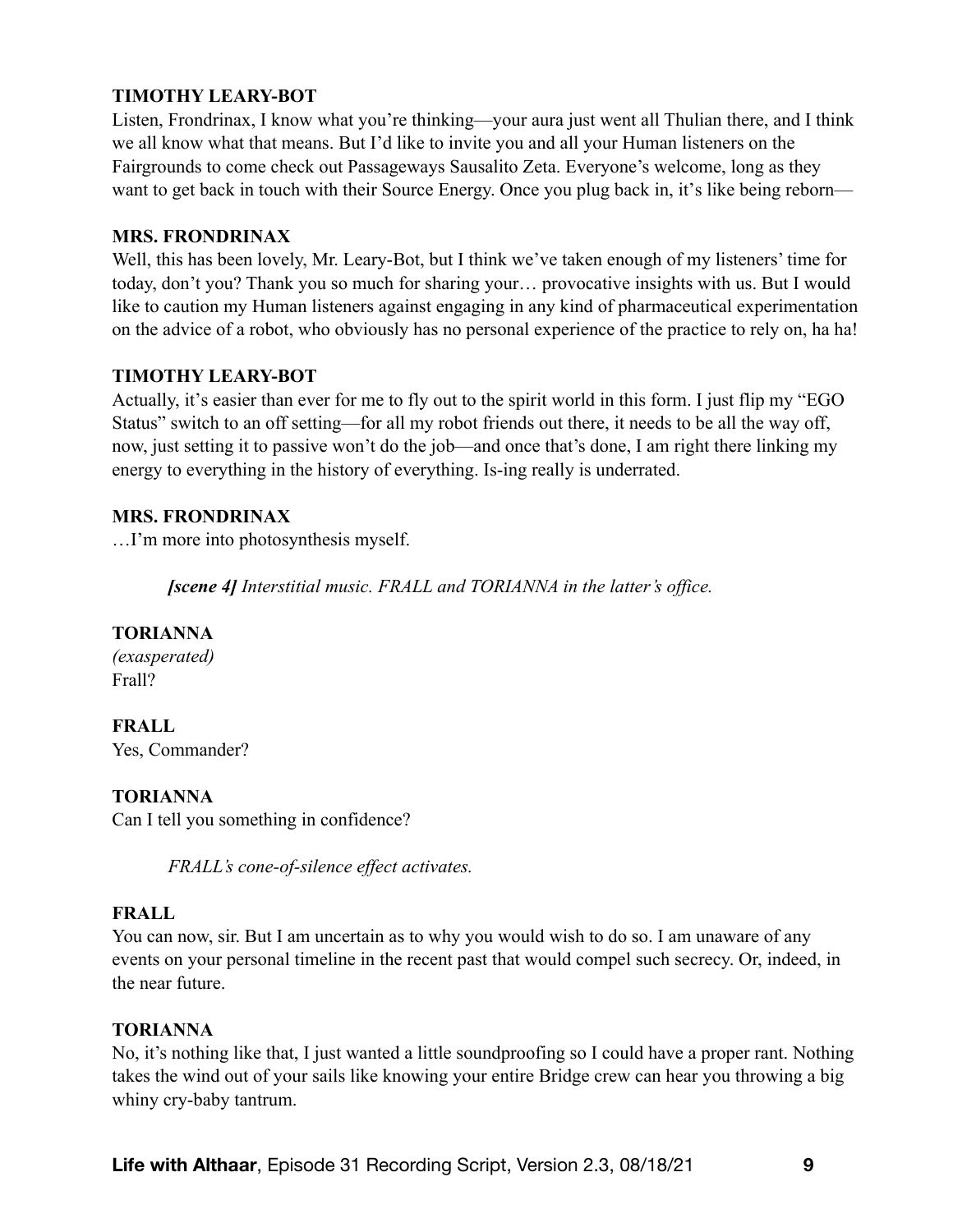Understood, sir. Our privacy has been ensured, you may stamp your little feet at your leisure.

### **TORIANNA**

Thank you. *(beat)* Rrrrrrrrraarrghhhh! I cannot believe, after years of trying to get the Fairgrounds under control— No, scratch that, I never had the slightest hope of keeping this fershlugginer place under control, after years of scrambling from one disaster to another, just barely hanging on by my fingernails, these stupid… *houseplants* take over, and now our Adverse Incident rate is down 83 percent! Have you looked around the station lately? I can barely recognize it, what with everything just... working like it's supposed to! Like it never did for me!

# **FRALL**

I would try not to take it personally, Mindy. The Fugulnari do derive several advantages from the use of methods to which you would not stoop.

### **TORIANNA**

You *think*?! *(sigh)* Sorry, Frall, I shouldn't take it out on you. Of course you're right. As usual. Of course putting all the Humans into lockdown and kicking most of the aliens out would have made my job easier. Fewer moving pieces equals fewer potential problems. And of course I would never have dreamed of doing such a thing. But, oh, did I dream of mornings like this! This cycle has been absolutely, utterly, distressingly… mellow, Frall. As far as I can tell, barely a single thing has gone wrong yet today. No catastrophic equipment failures, nary an outburst of sudden sectarian violence, barely even the tiniest explosion! We're just standing around on the bridge watching our stepcounters not go up. And we're proud of ourselves, for Hazel's sake!

# **FRALL**

There is something to be said for the comfort of knowing things could be worse.

# **TORIANNA**

I suppose… And it's not like I exactly miss having one crisis after another flying at my head at high speeds. But on the other hand, we're not *not* in a crisis right now, it's just a… slow-motion crisis. Which is not the kind that I honed my instincts on. Maybe they're just having a rough time recalibrating. It's just… you know that feeling you get, when you book an outer-planet cruise, and you've been looking forward to it for forever, and then finally you get on board, and it takes you all of half an hour to realize that a couple weeks doing nothing but lying poolside chugging chartreuse tropical drinks sounds amazing right up to the point where you actually try it? And you get that cold sinking feeling that you've just locked yourself in an airtight metal pod with a bunch of humanoid bacteriophages, and no amount of sugar booze is going to let you ignore that. Have you ever had an experience like that, Frall?

### **FRALL**

I have not. But if you'll give me a moment… *(a mid-length shimmer)* Mmmgh. Very unsettling indeed. You are to be congratulated on the precision of that particular scenario, Mindy.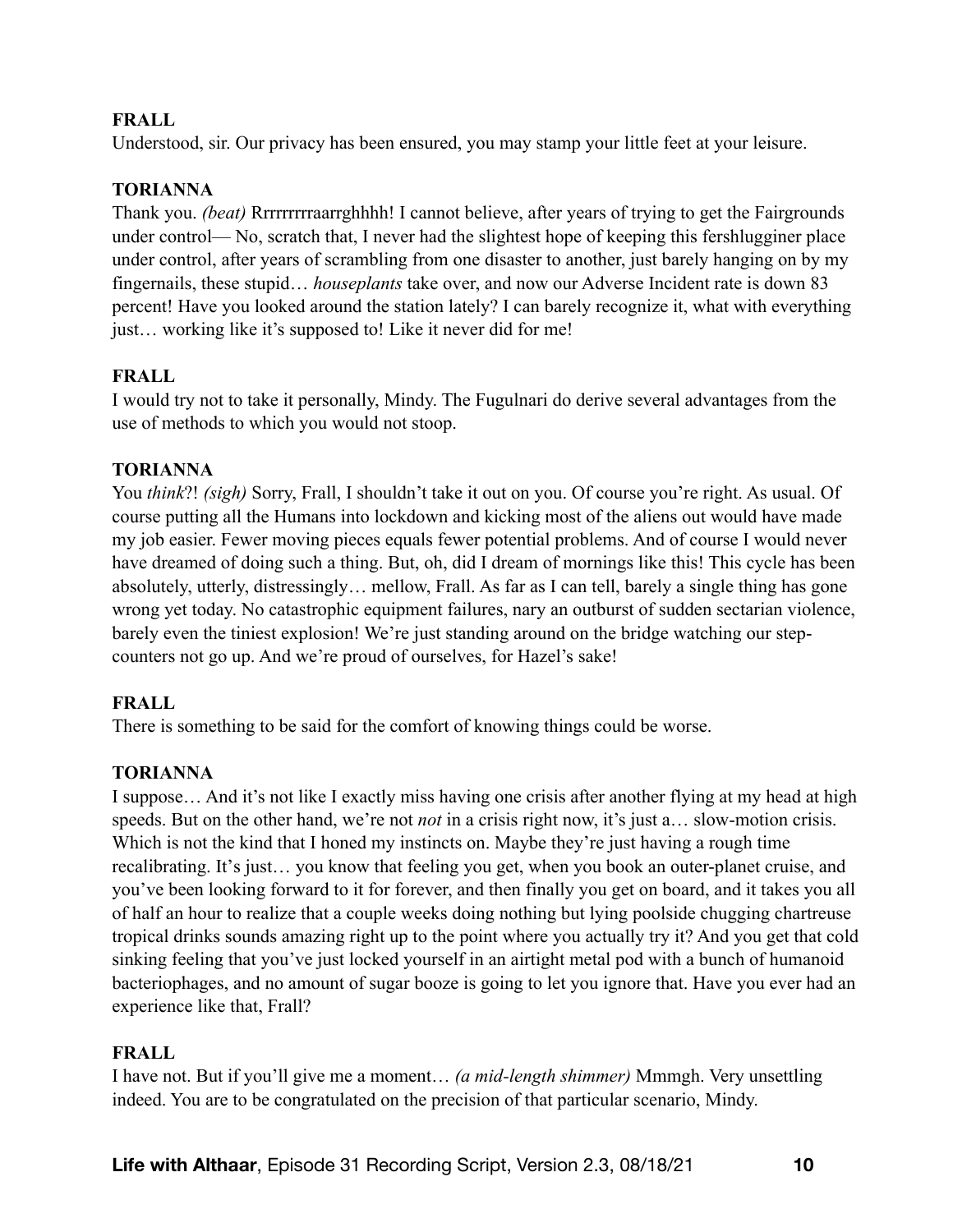Thanks. I just wish I had something more productive to do right now than sit around constructing elaborate metaphors.

### **FRALL**

Would it perhaps improve your state of mind to learn that the Fairgrounds is in fact a hotbed of largely unobserved activity at this particular moment? Activity to which the Fugulnari remain, for the most part, utterly oblivious?

### **TORIANNA**

What? You've been holding out on me? Of course I want to know what's going on on my station! Especially if it's something the Foogs don't know about. Spill it!

### **FRALL**

I should clarify, sir, that several of the current activities would more properly be classified as petty disobedience, rather than serious attempts at resistance. Which is why I had thus far neglected to mention them.

### **TORIANNA**

Ah. Well, let's hear them anyway. "Petty" is a pretty good match with my mood right now.

# **FRALL**

As you say, sir. Well, first of all, Chip Frinkel has figured out a way to sneak potatoes back onto his menu without inviting Fugulnari retaliation.

### **TORIANNA**

Really? I thought no one had seen a potato on the Fairgrounds for months. That's pretty impressive.

### **FRALL**

Oh, the Fugulnari never managed to cut off the supply completely—quite a few residents have their own home-gardening setups, for one thing, and for another, the Committee has had little more luck than we did in stamping out the more pernicious of the smuggling rings operating out of the shadier sectors.

### **TORIANNA**

I see. So, are mama's potato skins back, or what?

### **FRALL**

Unfortunately, sir, such an overt flouting of Fugulnari nutrition restrictions would not pass muster. Mr. Frinkel has instead concocted a surprisingly subtle, for him, method of tuber delivery.

### **TORIANNA**

…Which is?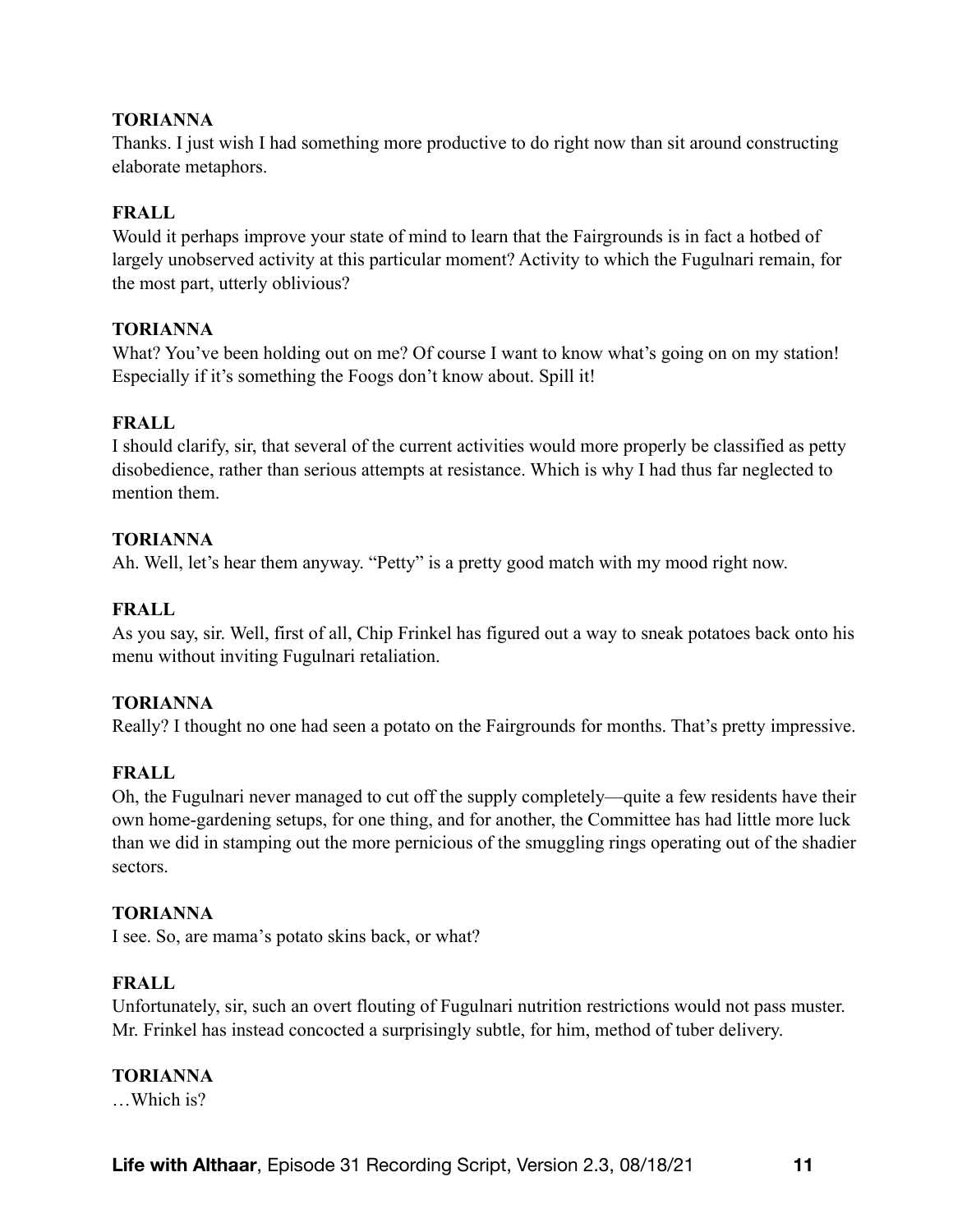Milkshakes, Mindy. And they're delicious.

### **TORIANNA**

Huh. I don't know. Without fries to dip in them, I don't really see the point.

### **FRALL**

Oh, and in other acts of gustatory rebellion—

### **TORIANNA**

There's more? I had no idea that foodstuffs could play such a major role in civil disobedience.

### **FRALL**

An army moves on its stomach, as one of your people once said.

### **TORIANNA**

True. But I have no idea what the Foogs move on.

### **FRALL**

Quite.

### **TORIANNA**

No, I was actually being literal there. I've never figured out how they actually get around. Do you know?

### **FRALL**

Of course, sir. *(not going there)* Anyway, as I was saying, there have been some interesting changes to the menu at Sammy's Wiches.

### **TORIANNA**

*(actually concerned)*  They've still got the Whiz, right? Nothing's happened to Chee?

### **FRALL**

Oh no, Commander. Chee continues to disgorge his much-loved excrescences at his customary rapid pace. These changes are confined to the menu itself. Specifically, the names of the foodstuffs thereon. Sammy, in keeping with ancient Earth tradition, has named many of his popular subs after galactic or local celebrities.

### **TORIANNA**

Oh, right. I was glad he finally cycled out the "Spicy Torianna," I was never sure how to take that.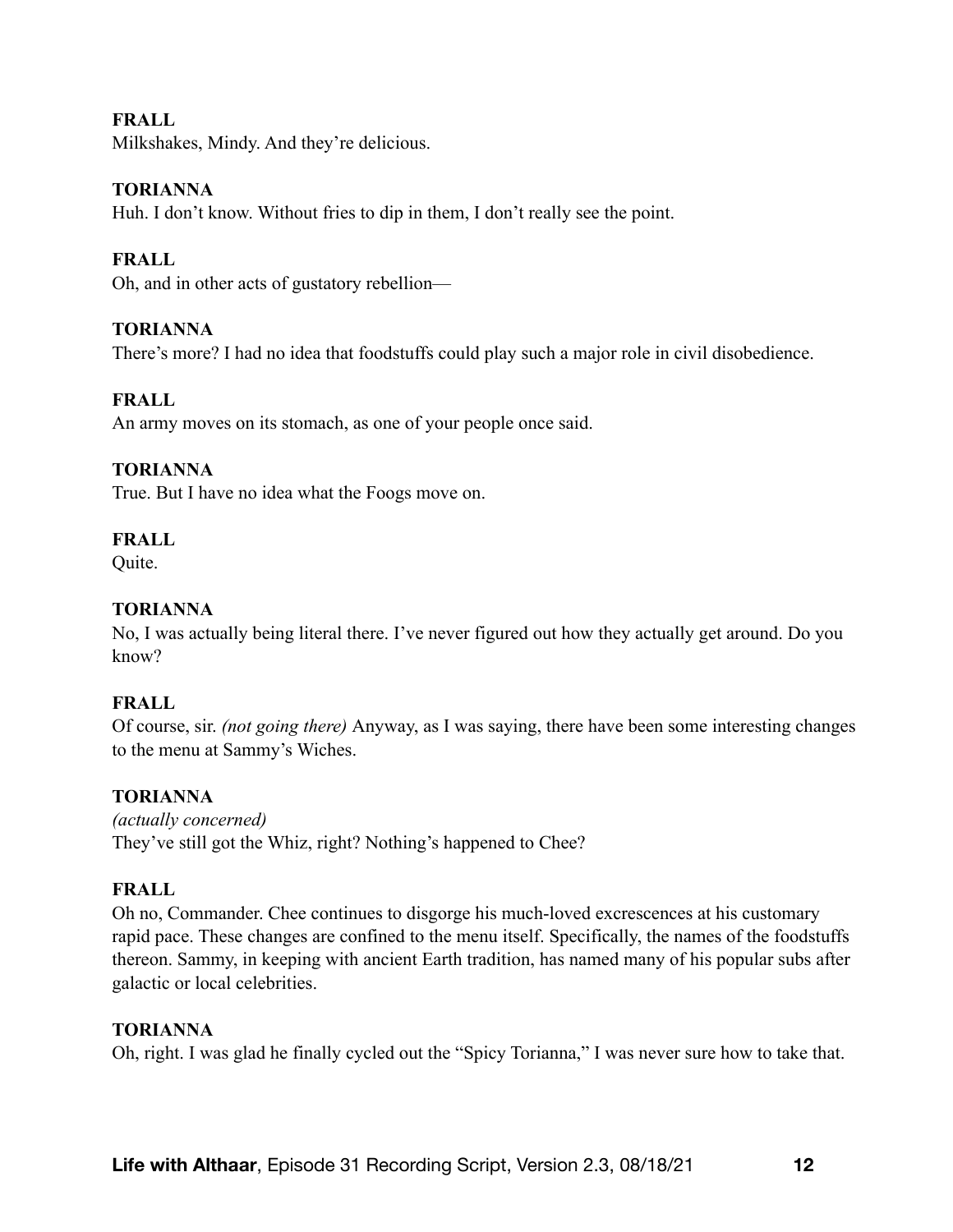You may have been pleased to see the last of that one, but its disappearance severely disappointed Sammy's Pliziod clientele. The braised Blorch po'boy marinated in vinegar and French Roast on an Amoroso roll had great appeal to the enormous, yet surprisingly discerning, Pliziod palate.

### **TORIANNA**

Ugh.

# **FRALL**

"Ugh," indeed, sir. Which brings me to Sammy's latest act of quiet rebellion: he has lately introduced a number of grinders named after noteworthy Fugulnari—the Frondrinax French Dip, the Oakensarx Open-face, the Pondilux Panini, and so forth.

### **TORIANNA**

What's so rebellious about that? Getting a sandwich named after you is supposed to be an honor. Not the most impressive of honors, but still.

### **FRALL**

The Fugulnari certainly see it that way. And yet, anyone who actually reads the listed ingredients cannot fail to notice that the hoagies in question are uniformly designed to be thoroughly unappealing to every species in the known galaxy. Nothing inedible, mind you. Just viscerally disgusting to any possible individual who might wander by in search of a classic wedge.

### **TORIANNA**

Ha! Nice. That's the kind of petty I can get behind. It's just too bad the Foogs will never notice. I'd like to see them squirming for once.

### **FRALL**

Then you may be pleased to learn, sir, that while no Fugulnari has tasted one of the spuckies in question, a few Boosters have tried to curry favor with their overlords by ordering one of these horrifying torpedoes in their honor. Their subsequent attempts to choke the thing down have provided great amusement to the rest of Sammy's clientele.

### **TORIANNA**

Oh, I bet.

### **FRALL**

So, petty while this rebellion may be, it does act as a relatively safe form of public, anti-Fugulnari bonding exercise.

### **TORIANNA**

And that's not nothing. Remind me to drop in for a Chee's Combo Special sometime soon. All right, enough that's enough pettiness for now. What about the actual Resistance? How's the headbandforgery project going?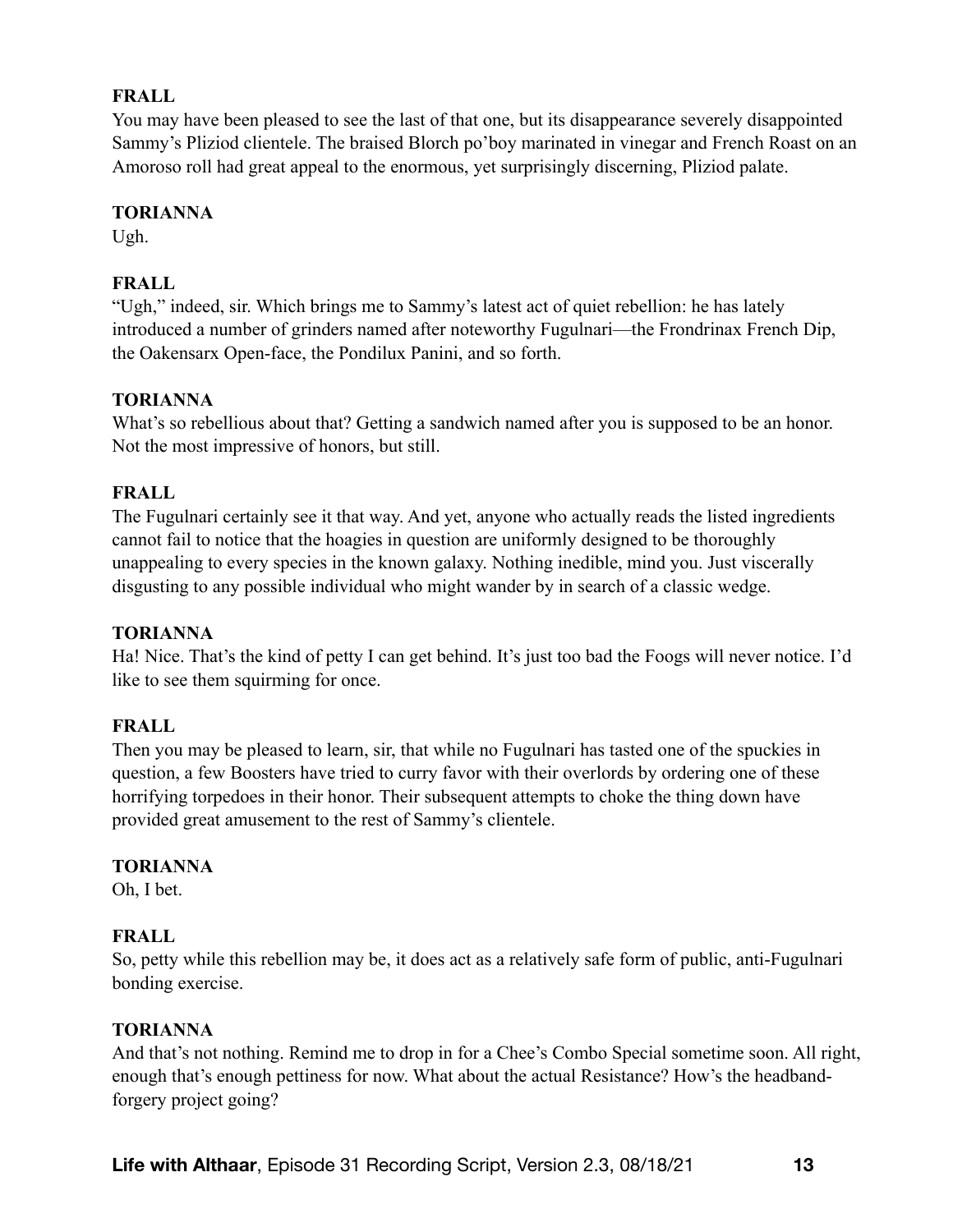It continues apace, sir. There may well be good news on that front later this afternoon. But I don't believe I should say more at this point.

### **TORIANNA**

All right, I can wait. Is there anything else you *can* tell me?

### **FRALL**

There is indeed, sir. The Resistance has seen splendid success recently in their partnership with a collective of conceptual landscape architects who had previously taken up residence in the In-Betweens. In fact, they've made some very exciting strides in the arena of weaponized mistletoe.

### **TORIANNA**

Weaponized missile what?

**FRALL**  Mistletoe, sir.

# **TORIANNA**

**Mistletoe** 

### **FRALL**

Yes.

### **TORIANNA**

Sort of… spriggy plants with little white berries? People hang them up at Christmas to trick other people into uncomfortable doorway smooching? That kind of mistletoe?

### **FRALL**

Just so, sir. But more to the point, the kind of mistletoe that evolved as an obligate hemiparasite back on Earth.

### **TORIANNA**

What's that?

### **FRALL**

A parasitic plant, sir. They suck nutrients out of their vegetal hosts. Normally, of course, this is a very gradual process, and generally survivable for the host organism. But the Vegetal Art Ensemble have been consulting with several highly skilled members of the Pudendari commando squad that stayed behind to advise the Resistance. They're working on cultivating a fast-acting breed.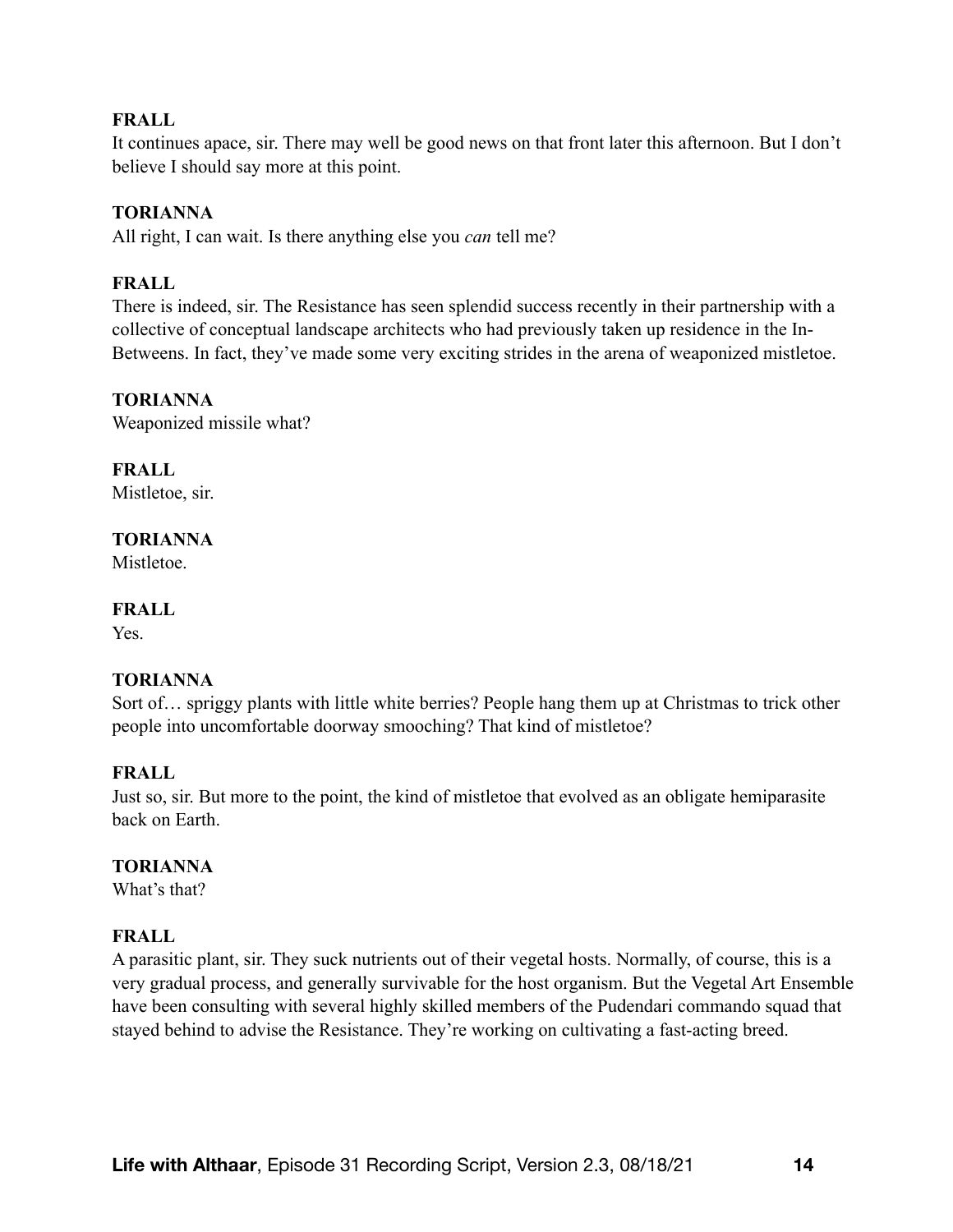Huh. So they're making... weapons? out of the stuff? I don't see the point. Couldn't a good oldfashioned flamethrower do just as much damage, without going to all the trouble of genetically engineering it first?

### **FRALL**

Agreed, Commander, that would most likely prove impractical. But the current project is focused more on site-specific applications.

### **TORIANNA**

Such as  $\sqrt{2}$ 

# **FRALL**

Traps, sir. The Resistance is well aware of the many vulnerabilities of their position in the In-Betweens, and has for some time been seeking a means of defense against incursion by Fugulnari forces. If the prototype they've installed behind the access panel at the back of Sanitation closet 37 epsilon-beta works out, they should have a form of passive defense they can install at all major entry points. One which will ignore all forms of non-plant life, but sink its haustoria with blinding speed into any intruding Fugulnari, draining said intruder of its vital nutrients with ruthless efficiency.

### **TORIANNA**

That is brilliant. And diabolical. I'd almost feel sorry for the Foogs, if it weren't for, you know, every single thing about them. Those Pudendari don't mess around.

# **FRALL**

Indeed they do not. And trap-building is by no means the full extent of their activities. There is now a sizable contingent of Resistance members being trained in the Pudendari discipline of Yoyalabam —a form of unarmed combat invented by the celebrated Doamnalupta, in the time of their ill-fated struggle against the Apokeesti invasion.

### **TORIANNA**

Hm. Well, Stella knows her stuff, but I think flamethrowers are probably going to be a lot more useful than punch-throwers when it gets down to it. On the other hand, improved physical fitness is never a bad thing if you're preparing for a fight, and if I can't get any of Caridada's "aid shipments" to the Resistance in time, I suppose punching is better than nothing at all. Except, most of the Fugulnari security forces are literal trees, Frall. I don't care how much training you have, punching a tree trunk isn't going to get you anything but some busted knuckles. If you're lucky.

### **FRALL**

Indeed, sir. Which is why the First Principle in Yoyalabam is "Never strike the trunk of the noble tomango with closed fist."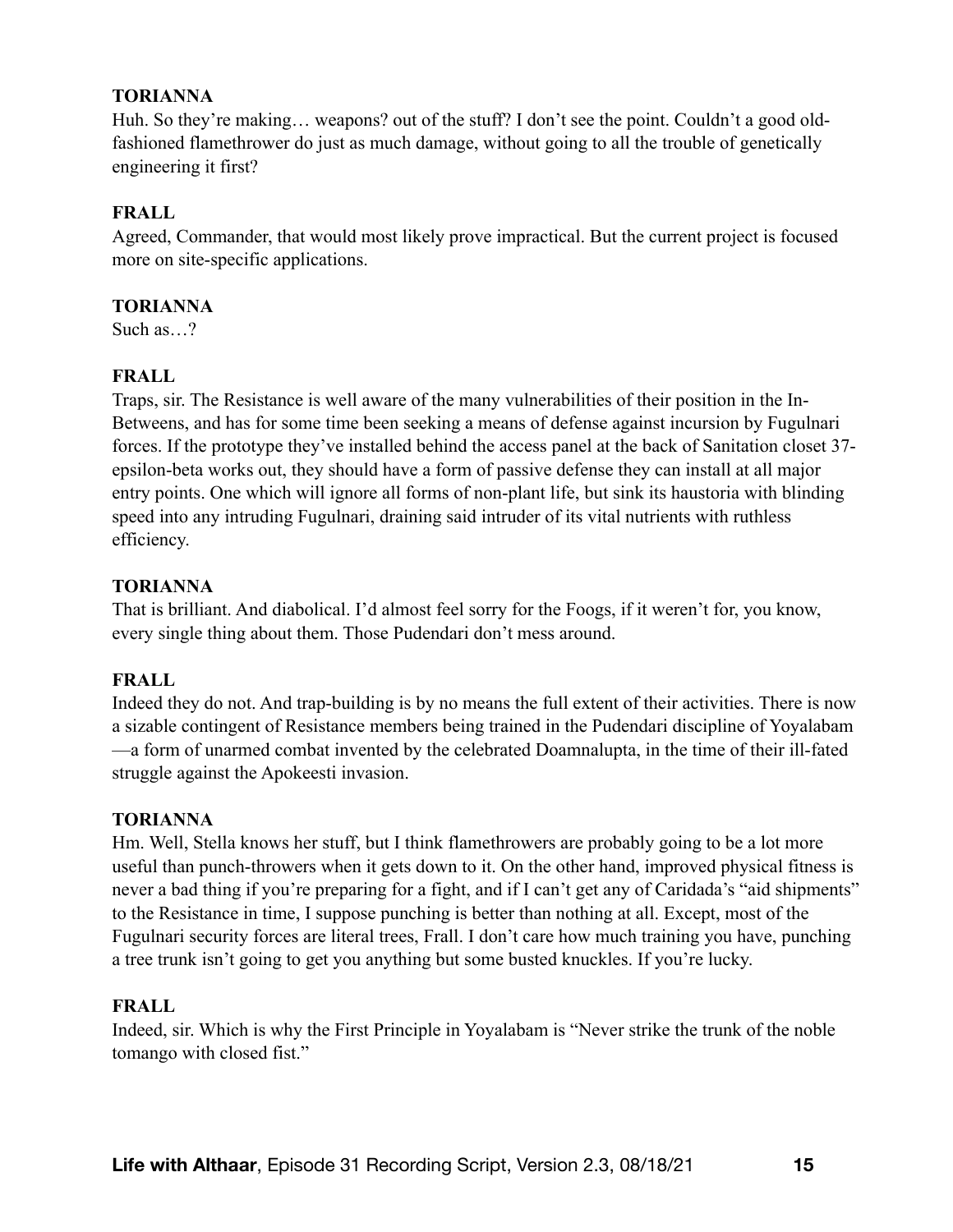Oh. Ok. What are the others?

### **FRALL**

There are Three Hundred and Fifty Three Principles in total, sir. While it has been a slow day, I think I can be justified in assuming it has not been slow enough that you would enjoy hearing me enumerate them all.

### **TORIANNA**

Good call.

### **FRALL**

But to summarize, the art of Yoyalabam is focused upon finding the weaknesses of the opponent, in order to strike most effectively. And it is uniquely suited to combat with the Fugulnari, honed as it was in the hallowed groves of Misofegga. Every tree, be they Fugulnari or sweetly-flowering tomango, engages in some movement, and of course the Fugulnari more so when they are actively engaged in combat. In the extension of their limbs, structural weaknesses are exposed, which can be used to great advantage by a canny opponent. With precision and timing, a strike can cause great damage.

### **TORIANNA**

Huh. Well, more power to them, then. I'm still holding out for my flamethrower. So, is that it? I'm up to date on everything that's happening on the Fairgrounds?

### **FRALL**

Oh, no, sir. Not in the slightest. But as you have chided me in the past for informing you of the activities of various sub-atomic particles, regardless of any intriguing qualities said particles may possess, I chose to omit those from my summation of current events.

### **TORIANNA**

Thank you, Frall. And thank you for telling me about all that, even the petty parts. I am feeling a lot more optimistic now. *(a beat, then, into comms:*) Amber?

### **AMBER**

*(over comms)*  Yes, sir?

### **TORIANNA**

In lieu of a coffee run, I think I'd like to order milkshakes for the Bridge crew today.

### **AMBER**

*(comms)*  Really?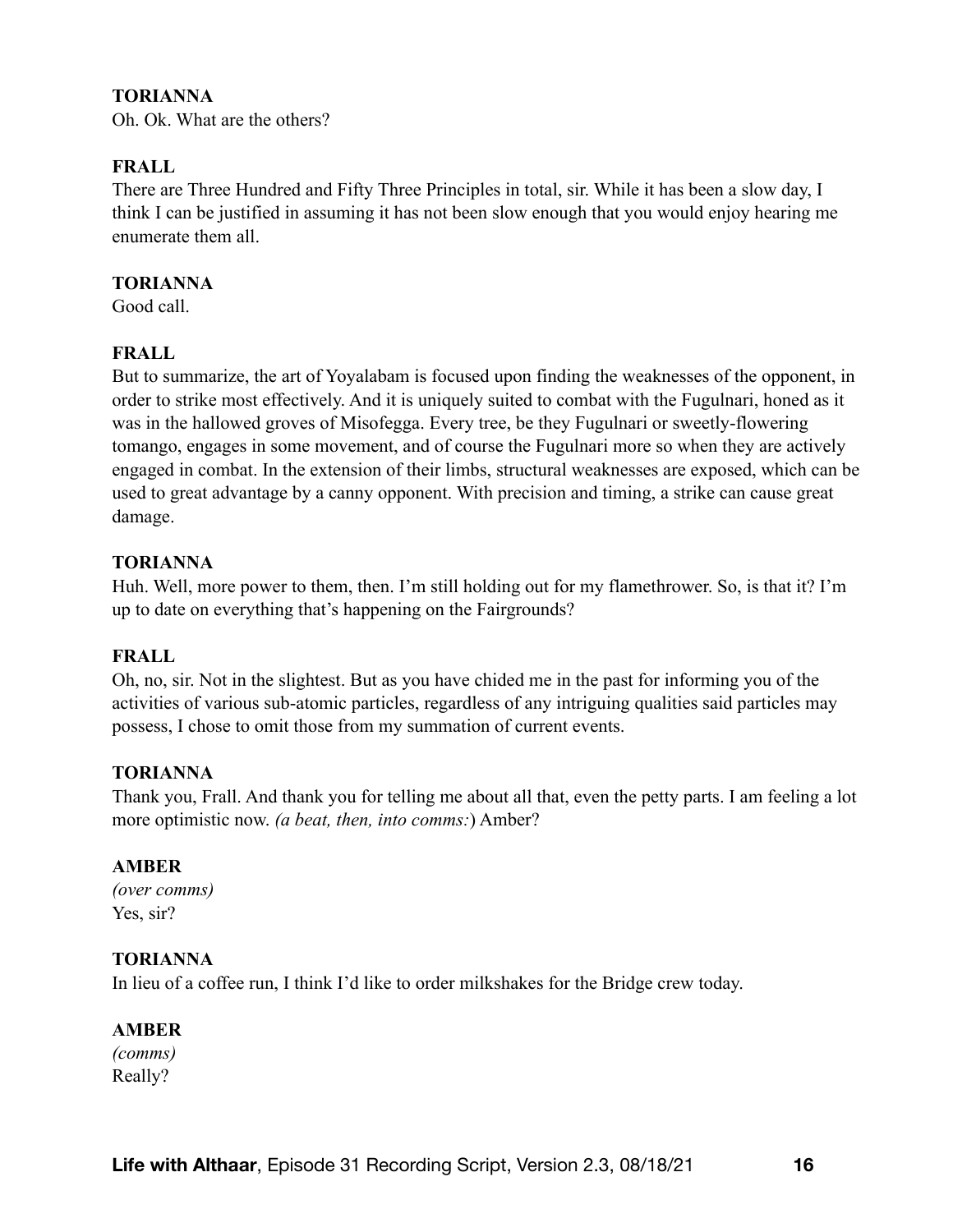Yes, I think we all could use a morale-booster. Dairy-based treats for everyone, on me!

### **BRIDGE CREW**

*(comms)*  Yeaaaahhh! Woohooo! Delicious!

### **STALIN-BOT**

*(comms)*  Nyet for me! Stalin-Bot is liquid-intolerant!

> *[scene 5] Interstitial Music. A Pudendar, VOUSSH, disguised as a Fugulnari, is moving through an otherwise-deserted corridor—so at first, all we hear is a Fooglike rustling. Then, a BLEEP as she turns on a radio.*

**VOUSSH**  Hello? Resident One?

### **H.F.**

*(over radio, for whole scene)*  Here. That you, Mustelid Three?

**VOUSSH**  It is Voussh, yes.

### **H.F.**

Copy. And Fearless Leader's here, too.

### **STELLA**

*(also over radio for whole scene)*  Don't call me that. We read you loud and clear, Voussh. Where are you?

### **VOUSSH**

In the corridor, making my way back from Foog laboratory. Estimated time of return, four minutes.

### **STELLA**

What is it you need, Voussh?

#### **VOUSSH**

Nothing! The mission was a complete success!

#### **H.F.**

So you made it? You actually got into the pheromone printing lab?

**Life with Althaar**, Episode 31 Recording Script, Version 2.3, 08/18/21 **17**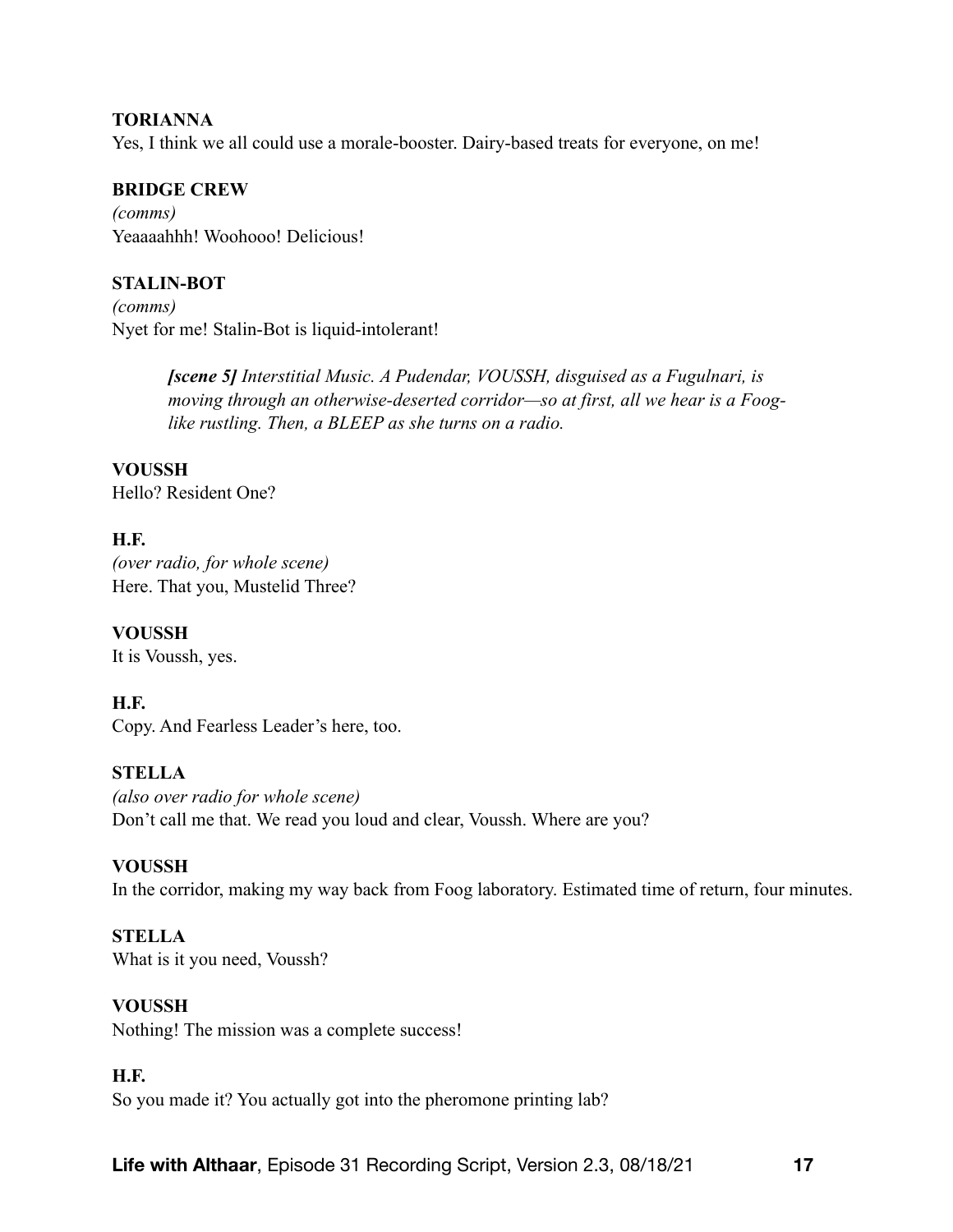### **VOUSSH**

Voussh not only accessed the laboratory of the infamous Fugulnari, but is also bringing back a datastick of files from their pheromone printers, and two dozen unassigned Booster headbands!

### **STELLA**

Amazing! I can't believe that disguise actually worked. I had my doubts about trying to pass you off as a Foog, but Udo and his bunch really do quality work.

### **H.F.**

Mwangi's gonna be real happy, Stel. She's been wanting blank headbands to test for a while now.

### **VOUSSH**

Yes! So Voussh wanted to share the good news!

### **STELLA**

It *is* good news, but you could have waited to tell us until you were back in the In-Betweens. The last thing we need is you drawing attention to yourself.

### **VOUSSH**

Voussh knows what she is doing! None can compare to the stealth of the Pudendari, honed against the prying eyes of the treacherous Apokeesti!

### **STELLA**

Yes, I know how skilled your people are, Voussh, but I'd really prefer it if you erred on the side of caution, ok? Just get back here as fast as you can. I'll meet you at the storage closet. *(leaves)* 

### **H.F.**

You really got in and out without being noticed? None of the Foogs twigged—uh, so to speak—that you weren't one of them?

### **VOUSSH**

No. Voussh's skills in physical deception were more than adequate to the task of compensating for this hastily-constructed disguise. It was a thing of great simplicity! Well, not *so* great. Imitating the plant ambulation is a task most formidable! But between that and the poor vision of the Fugulnari, I was assured of success!

### **MISS SOPHIE**

*(also over radio, loud)*  Ruff! Yip yip! Ruff!

### **VOUSSH**

Is that Voussh's little friend, the adorable Miss Sophie?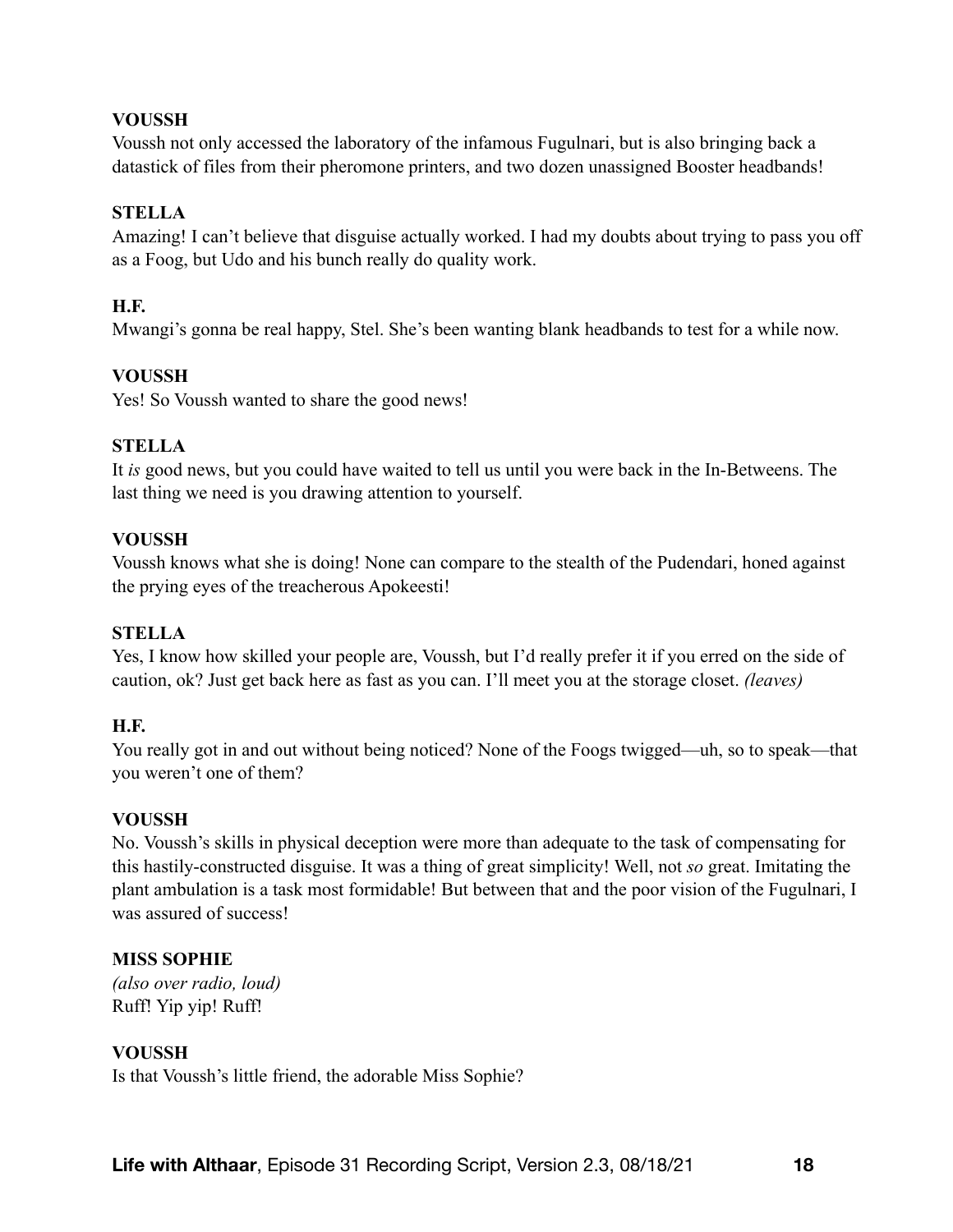### **H.F.**

Yes, it is, and you're getting her all excited. Calm down, Miss Sophie!

### **VOUSSH**

Tell the strange but pleasant creature that her friend Voussh will be returning shortly.

### *MISS SOPHIE's barking fades away over the radio as she runs off.*

# **H.F.**

Well, you'll be seeing her even sooner, Voussh, 'cause I think that little troublemaker is on her way to meet up with you. She'll probably get there before Stella does. So make sure she doesn't get out, would'ya? She should know better, but when she's this het up—

### **VOUSSH**

Do not worry, Resident One, I'll bring that darling little companion back to— Hold on, someone's coming. Voussh over and out.

### **VERT**

*(coming down the corridor, muttering)*  I'm sure I heard a dog down here! It actually sounded like… But… that *couldn't* be… *(sees VOUSSH in Foog disguise)*  Oh! Hey there, tall, green, and gruesome. By any chance, you seen a dog come this way? Coulda sworn I heard—

### **VOUSSH**

*(shaking branches, in character)*  No, foolish little non-plant creature! No Fugulnari would permit such a horrible being in their presence!

# **VERT**

Yeah, yeah, enough with the flailing, beanpole. I was probably just— Hey! As long as you're here? I want to file a complaint! About these step-counters! It's blatant discrimination!

### **VOUSSH**

That's not my department! Please, begone! I have important plant business to be about.

# **VERT**

Department or not, flytrap, I got something to say about it! *(VOUSSH sighs)* You built these stupid things for Humans! But then you made the rest of us start wearing them, and you didn't bother to recalibrate for different strides! I can barely get across one sector per cycle! How do you expect me to get to work?

### **VOUSSH**

I have no time for this, get out of my way, bizarre little being—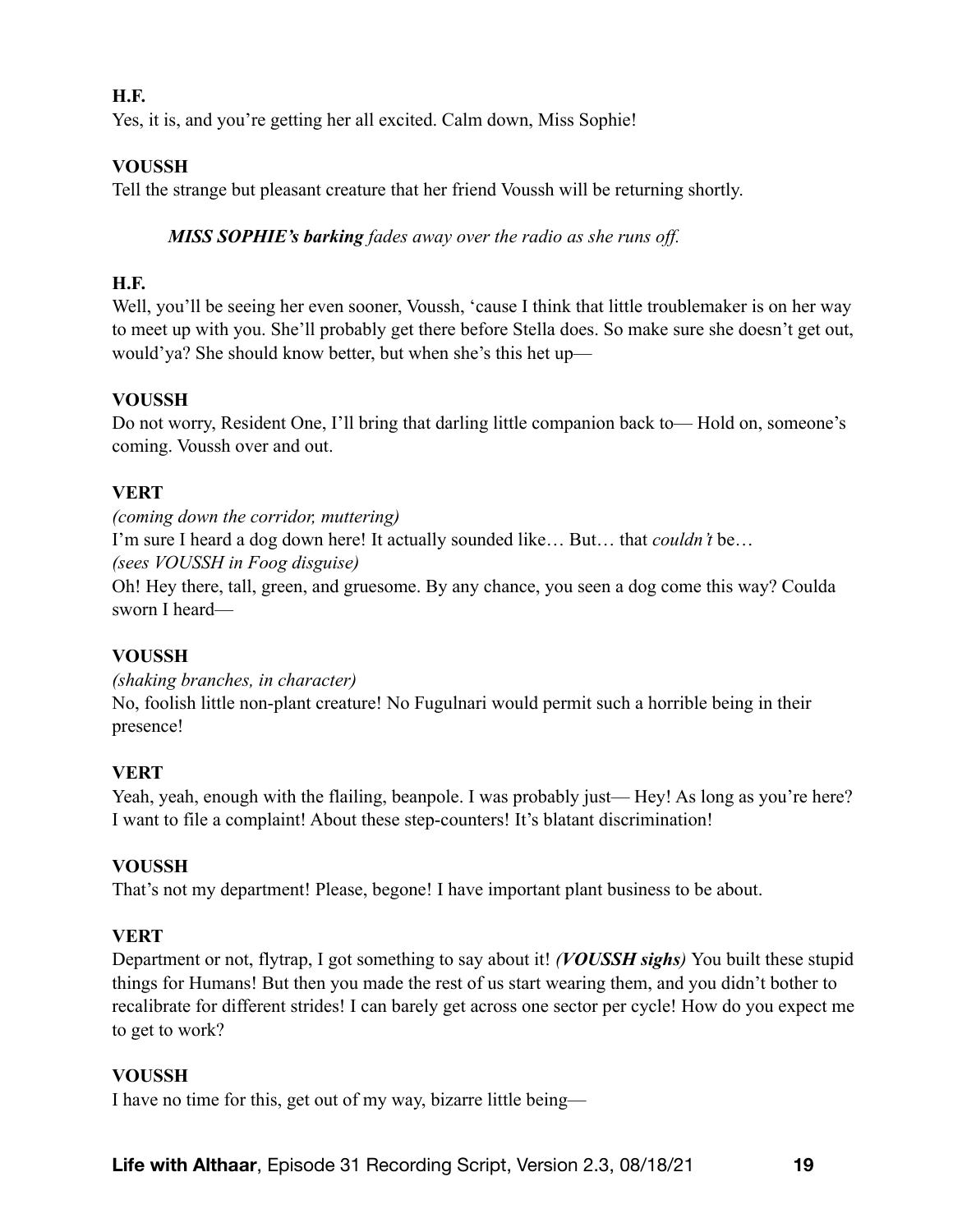### **VERT**

Don't you turn your back on me! If that is your back. I'm not done with you!

### **FOOG GUARD 1**

*(coming up the corridor with another GUARD)*  Greetings, comrade!

### **FOOG GUARD 2**

Is there a problem here? Why are you allowing this perambulator to make his mouth-noises at you?

### **VOUSSH**

Uh, yes! How do you do, fellow plants? Could you perhaps assist me by dealing with this bothersome, loud, and tiny citizen? I have some important data to transport to the Committee, and he won't leave me be.

### **VERT**

Who you calling "citizen," knotweed?

### **FOOG GUARD 2**

Of course, friend… Say, I don't think I've seen you around here before.

### **VOUSSH**

No, I'm usually running errands—important errands—for the Committee, and they rarely take me into this distant sector.

### **FOOG GUARD 1**

Funny accent you got there, too.

### **VERT**

You all normally sound alike to me, but I gotta say I did think this one sounded weird.

### **FOOD GUARD 2**

Quiet, meat-sack! We're talking to our colleague, here. Now, listen, friend, we just want to— Why are you carrying all those Booster headbands?

### **VOUSSH**

As I said, the Committee needs me to—

### **FOOG GUARD 1**

The Committee has never dirtied their leaves with the administration of Booster equipment. That's all taken care of by the Recruitment Centers!

### **VOUSSH**

Well, yes, but as I was saying—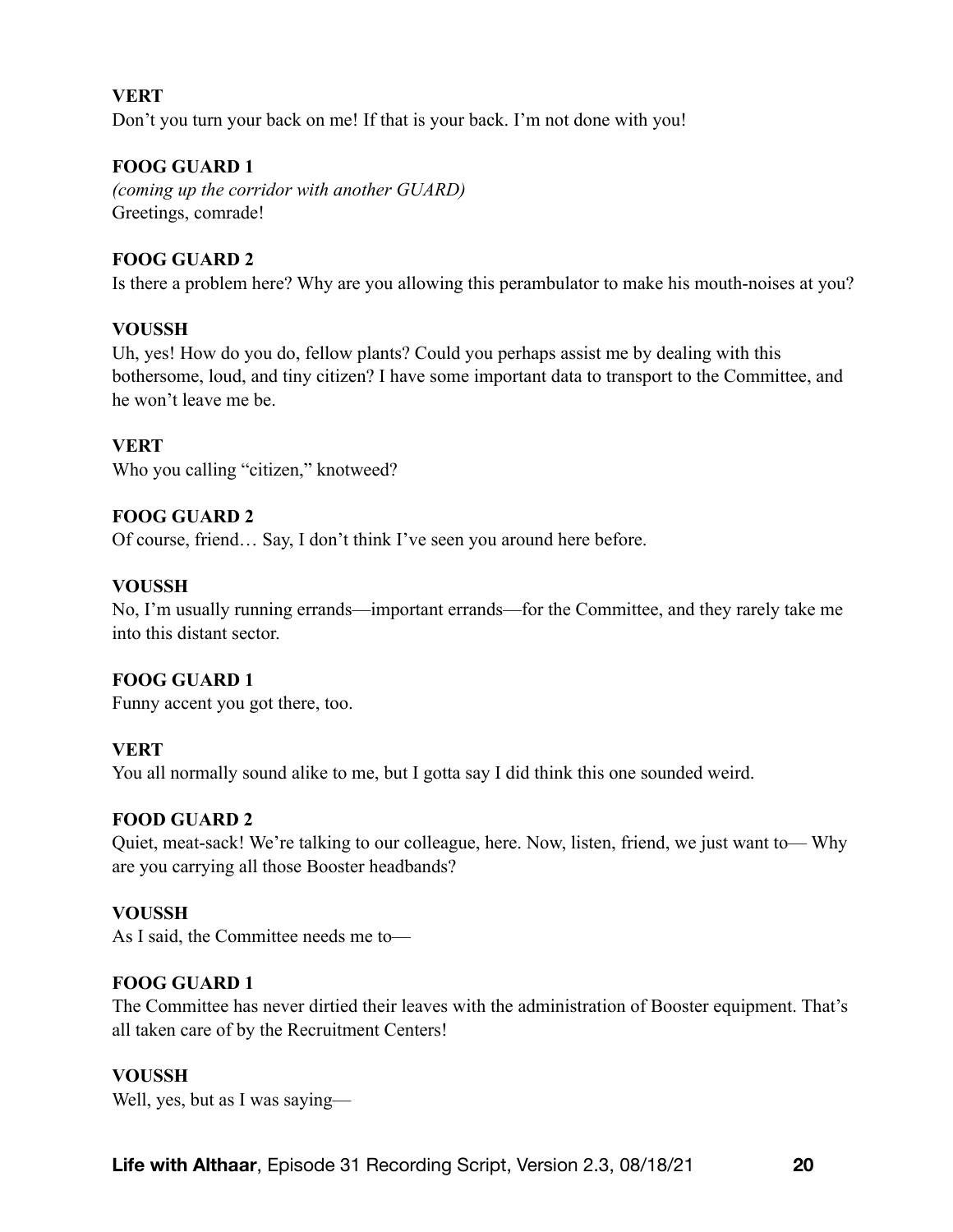### **FOOG GUARD 2**

And why are your own pheromones so weak? You're barely recognizable at all. Very strange.

### **VERT**

Yeah, Mr. Hogweed! You're strange!

### **FOOG GUARD 1**

Quiet, puny annoyance!

### **VOUSSH**

Okay. Wait a moment. Yes, you have got me. I am a special agent of the Committee on a top secret mission. That's why you don't know anything about it, and why I've applied pheromone dampers. But if you come with me down this very hall, all the way to the end, there's something behind the door down there that will explain everything.

### **FOOG GUARD 1**

What? The one that says Sanitation Closet 37-epsilon-beta?

### **VOUSSH**

Yes, I can assure you that behind that door is something that will lay all your questions to rest. But I must warn you: once you see it, you'll be on a whole new level of security. Think you can handle it? You won't spill the, uh, fertilizer? You could get me in dry soil, you know.

### **FOOG GUARD 2**

Oh, no! You let us in on this, we won't tell anyone else!

### **FOOG GUARD 1**

Absolutely!

### **VOUSSH**

Right this way, then.

# **VERT**

I'm coming, too! Don't think I'm done complaining at you, buckthorns!

*[scene 6] Transition to DEE's cell, where XTOPPS is visiting.* 

### **XTOPPS**

So, yeah, the Tiny man asked me to send his most baritonal regards. And I'm sure that goes for Charles and Diego, too. So, that's the low-down from the get-down. What's the Xanthoni from the plasteel calaboose?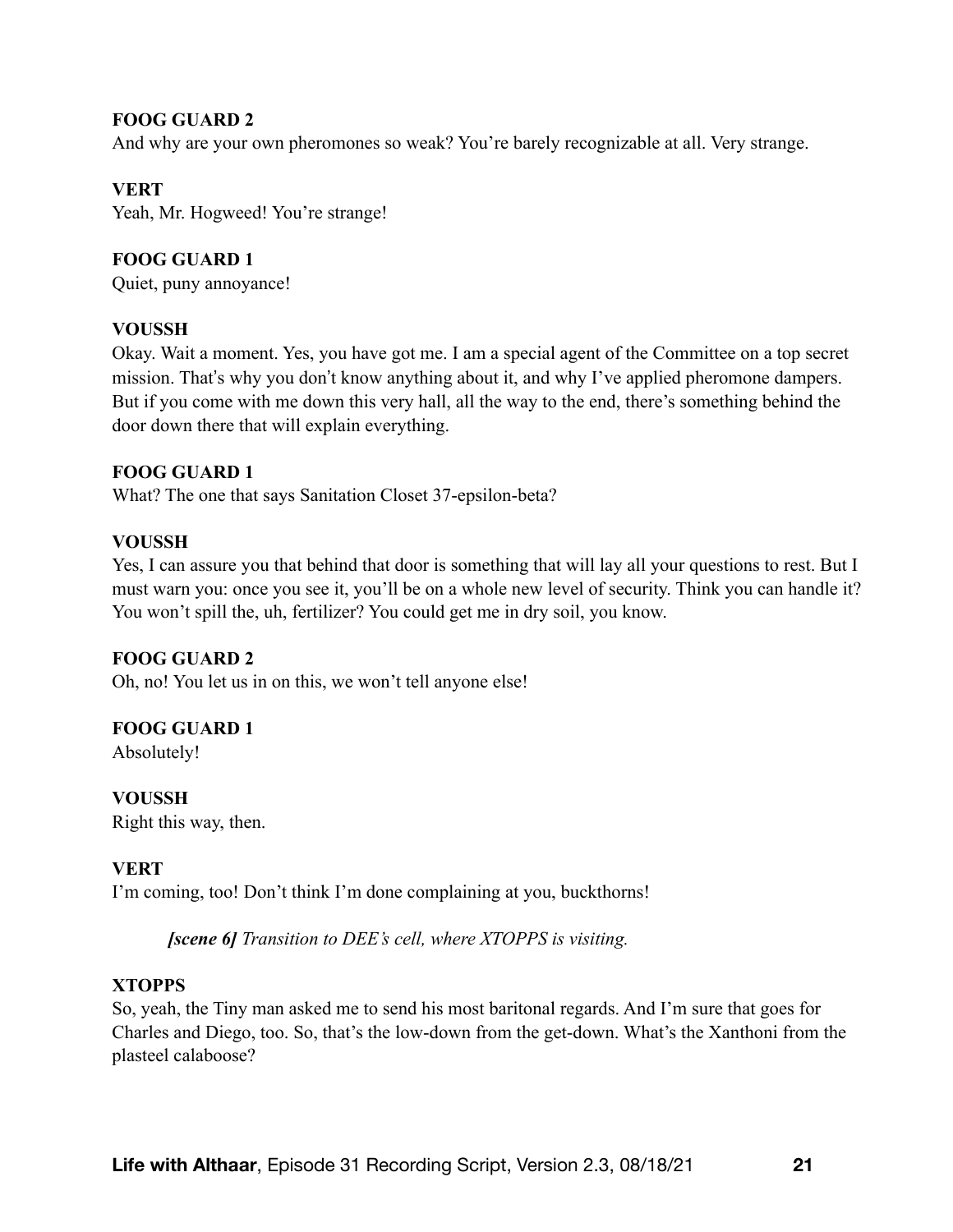What do you think? My situation is static, mang. Wake up, wash up, choke down some nutrient paste, then I buckle down for a full day of sitting and staring. Talking to the wall, when I feel the urge. And hey, if I want a change of pace, there's always pacing!

### **XTOPPS**

Sounds like nothing but a big ol' pile a clams, Delilah. Sorry. You know you got me holdin' down the sugar in your corner, sweets, but I wish I could pile it higher. Would be swingin' on the flippityflop with you more often, but Mr. Green Jeans has severely limited trips down to Partchman.

### **DEE**

No, it's ok, it's not your fault. I know you'd be here more if you could.

### **XTOPPS**

If I could, *you'd* be here *less*, but maybe that's not a tune to lay down while there might be tape rolling, right? The walls have ears, you chom?

### **DEE**

That they do.

### **XTOPPS**

Yeah. But even if they're cutting wax on this right now, I got one track to lay on you. Streez, I'll even put it on long-play. Xtopps has come to believe that no matter how long you been relaxing on your scene, there's a time and a place to get uptight, and the time is high and the place is beneath us.

### **DEE**

You're going to— Really? If I caught that right, that's a... major lifestyle change you're talking there, Xtopps. I mean, I was thinking you might want to cut down, sure, but… Cold turkey?

### **XTOPPS**

Colder than Miles, palomino. The Fairgrounds needs a major key change, mang, and Xtopps can't do it alone. But there's no way I can be the Godfather if I'm still on the gooey. I need some seriously famous Flames behind me, like my whole sly Family, and that means, no stones.

### **DEE**

Wow. That's... wow. Look, Xtopps, you know I've got your back no matter what, but... are you sure you want to do this? Absolutely sure?

### **XTOPPS**

Sure, I'm sure. No sombrero, clutcher.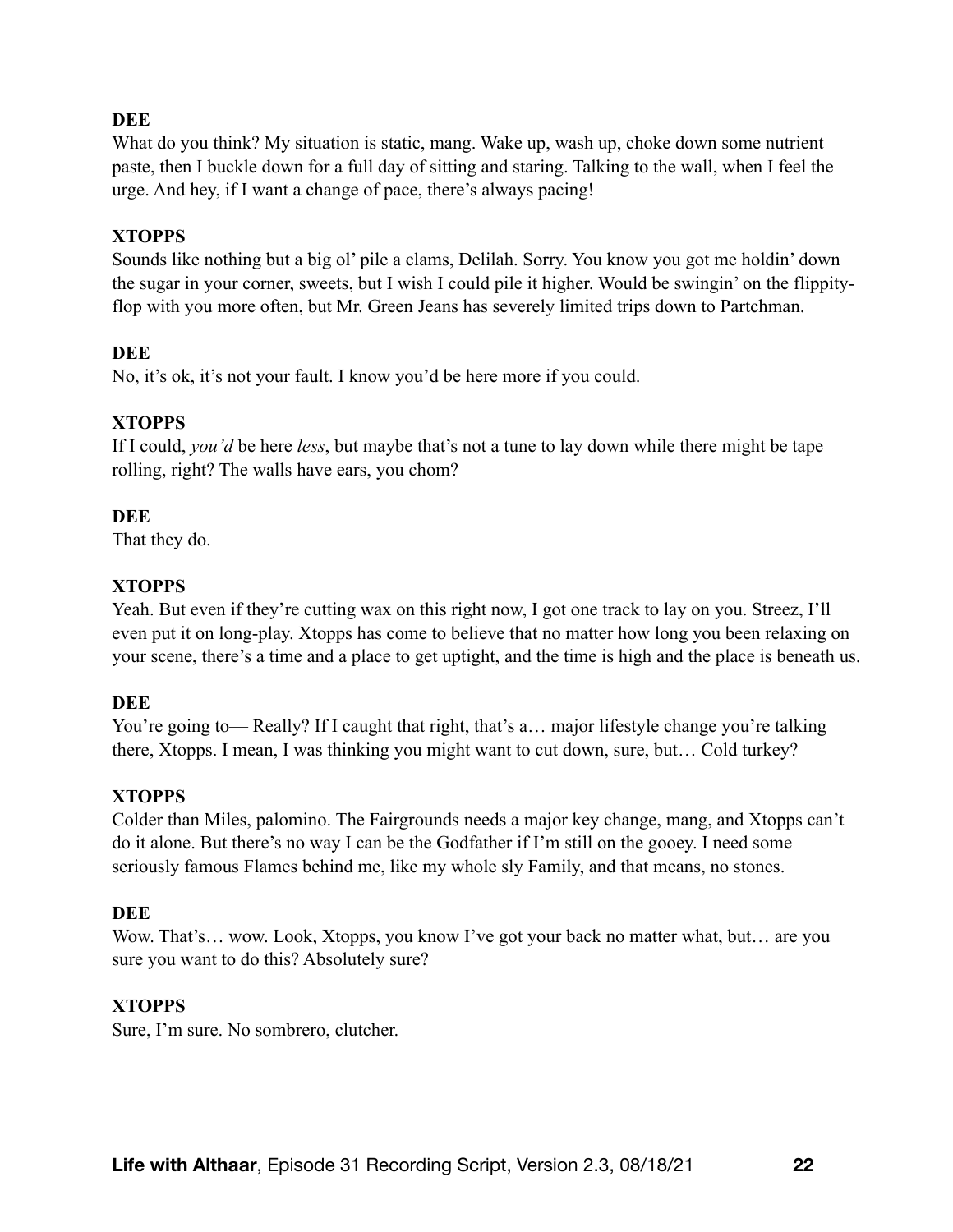Okay, but no. Seriously. I did some reading up on PB withdrawal a while back, ok? I got curious after your cousin showed up and tried to flatten you out. And… I know you've got balloon lungs, but the air is real thin where you're planning to go, Xtopps. I mean, it's… bad. Really, really bad. Have you ever tried kicking before?

### **XTOPPS**

Negatory, but I have never had a most pertinatious and immediatoid rationale for as such. Namely, being, ee-gee-aye-ee, stoppin' these green meanies from shipping you off-station to Maggie's Farm.

### **DEE**

Uh uh. No. Xtopps, if you're going to do this, you can't do it for me. You have to do it for you. Otherwise it'll never take. Seriously, the average PBJ relapse rate looks like the chemtrail of a cockathreece with an RP1-liquid oxygen booster. There's only one way for this to work. You're going to have to really, really want it.

### **XTOPPS**

I believe that I did most say that I did, did I not or didn't I?

### **DEE**

Yeah, but are you still going to want it six to eight hours after your last dose, when the intense muscle cramps start to set in? Every one of your limbs will feel like they're on fire, Xtopps, all 28 of them. And that's just for starters. The next six hours after that? The pain isn't going to go anywhere, but some of its friends will start showing up: acute anxiety, panic attacks, insomnia, and uncontrollable shaking. Oh, not to mention our good pal explosive diarrhea. A few more hours after that, the party will be in full swing, and not the Benny Goodman kind. Abdominal cramping, sweating, shivers, nausea, vomiting, and intense hallucinations, all of which can last for days. And even if you make it through all that without knuckling under, there's still the potential long-term after-effects: anxiety, depression, fatigue, insomnia and irritability. You could be fighting those every day for years. Knowing the whole time that you could make it all go away with just one little dollop of salty goodness.

# **XTOPPS**

Streez, Dee! When you wanna make a point you sure as schness know how to puncture a zood's zeppelin!

### **DEE**

I'm not saying don't do it. I'm just saying you have to want it.

### **XTOPPS**

I want it, Dee.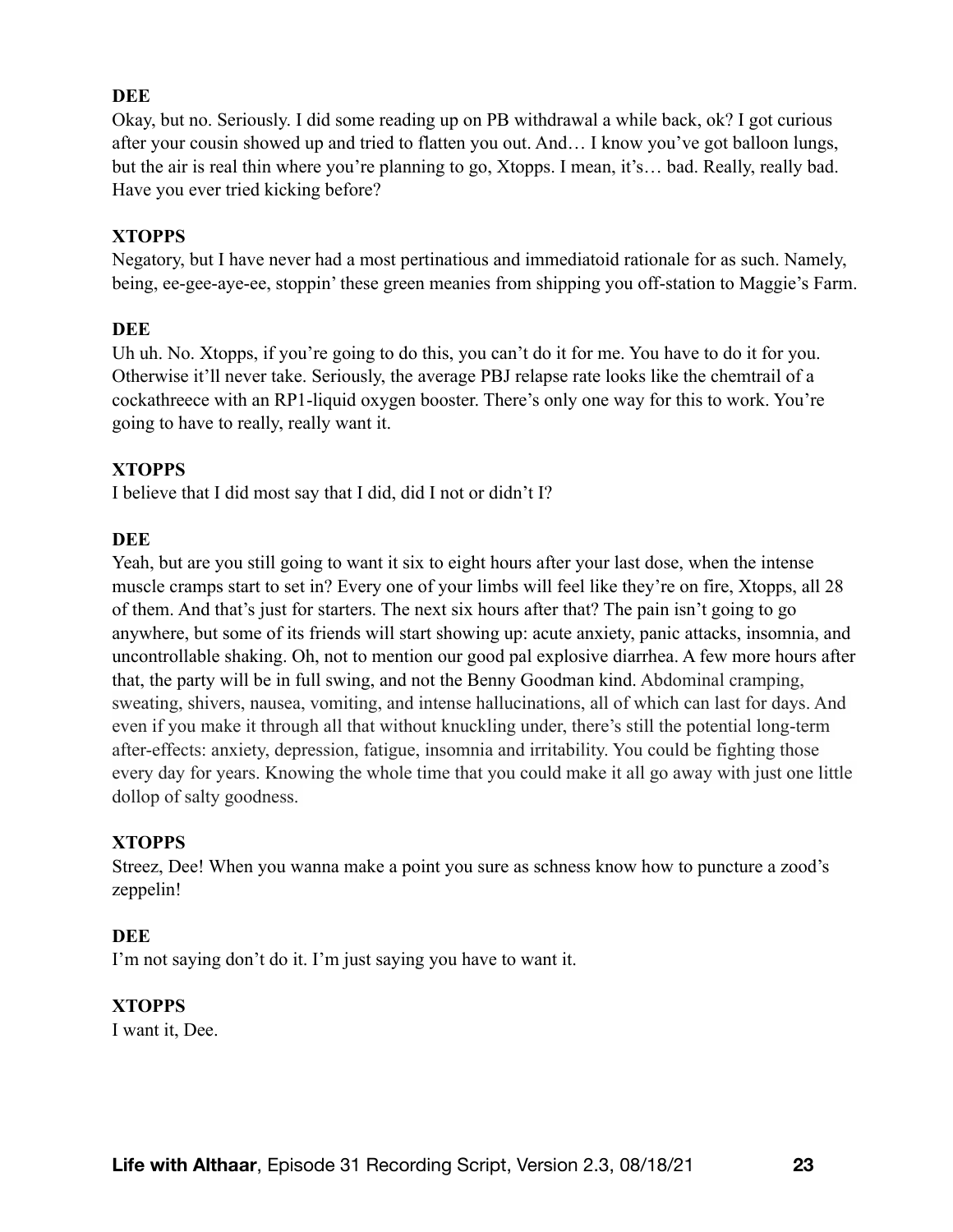Okay. Then… good luck. I wish I could be there to help, but, you know. I'll be with you in spirit, though. Just try to remember that, ok? When it starts to get ugly.

#### **XTOPPS**

I can hold that, Dee, and I'll be holdin' it close. That's all I'll need when the screaming meemies come blowing their horns.

### **DEE**

Thanks, Xtopps. But, uh, on a practical level? You're going to want some support of the non-moral variety. Ideally someone with a level head, steady hands, and a very strong stomach.

*[scene 7] Interstitial music takes us inside the "storage closet" that conceals a secret entrance to the In-Betweens. Door opens, VOUSSH, VERT, and the two FOOG GUARDS enter, and the door closes behind them.* 

### **FOOG GUARD 1**

What is this place?

# **VERT**

Pretty cramped, even for me.

### **FOOG GUARD 2**

Looks like an ordinary storage closet.

### **VOUSSH**

Yes, very observant, this *is* just a storage closet. But behind it? A secret Committee Command Center! Right… through… here!

*Improvised sliding panel opens and closes as they enter the In-Betweens. It is a bit dank, and if somehow possible, sounds like plantlife as well.* 

### **FOOG GUARD 2**

I didn't know we had an ivy nursery on the Fairgrounds!

### **VERT**

Ooooh, it all looks so festive!

### **FOOG GUARD 1**

Gotta say, that Committee sure knows how to treat themselves to some nice surroundings.

### **MISS SOPHIE**

*(running up from a corridor)*  Yip! Yip!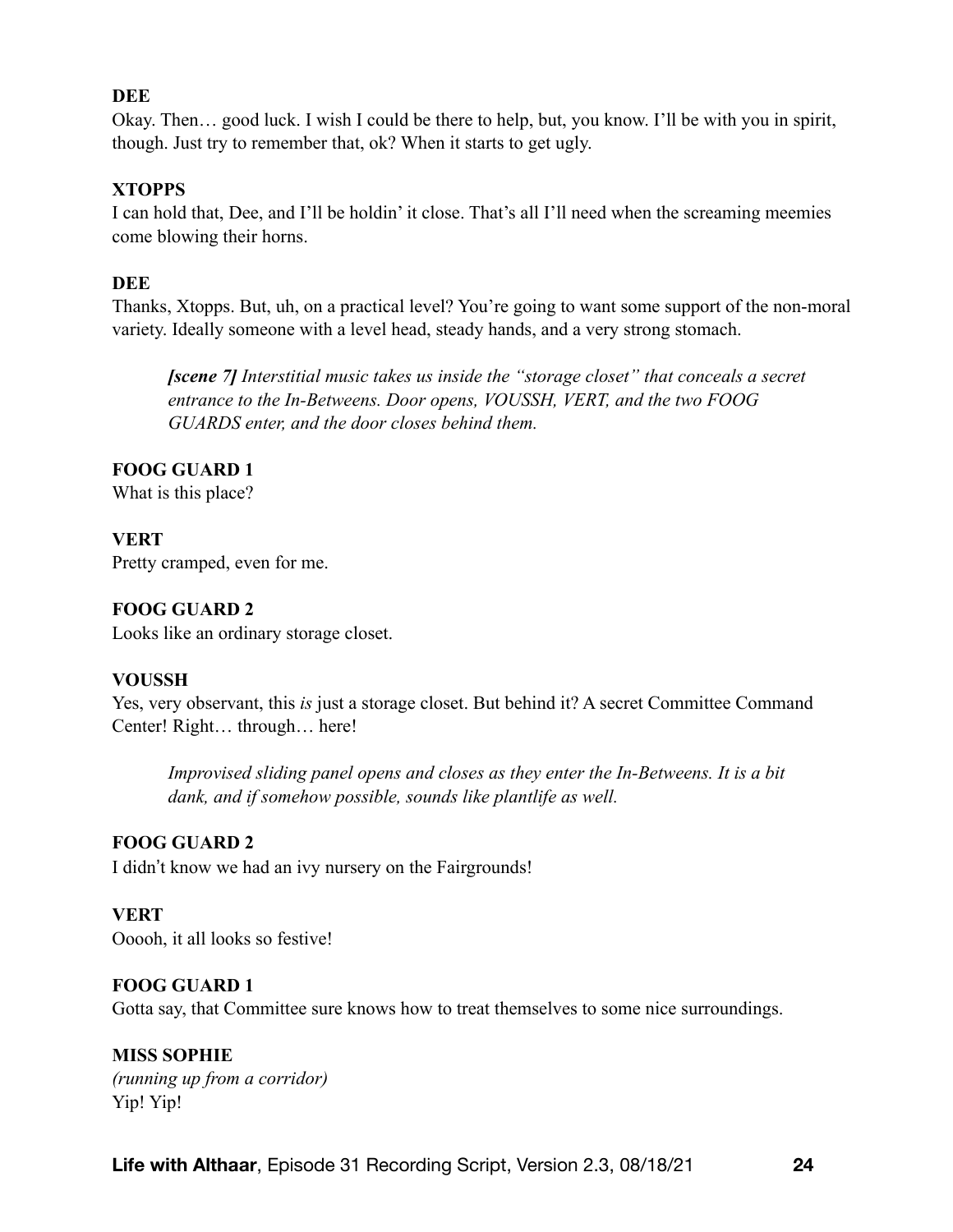**VERT**  Wait a second—

**FOOG GUARD 1**  Hey! What's a Fidorian doing in a secret Fugulnari command center?

### **VOUSSH**

 $Um$ —

**MISS SOPHIE**  *(seeing a bunch of Foogs; not happy)* Grrrrrr! Ruff! Ruff!

**FOOG GUARD 2**  Do Fidorians make sounds like that?

### **VERT**

That's no Fidorian! That's Miss Sophie! What are you doing with my dog friend, you big green bullies?

**FOOG GUARD 1**  A dog! An Earth dog?

**VOUSSH**  Well, yes you see, we've been working to—

### **FOOG GUARD 2**

What's wrong with you? Get that dog out of here before it lifts its leg all over this noble ivy!

### **FOOG GUARD 1**

Hang on, I don't think this is ivy, it's some other eudicot. Maybe a... santalum...? Oh, frost me! RUN!

*Sounds of a struggle, muted cries from the FOOGS, and then two sets of five distinct thumps followed by the sound of an explosion of treebark.* 

#### **VERT**

*(spitting out wood chips)*  AHHH! WHAT THE CRAP? What is going on?! I'm covered in splinters!

*A very loud/large zipper as VOUSSH steps out of her Foog disguise.* 

### **VERT**

Augh! And now that Foog just vomited up a lady! No, no, no! You're eating people whole now? You ghouls!

**Life with Althaar**, Episode 31 Recording Script, Version 2.3, 08/18/21 **25**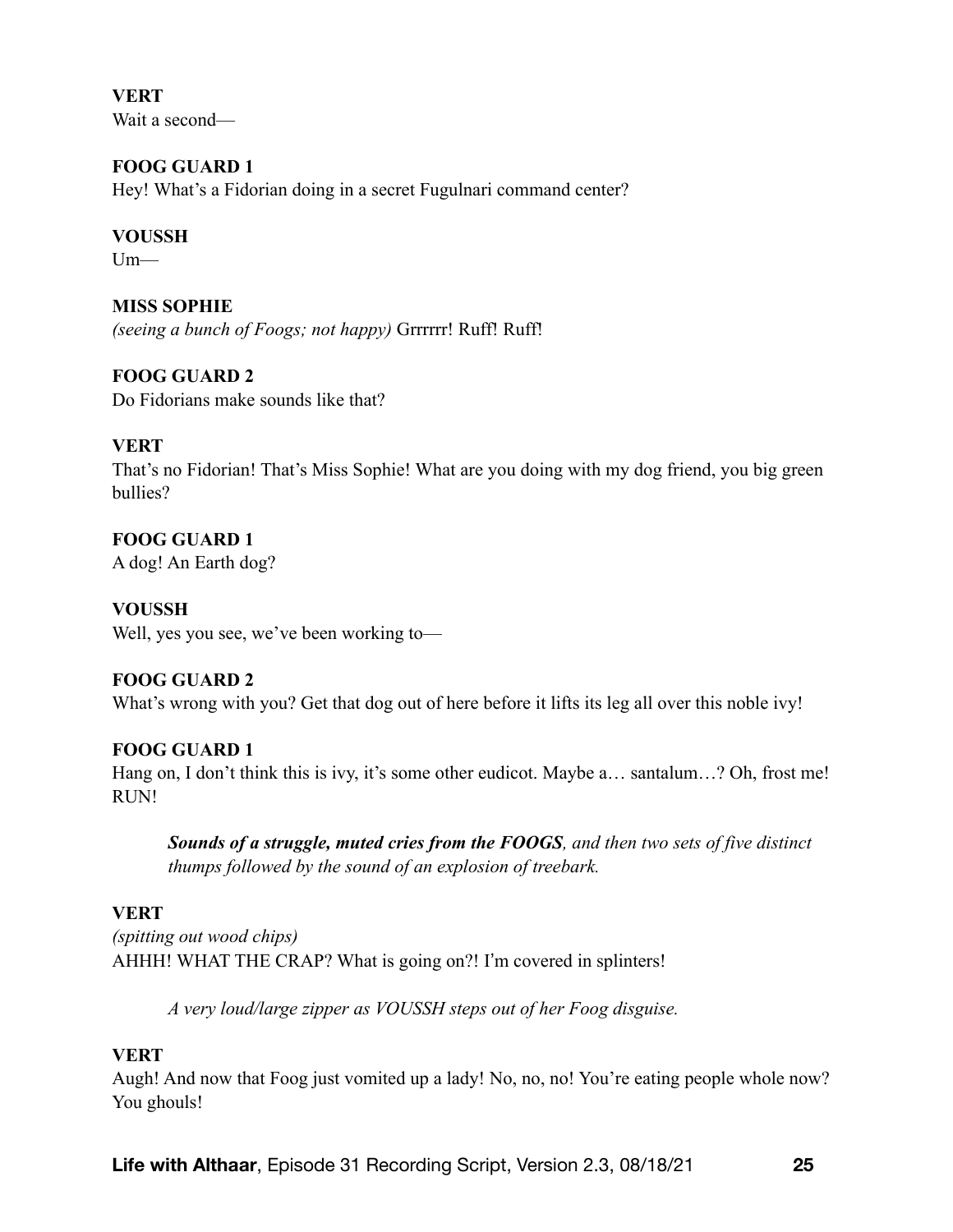#### **VOUSSH**

Calm down! No one is eaten! It is only I, Special Agent Voussh! Master of disguise!

#### **MISS SOPHIE**

Yip! Yip!

#### **VERT**

No! No! None of this makes any sense! Secret closets? Ralphing Foogs? Exploding mistletoe? This is all wrong! Miss Sophie! Get away from that crazy-talking pile of Foog vomit! Come here, girl!

#### **VOUSSH**

No, I will explain!

#### **VERT**

Stay away from me, you inexplicable animated upchuck! Come on, Miss Sophie! Let's get you somewhere safe before this puke-pile turns us into splinters, too!

### *VERT scrambles away through the In-Betweens, carrying a madly yipping MISS SOPHIE, chased by an audibly angry VOUSSH.*

*[scene 8] Interstitial music. Drums under as XTOPPS gets his act together.* 

#### **XTOPPS**

Ok, Your Radiance, let's run the list. What is required for passage back to the Jonathan Richman zone?

One crib, from which you will not effoe. Calming, vibey, foobed-out sounds on random circularity— Dan Hicks… Michael Nesmith… the Bastard Mojave acoustic sessions… should do it. Wind up Mickey Mouse alarm clock, one. Molasses from the disused reservoir on Kaf 12, three jars of. Pret-a-manger Mebsutan Lava soup, six tins of. Gelato, aw mang, *(disappointed)* Cherry, one large cask of. Magnesia, milk of, one bottle. Acetaminophen, the Classic Coke of Painkillers. Strong mint-flavored halitosis rinse. Twelve bottles of H<sub>2</sub>O for fluid maintenance. Three amphorae Coconut Oil—just because, baby. Memory disks of my first Fyrexian luau. One floppy, bouncy and absotively poofy duvet. One bucket for goop, one bucket for soup, one bucket for poop. And the entire third season of *House, MD*.

*The drums progressively slow.* 

*(cont.)*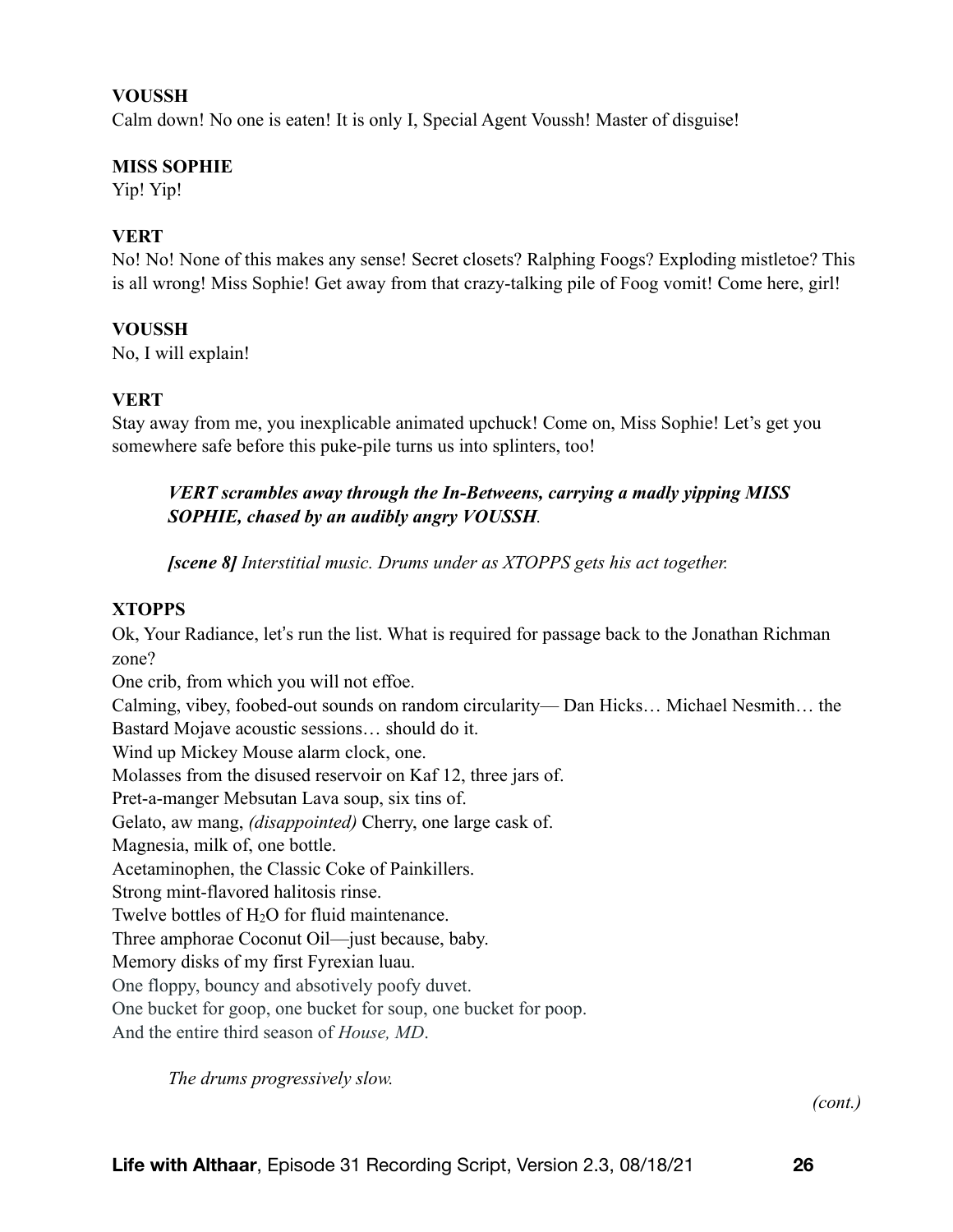One crib, from which you will not effoe. So…yeah.

#### *The drums stop.*

Ok, Xtopps… You can do it. Just have to want it. Feet on the air, head on the ground. Try this trick and spin it. Yeah…

But y'know what I'm missing right now, is my special cerulean satchel. Sky-blue buddy, where has you gone? Xtopps wears that to every major gig. And this here might just be the greatest in the history of great gigosities in the sky… Ah! Here we go. *(slips on sash)* Yeah… Totally patic… Ready to bouge. *(beat)* Oh, what's this? A tiny little vial ensconced in this silky ceruleanity? Hey, would ya look at that. Looks like… *(uncorks it, takes a big whiff)* Ahhhhhhhh! Pure, uncut peanut oil! Now, how do you suppose I might have slipped that piece of temptation off of the front of the back of my mind? Well, waste not, want not. Operation Coyote Keys has been… ahhhh, postponed, my upright tadpoles.

*[scene 9] Interstitial music. JOHN and ALTHAAR's apartment. The TV is on.* 

### **TV ANNOUNCER**

We'll be back with more Dave and Zwizz'linarp after this brief message.

*"Dave and Zwizz'linarp" sting. Then harps and new age sounds.* 

### **PASSAGEWAYS VOICEOVER**

Are you suffering from the ravages of substance abuse? Have you tried all the popular 14-step programs, to no avail? Well, if that's the case, Passageways Sausalito Zeta may just be the place for you. Here at PSZ we are proud to announce a 100% recovery rate from all addictions, fixations, and intractable hang-ups.

### **JOHN**

Pfft, right.

### **ALTHAAR**

Why is FriendJohn making the noise of sarcasm, please?

### **JOHN**

C'mon, Passageways Sausalito Zeta? It's a scam. They're just taking rich addicts for a ride. There's no way they've actually got a 100% success rate.

### **ALTHAAR**

Yes, that would seem to make violation of Bisplum's Law of Inevitable Imperfection.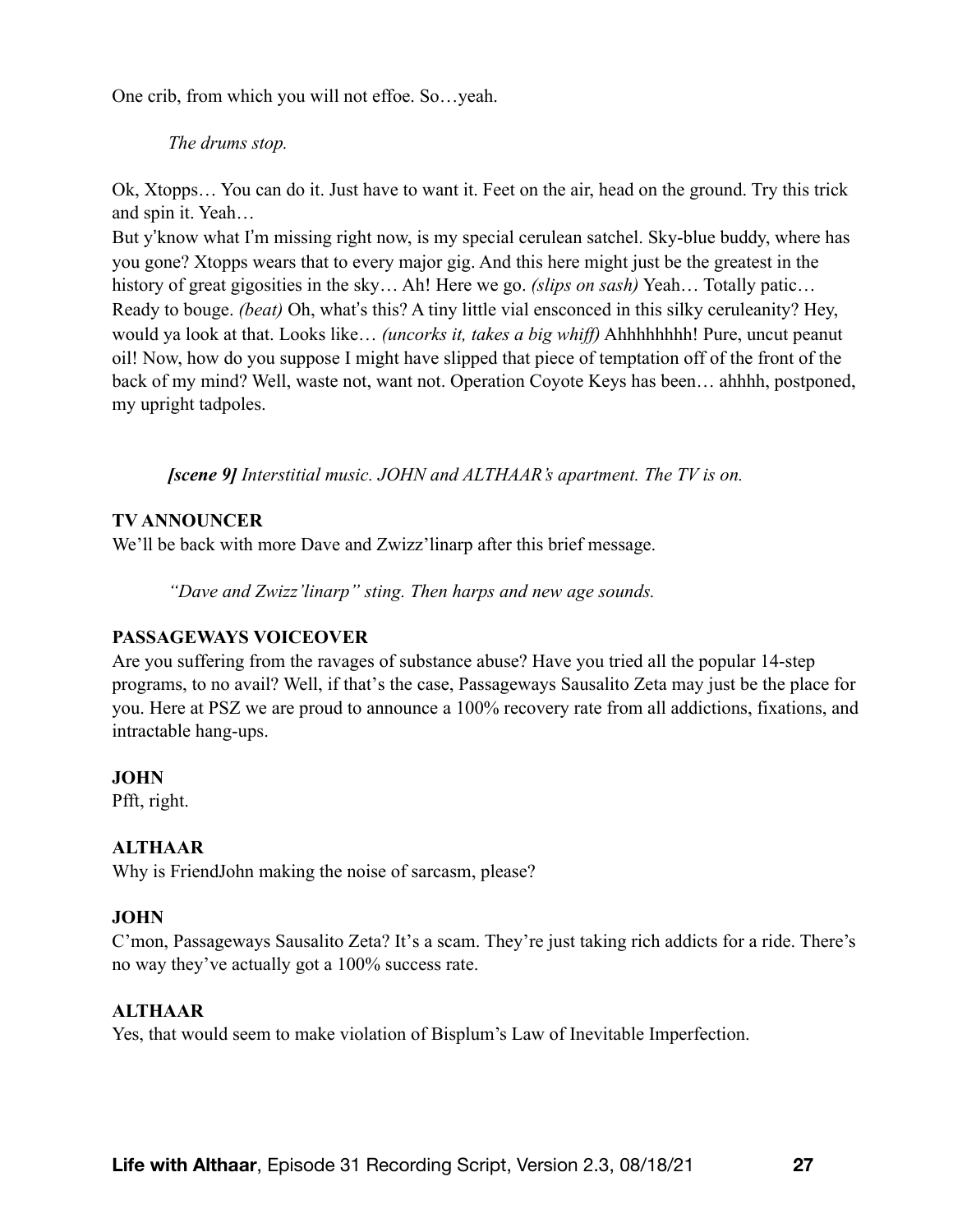# **PASSAGEWAYS VOICEOVER**

When Dr. Timothy Leary-Bot joined our research and development team just one year ago, he brought with him his top secret 90 minute Bufo Alvarius treatment program, which has made us the premier substance abuse center on the Fairgrounds. But don't take it from me—just listen to some of our satisfied patients.

### **DEBORAH**

Hi I'm Deborah, and as you can see, I'm a Dilurian. But what you can't see is that I spent twenty miserable years as an Ataraxium addict, before discovering Passageways Sausalito Zeta. Take it from me, this place really works!

### **JOHN**

Ugh. That's it, I'm muting this shness.

### **ALTHAAR**

Althaar is not objecting! *(bleep)* But it is a sad thing that the people in the advertisement are not offering truthfulness, as there are many who they could be helping if this were so.

### **JOHN**

Well, they're definitely not offering truthfulness. All they're offering is to empty out some desperate suckers' bank accounts.

### **ALTHAAR**

Has— Has FriendJohn had experiencing of this?

### **JOHN**

No, not personally, but I watched a couple friends go in and out of these places back on Earth, and as far as I can tell, it's the same everywhere—the more they promise, the less they actually help. I mean, anyone who knows what they're doing isn't going to be on tv offering quick and easy solutions to complicated problems, right?

# **ALTHAAR**

Yes, this is a most reasonable assuming. *(beat)* Althaar is hoping that the efforts of the friends of FriendJohn were success? To make escape on the chemical dependings?

### **JOHN**

One did get sober eventually, yeah. She's doing ok. Married a nice couple, moved out to Titania to start a lichen farm. The other one… no idea where they are now. But I doubt it's anywhere good.

### **ALTHAAR**

Consoling to you from Althaar.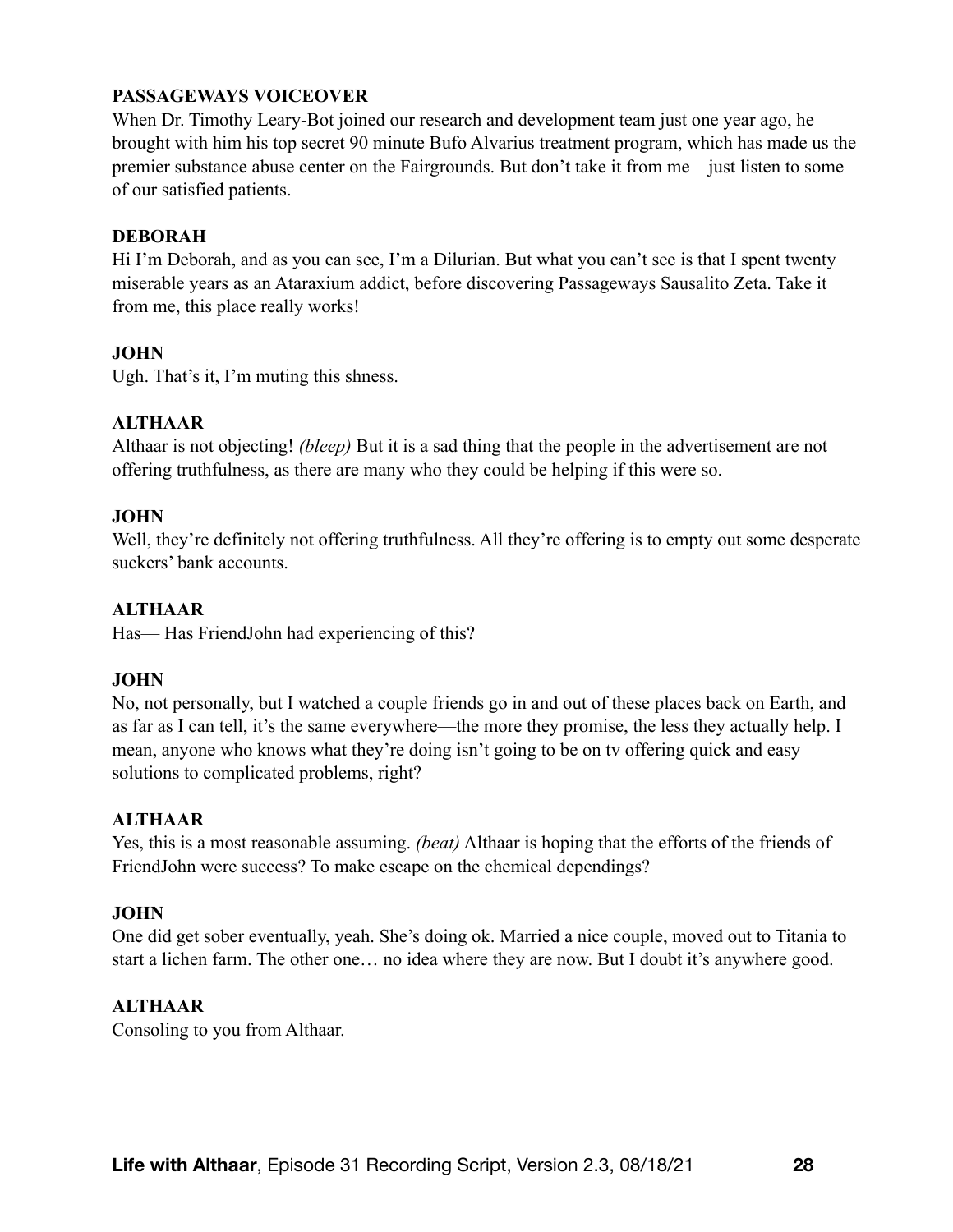### **JOHN**

Thanks. *(beat)* It's funny, I hadn't thought about them for years, but seeing that ad brought it all right back. That helpless feeling, watching them struggle, and not knowing what to do about it. But knowing for sure that all those con artists and their promises were just making it worse. How infuriating it all was. *(beat)* I guess I'll always wonder if I could have done more, or better, if it would have made a difference if I'd reached out when they started drifting away, but… I don't know, at that point I was just exhausted, and nothing I'd tried seemed to be any help. So I just… let them go.

### **ALTHAAR**

Althaar is certain that FriendJohn was doing all that was capability. As you are out-pointing, these are the problems most complex, and you are not having expertise in the solutions of psychology.

### **JOHN**

No, I know that. But it's hard not to wonder, you know?

### **ALTHAAR**

Mm. Perhaps FriendJohn could make view of this sad experience as one of learning? And take consolement from the thought that, if FriendJohn is in future knowing one who has suffering of addiction, he will be knowing better what is to be done? Or at leastment, what is not to be done?

### **JOHN**

That's one way of looking at it, I guess. But I doubt it'll come up. I mean, I only know one addict on the Fairgrounds, and he sure as shness wouldn't ask for my help. If he even wanted to get clean, which— I can't even begin to picture that, can you? Xtopps, sober?

### **ALTHAAR**

No, FriendJohn! It is a thing altogether outside of imagining!

*[scene 10] Interstitial music. We are in XTOPPS's apartment. Bleep and door whoosh as CHIP enters.* 

# **CHIP**

Xtopps? Xtopps? Xtopps?! Are you home? I just wanted to check in, see how it's going. Listen, if you need an extra day off, I can switch to trivia night while you recover, ok? No sombrero! …Xtopps? *(passes through a beaded curtain, sees him)* Oh, there you are. Are you… ok?

# **XTOPPS**

Aaaay…Chorp! Xtopps is not solely ok, Xtopps is… bountifully soul-ful! Hey, what time is it? Am I on already?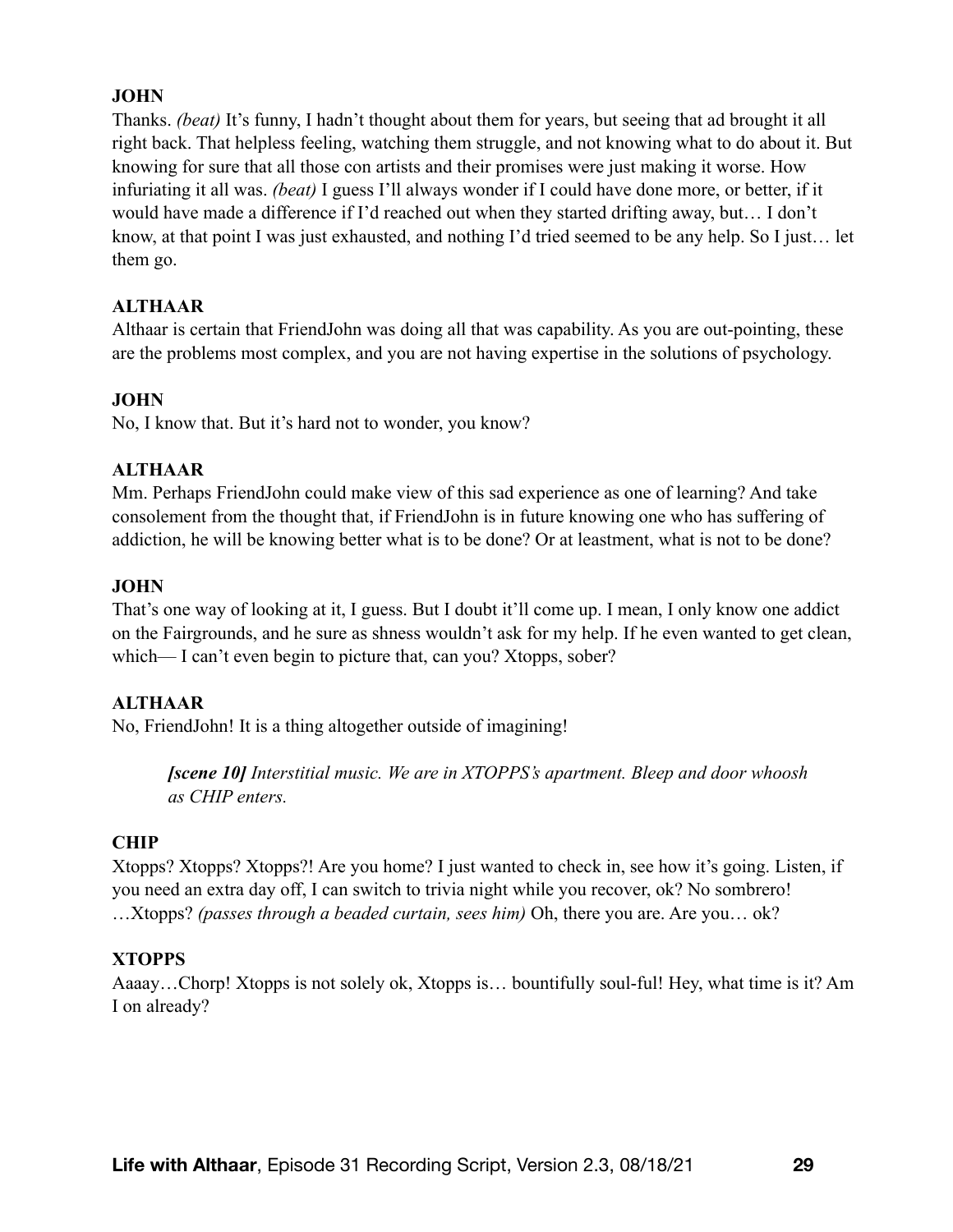# **CHIP**

*(sigh)* No, Xtopps, you're not on. I think it's safe to say you're… off. Way off. What's going on here? I thought you had a plan, zood. I'm not saying it was a good plan, but you seemed pretty serious about it a couple hours ago. What happened?

### **XTOPPS**

Best laid cans of rice and pens, Chorp, best laid plans. Xtopps is triple-tiled!

### **CHIP**

Yeah, I can tell. So, what, you changed your mind? You're done trying to go clear?

# **XTOPPS**

I did not do the change, the changes were played for me. I found some of the pure taste in my secret sash, I couldn't just send it down the drain.

# **CHIP**

Well, what's going down the drain right now is my patience. No more jecking around, Xtopps. If you're not going through with this, then I want you on stage for your shift tonight, comprende? Excrete or get off the pot!

### **XTOPPS**

Narg, Chorp, what is this tough love shness?

### **CHIP**

Look. I was skeptical when you said you were going to kick, but I was willing to be supportive. But what I am not willing to do is this dance where you say, "No shness, Chorp, for realsies this time," and then two minutes later, you're back on the protein punch. If you fall off the wagon every time you get your xtopps on the sticky, then this is never going to stick. You've got that stuff stashed all over the Fairgrounds! So either you figure out some way of dealing with temptation, or I'm out. I'm your boss, not your chaperone.

### **XTOPPS**

I can't do it, mang. I love the crunchy nutty ooey gooey icky sticky too much, too much…

# **CHIP**

Okay! Then don't do it! I don't know why you wanted to in the first place, your habit never seemed to cause any problems for you before. For other people, absolutely, but you seemed perfectly happy stuck down and vacuum-packed.

### **XTOPPS**

That's not the botheration of the situation, Chorp. This isn't about my haver, this is about House Byllaburt, its ancient charges and committals!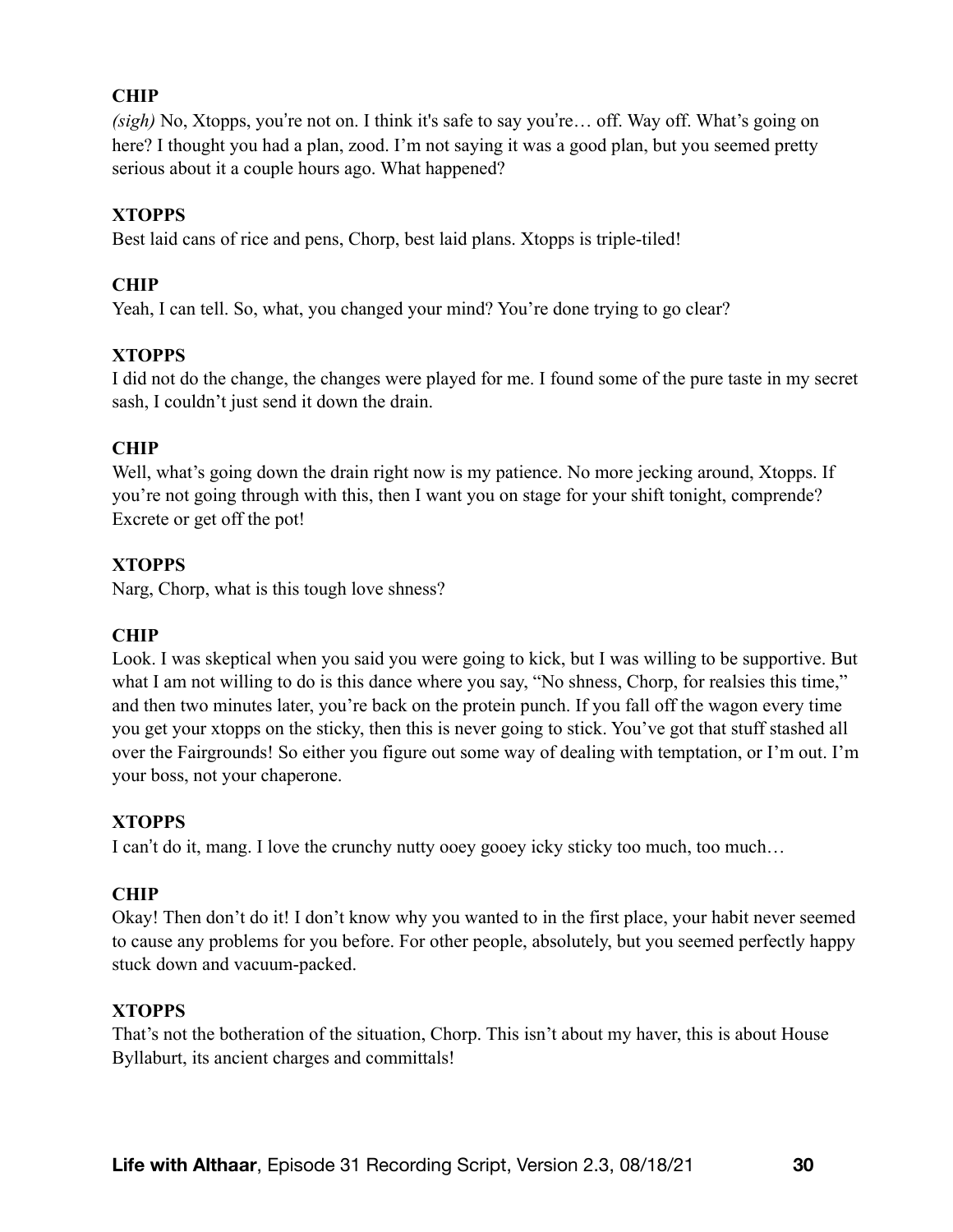# **CHIP**

Seriously? You're doing this because of your folks? I don't get it, Xtopps. You've never given a pasteurized jeck what they think. Why start now?

### **XTOPPS**

Because I needs them to *penser* on what I parlay, cause these Foogs are out to seriously waterloo you Humans, and the right word from the right Baronet to my dimly-beloved mother might make its way to the ossicles of the Empress, that she might stomp her deeply unhip but highly potent heel on these floral fascists. But while I am *under* the influence, I *have* none, so if I wanna help Dee, and you, and all my Human clutchers here, Chorp, I have got to get vertical, or at least, de-angled enough for the Imperium to take me at my verbiage.

### **CHIP**

…Wow. That's… Holy cats. That's, um… Thank you, Xtopps.

### **XTOPPS**

Hey, mang, don't be thanking me just yet. Not exactly off to a great hey-ho-let's-go here.

### **CHIP**

Yeah. But you're going to do it, and I'm going to help. You're not alone, Xtopps. Ok? You've got friends, and we're all going to pitch in, and we're going to get you through this. Somehow.

### **XTOPPS**

Means the galaxy to me, bossman.

### **CHIP**

All right. So. Step one. Change of venue. There's no way we can get your pad 100-percent enticement-free. I'm pretty sure you've got stashes in every nook and cranny of this place, possibly spackled into the acoustic tile. So for take two, we're going to relocate this whole set up to my office. Start packing. *(activating phone as he gathers buckets and whatnot)* Phone! Call Bubbles!

*Brief dial-y noise on speakerphone.* 

### **BUBBLES**

*(over the phone)*  What's up, boss? How's the dry-out goin'?

### **CHIP**

It's distinctly sub-aquatic right now, Bubbles. So we're on to Plan B. I'm gonna need you to send Grem over to Xtopps' place with the hover-sledge, and then I want you to head into my office and use your compositional spectroscope to make sure every single peanut and peanut derivative has been thoroughly scrubbed from the premises before we get back. Sopon can show you how to get into the "special drawer." Oh, and make sure we're stocked up on cleaning supplies while you're at it, I have the feeling the mop bucket's going to get a serious workout over the next couple days.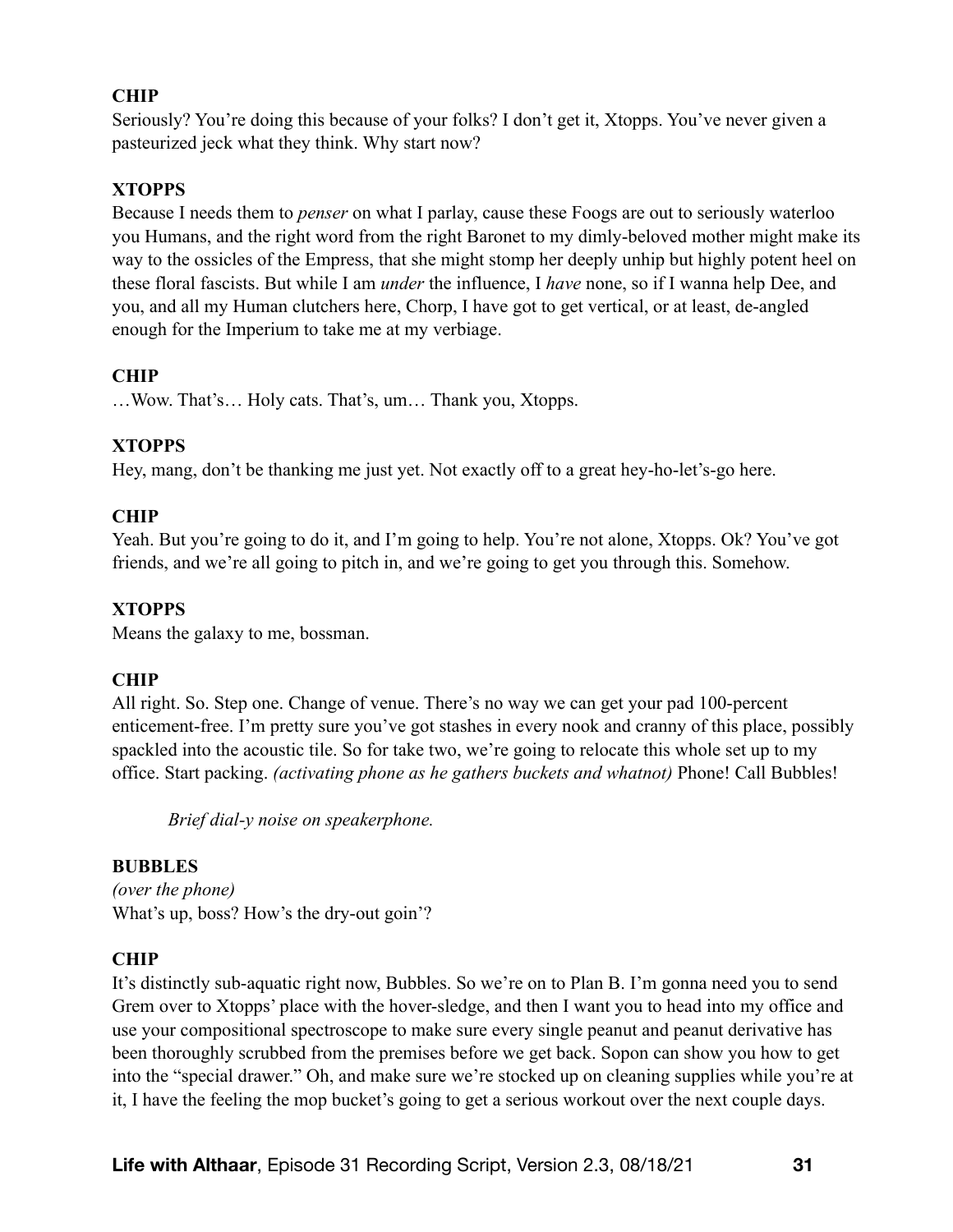### **BUBBLES**

Copy that!

*Bleep as she hangs up.* 

# **CHIP**

All right. Listen Xtopps, I don't know if I'm the best choice for a… sponsor, but I'm here, ok? And you've got other friends, too. Friends who want to help. Like… Oh. Huh. Thrab it. Okay, I'm regretting this already, but if there's one zood on station who knows how to make anyone feel better… And if you're brave enough to spend the next couple cycles puking your guts out, I guess I can risk joining you. Phone! Call Althaar!

*[scene 11] Interstitial music. The In-Betweens. MISS SOPHIE's barking can be heard from the other side of a metal hatch, where VERT is holding her hostage.* 

# **H.F.**

Miss Sophie! Just hold on, girl! Papa's coming for you!

# **VERT**

#### *(muffled)*

Don't come any closer! I swear I'll do it! I'll blow both of us out into the cold vacuum of space!

### **H.F.**

Don't do it, Vert!

# **STELLA**

He's not going to, H.F., relax.

### **VOUSSH**

I don't know, he does seem somewhat unhinged. Perhaps we should take the risk, I think I can grab our canine friend before the airlock activation sequence is complete. Then it will just be Vert getting blasted into the cold vacuum of space.

### **STELLA**

No one's getting blasted into the cold vacuum of space!

### **H.F.**

That's right! You hear that, baby? Tante Stella's going to do whatever it takes to keep you safe!

### *Yipping from beyond the hatch.*

### **STELLA**

Sure, I will, but that's not really an issue right now, H.F. Because they didn't bother to build airlocks in the In-Betweens. No one's supposed to be back here, remember?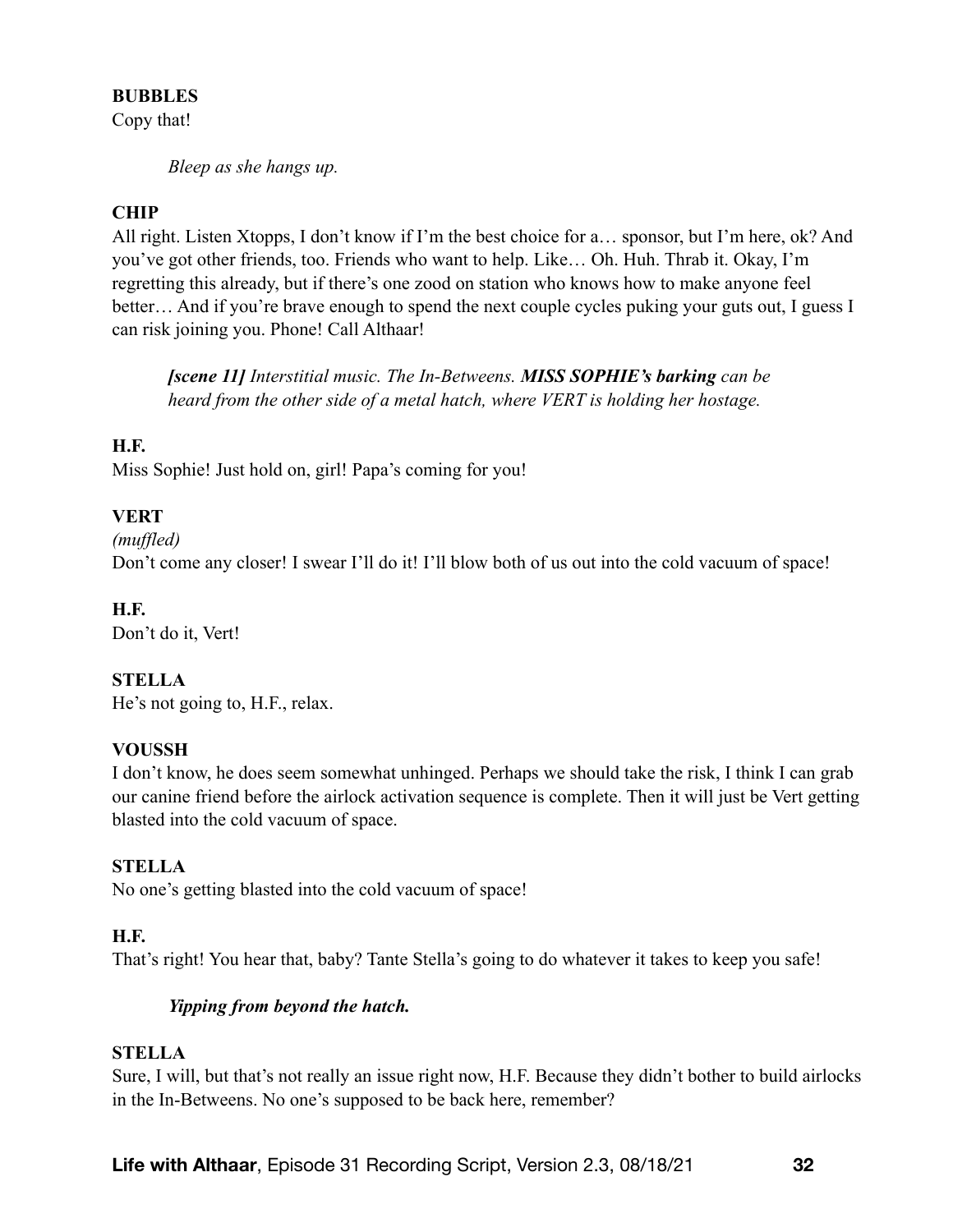# **H.F.**

…Oh. Right. Sorry.

# **VERT**

This isn't an airlock? Then where am I?

# **VOUSSH**

There's a label by this valve, here, but it is old and worn, hard to read. Looks like… "Ascorbic Aerator Reservoir 375-B." Does that mean anything to you?

# **H.F.**

Oh, yeah, it's an old pineapple juice tank. …Vert! Don't put Miss Sophie down in there, I don't want her paws getting all sticky!

# **VERT**

Oh yeah? Well, well… Maybe I will! If you don't explain what's going on around here!

# **H.F.**

Don't you do it, Vert!

# **VERT**

I'm gonna do it! I swear I will! She's gonna track this stuff all over!

# **H.F.**

You bastard!

# **STELLA**

Everyone calm down! Vert, we will be happy to explain the whole situation, once you come out of there and let Miss Sophie go. Ok?

# **VERT**

How… How can I trust you? I don't understand what's happening! I followed these Fugulnari into a storage closet, but then it wasn't a storage closet, and then Miss Sophie was here? And there were these whippy, zippy tendril things, and two of the Foogs exploded! And then the third one… unzipped itself somehow, and turned into some kind scary purple lady-person!

# **VOUSSH**

That was merely I, Voussh, of the Pudendari!

# **VERT**

I don't know who that is!

# **H.F.**

But you know who I am, Vert, right? It's me, H.F. Miss Sophie's papa! You know me.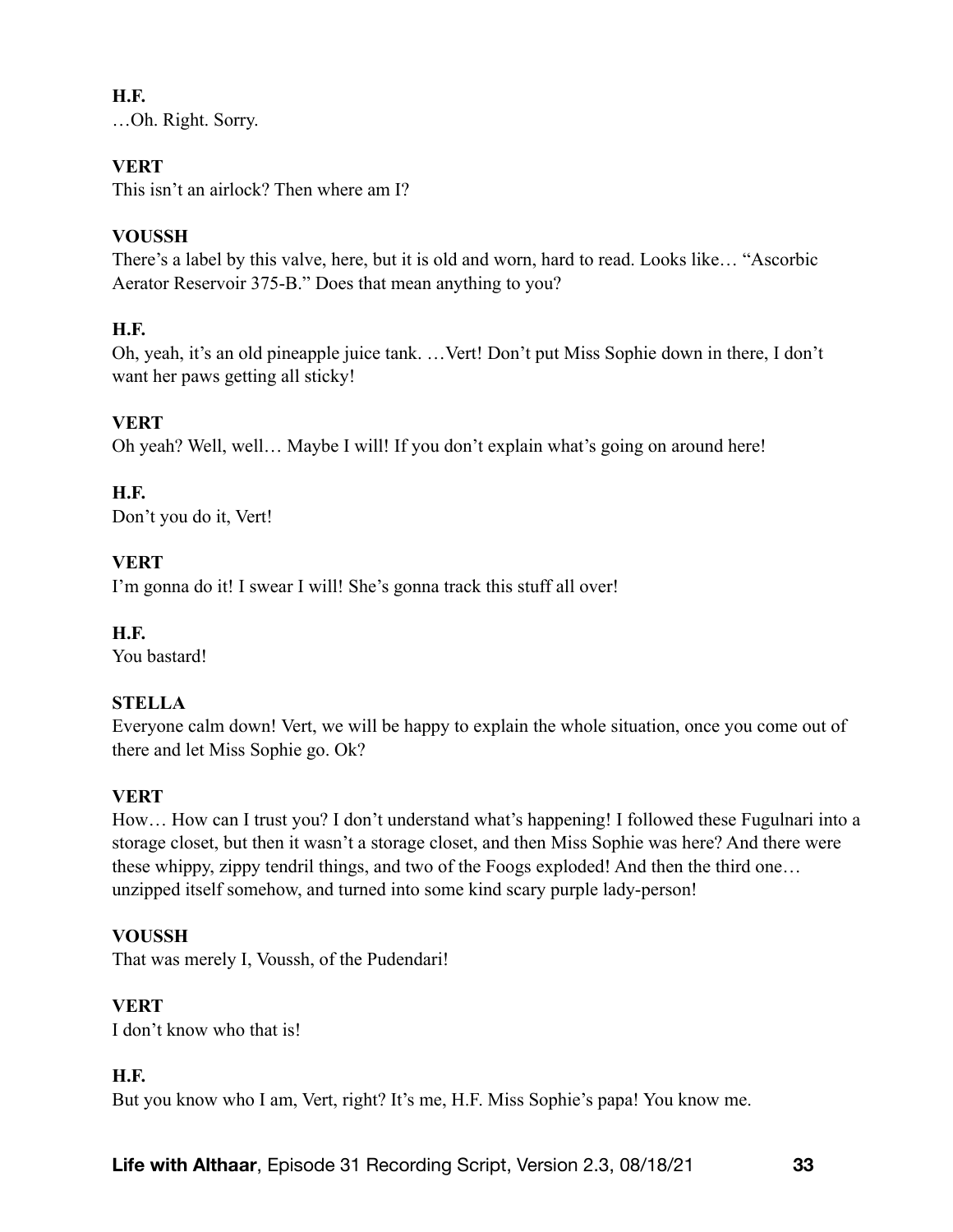### **VERT**

I don't know what I know anymore! We thought you were dead! No one's seen you in months! Or Miss Sophie! And now you're here? I have no idea what's going on! How do I know *you* won't unzip yourself?

### **H.F.**

I promise, Vert, it's really me. It's H.F. There won't be any more unzipping. Why don't you and Miss Sophie come on out of there, and then we can have a nice, calm discussion while we find something to clean off your shoes. How does that sound?

### **VERT**

I don't know…

# **STELLA**

Listen, Vert, you might as well trust us, because you're stuck in a pineapple juice tank, and we're outside the only exit.

### **VOUSSH**

*(sotto voce)* Is it the only exit?

# **STELLA**

#### *(ditto)*

Probably? *(calling through the door again)* Just come on out, Vert. Everything will be fine. I promise.

### **VERT**

Um... ok! Ok, we're coming out! But... don't you unzip me!

# **STELLA**

Wouldn't dream of it.

*Clonk-fssssh of a pressure-sealed hatch opening. Excited barking as MISS SOPHIE runs to H.F.*

### **H.F.**

Awwww, there you are, baby! There's my good girl! You had a little adventure today, didn't you? Yes! Yes you did!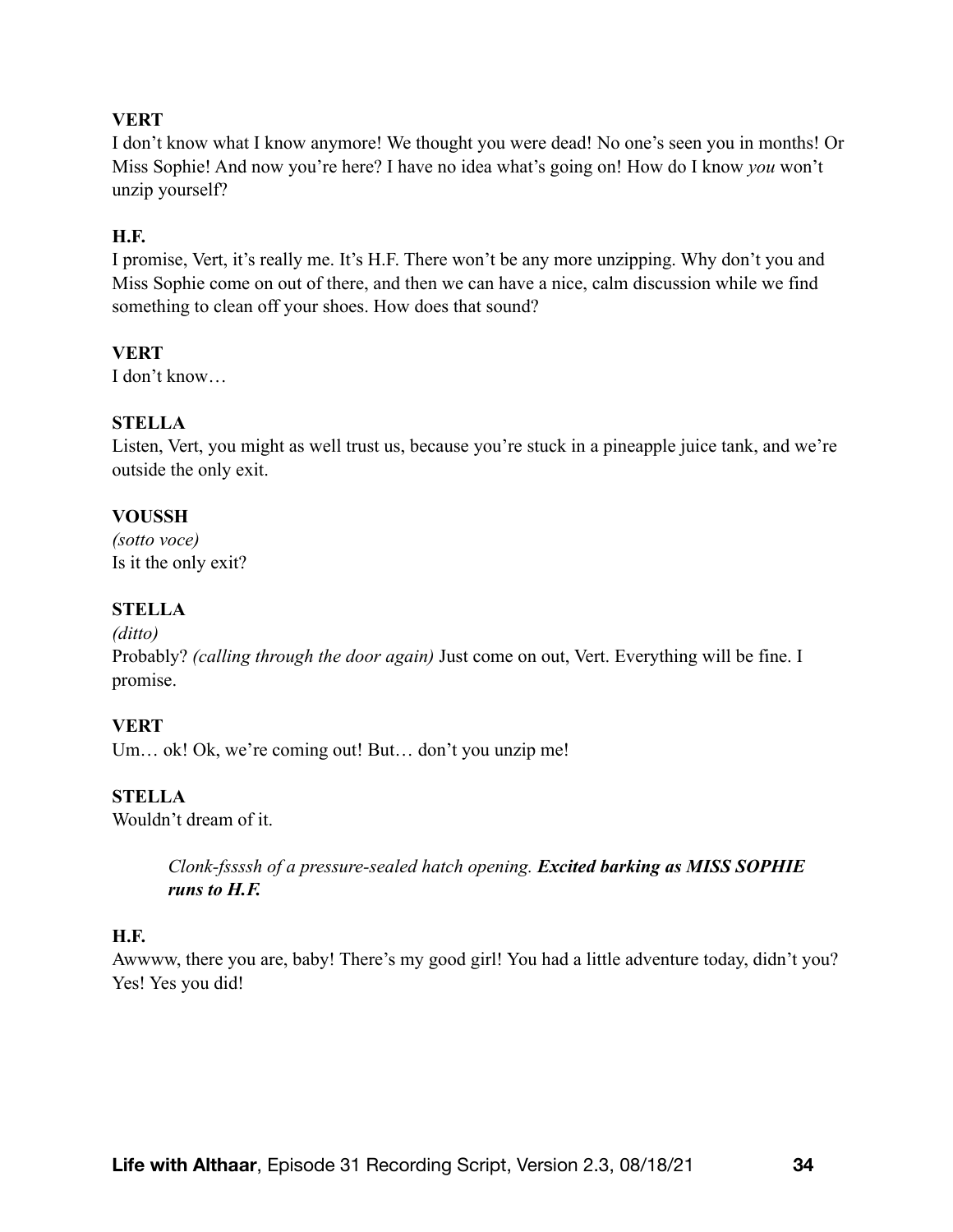### **VERT**

#### *(emerging from the hatchway)*

Oh, wow, it really is you! I'm sorry about the dog-napping, everybody. I was just so confused! What with the exploding Foogs, and the inside-out lady, and now we're… inside the walls somehow? And then I saw Miss Sophie, and I just wanted to keep her safe from whatever was going on! But now I can see that I had absolutely nothing to worry abou— *(BONK! as STELLA whacks him on the head) —*owwww…

*VERT falls unconscious to the floor.* 

**H.F.**  What the frid, Stella?

### **STELLA**

Operational security, H.F. If you don't want to get your own hands dirty, I'll understand, but there's no way we can let Vert go after what he's seen today. Voussh?

### **VOUSSH**

#### *(hoisting VERT over her shoulder)*

On it! Time for this one to find out what the inside of an airlock really looks like.

### **H.F.**

Whoa, whoa whoa whoa whoa! Hold on there! Let's just think this through for a second, ok? Can't we just… drop him off somewhere, back in the world? Just because he's seen this place once doesn't mean he'd be able to find it again after he wakes up, even if he tried. I mean, come on. This is Vert we're talking about!

### **STELLA**

Right. This is Vert we're talking about. A guy who always says the worst possible thing at the worst possible time. He is literally the last person on the Fairgrounds I'd trust with a secret. I'm sorry, H.F., but we can't take the risk of sending him back out there.

### **H.F.**

Ok. All right. Then… Let's not send him back out there. Let's keep him in here.

### **STELLA**

Keep him—? Oh, I don't know. I mean, obviously I'd rather not resort to violence...

### **VOUSSH**

I am fine with it.

### **STELLA**

Be honest with me, H.F. Do you sincerely believe that Vert can be trusted? With all your heart? Because if not, I'm going to ask you to walk away right now, and let us do what we need to do.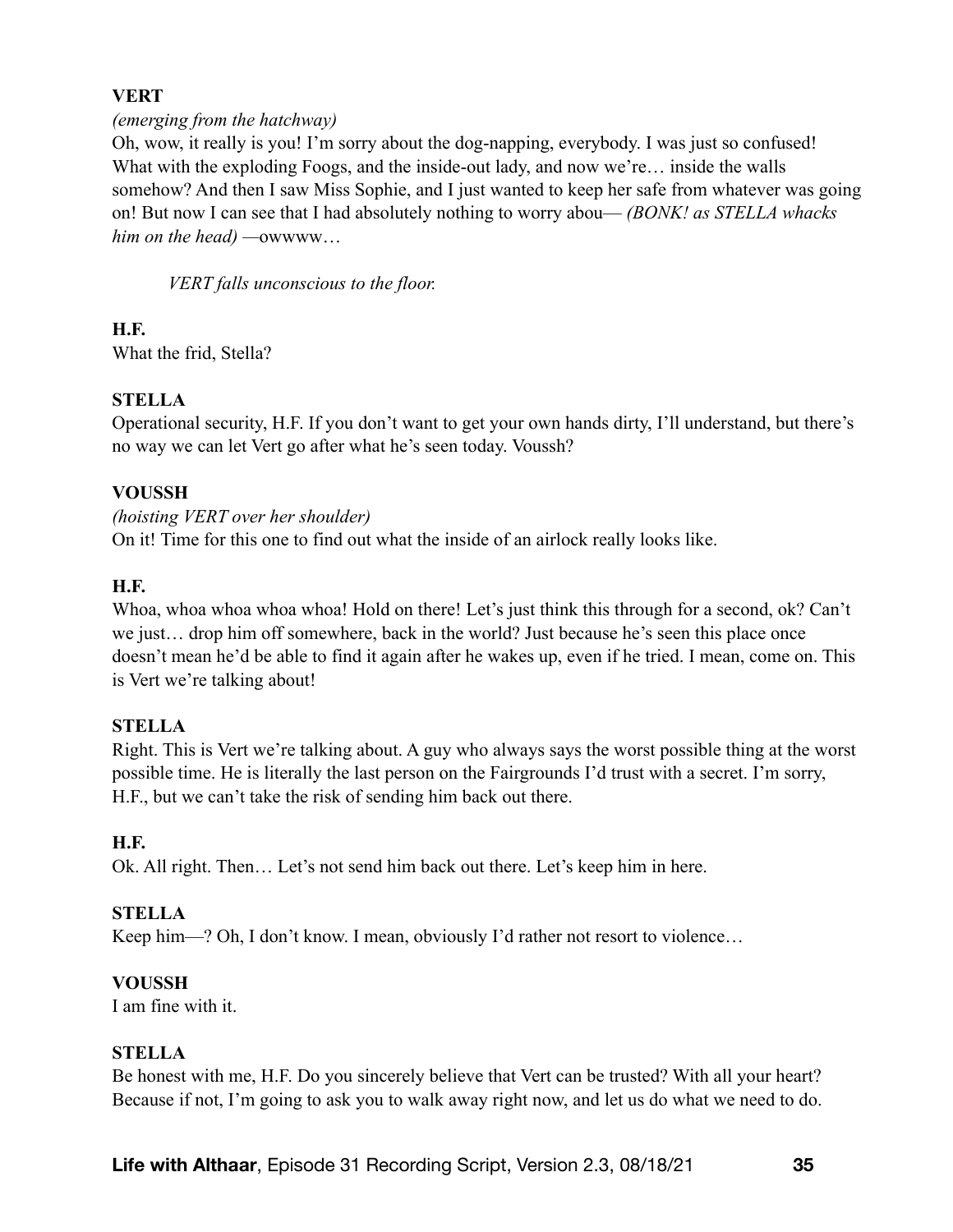### **H.F.**

I think… I think he can, yeah. I mean, not to keep his mouth shut, you're right about that. But I know he hates the Foogs as much as we do.

# **STELLA**

Really?

# **H.F.**

Absolutely. They had him locked up for a couple of months after the New Years' riot. In fact… *(bleepity bleep)* Here, check it out. His arrest record.

*A beat as STELLA and VOUSSH read.* 

# **STELLA**

*(impressed despite herself)* Huh. He really—? ... Wow, six of them at once? ... With a hand juicer?!

# **VOUSSH**

This tiny *polpinta* did all that? Voussh is impressed!

# **H.F.**

So, what do we think? Has the Resistance just scored its newest recruit?

*[scene 12] Transition to CHIP's office. A clock ticks. The ticks echo more and more.*

# **XTOPPS**

Aww, mang… What am I doing, hanging me out on this limb? I must have flipped my gizz…

# **CHIP**

Just focus, Xtopps. Eyes on the prize, you can do this!

# **BUBBLES**

*(sotto voce)*  You really think so, boss? He's looking kind of pink around the thorax already.

# **CHIP**

*(ditto)* What did I just tell you?

### **BUBBLES**

Uh… "We are going in there, and we are going to be supportive, no matter how bad we think he's going to crash and burn."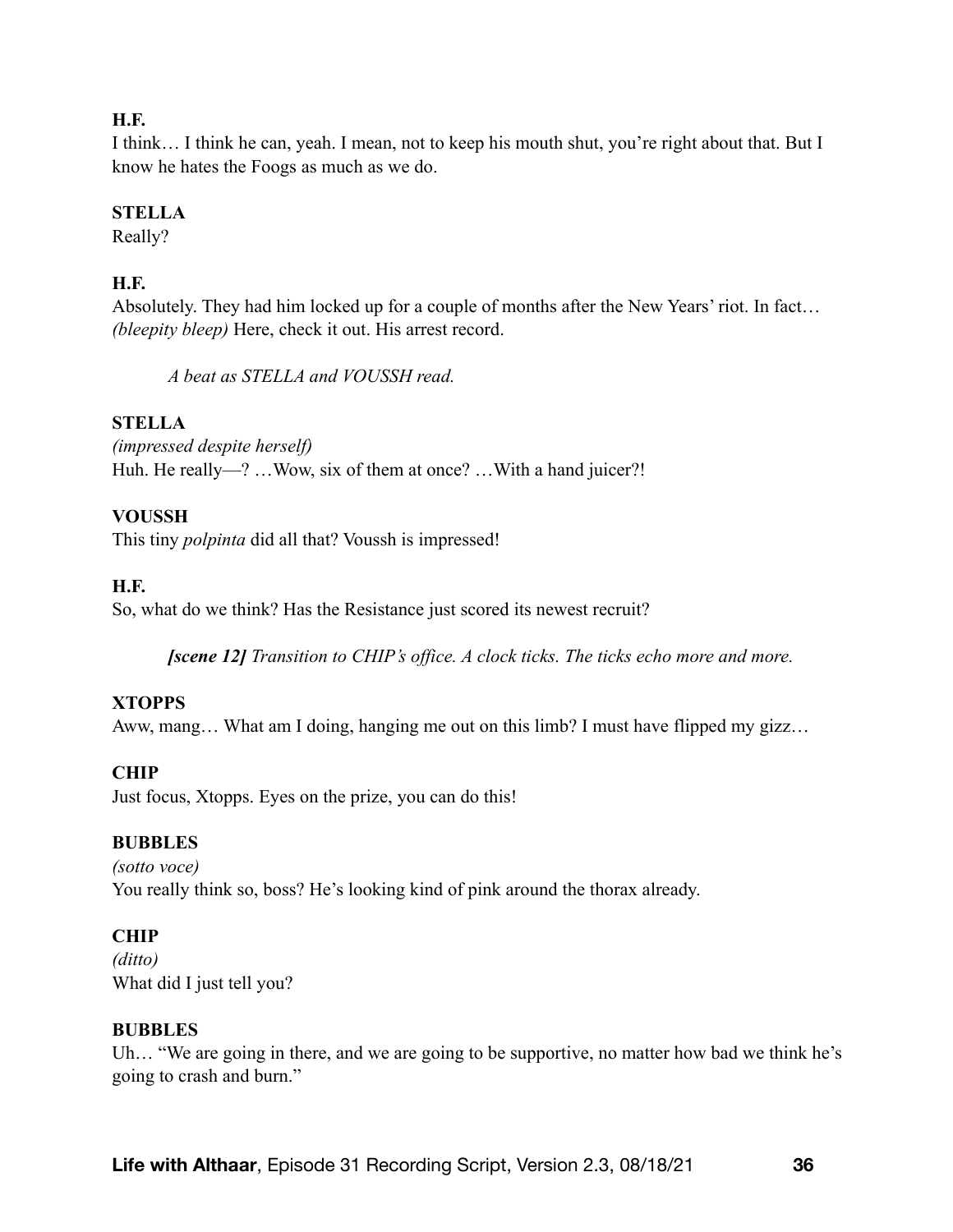### **CHIP**

That's right! So zip it! *(out loud)* We're all here for you, Xtopps, ok? And backup is on the way. So you just let us know what you need. Anything you want, you name it.

### **XTOPPS**

Xtopps needs a spreadable hit, mang…

# **CHIP**

Anything but that! Come on, Xtopps. You have to keep it together. Are you with me?

### **XTOPPS**

I'm here… but it's coming, Chorp. The check is in the mail and it is coming express!

### **BUBBLES**

You can do it, Xtopps! Just, uh... breathe? I guess? I don't really have a lot of experience with biological-type coping mechanisms, sorry.

# **CHIP**

No, that's good. Breathing is good. Keep breathing, Xtopps!

*Thumping house music builds throughout scene.* 

# **XTOPPS**

I'm scared, Chorp!

### **DEE**

*(echoey)*  Sweating…shivers…

### **XTOPPS**

I'm cold, Chorp, crazy moist! What have I done?

### **DEE**

*(echoey)*  Abdominal cramping…

### **XTOPPS**

Aaagh…My abdomen!

*Crowd noise.*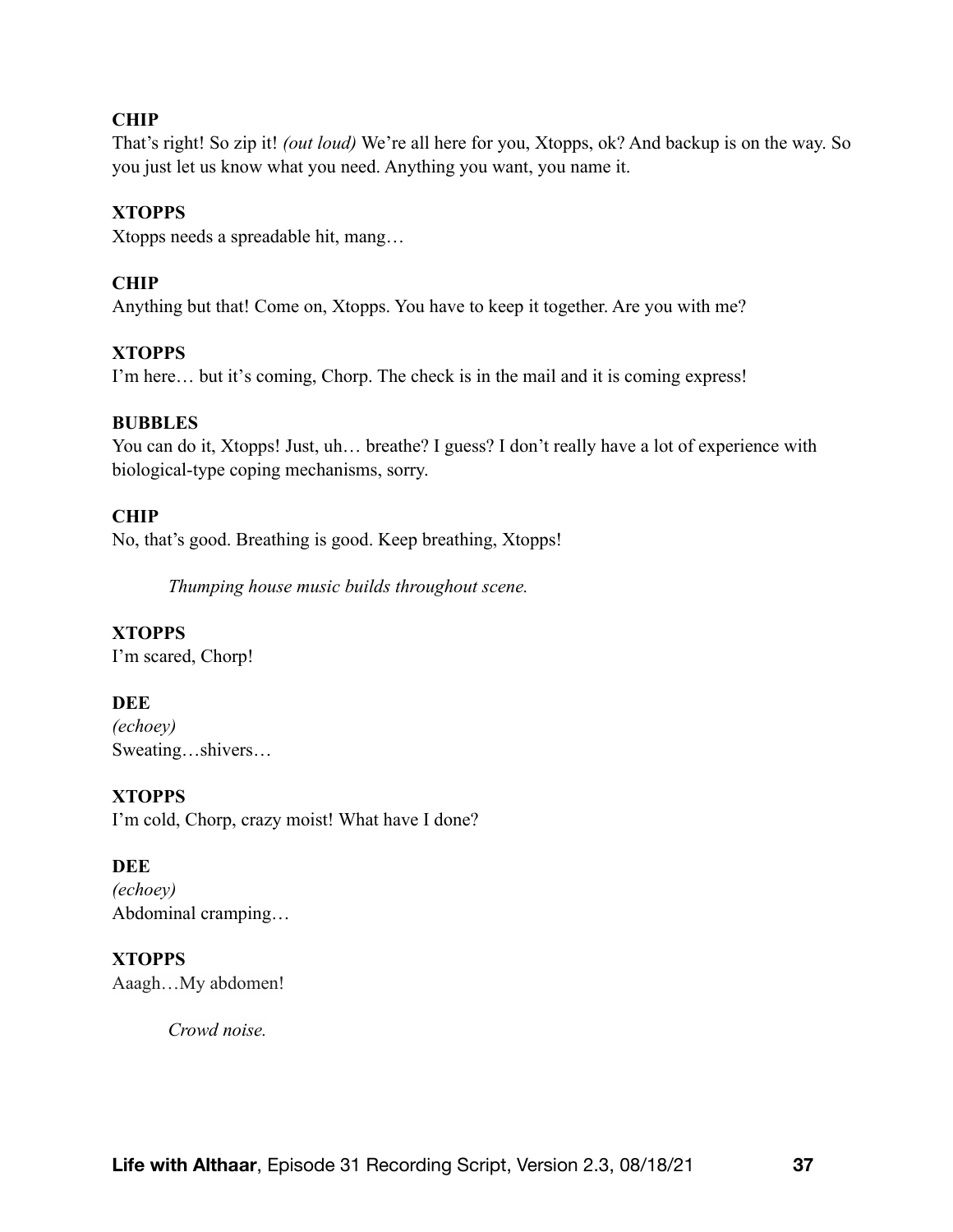### **HOWARD COSELL-BOT**

Good evening, gentlebeings! This is your Howard Cosell-Bot and I am here for the main event, coming to you exclusively from the notorious back office of Chip Frinkel's Electric Egg! The No Holds Barred Steel Cage Match between His Radiance Q'Mellix Lobiche Ofpheels, Marquess Runroar of Brellipheen-Hwyine, Baronet of Kandephaa'a, facing off against his Peanut Butter Addiction. And here's Michael Buffer-Bot to get us started—

#### **MICHAEL BUFFER-BOT**

LETS GET READY TO KICK SOME NUUUUUUUUTS!

 *Crowd cheering.* 

#### **HOWARD COSELL-BOT**

With me as always is the best partner a bot could have, the Markiza of Muay Thai, the Suzerain of the Sprawl-and-Brawlers, an uncanny facsimile of our favorite five-time Ultimate Fighting champion of Earth, Joanna Jedrzejczyk-Bot! Welcome, champ!

#### **JOANNA JEDRZEJCZYK-BOT**

The pleasure is all mine, Howard.

### **HOWARD COSELL-BOT**

It looks like we're going to be seeing an epic battle tonight. Thoughts?

### **JOANNA JEDRZEJCZYK-BOT**

Well, Howard, if you know the size of the monkey on this Xybidont's thorax, then it will be no surprise to you that this is expected to be one of the greatest fights of all time.

### **HOWARD COSELL-BOT**

And here we go! The abdominal cramping has already set in, as well as the twitching muscles. Ooh, that looks painful! I almost can't believe my visual receptors, but the hapless High Lord of Menchitan appears to be break dancing.

### **JOANNA JEDRZEJCZYK-BOT**

I'm not so sure about that, Howard. I would say, rather, he appears to be Krumping. Or at the very least Bone Breaking. But I don't see him spinning on his head.

#### **HOWARD COSELL-BOT**

Not yet, Joanna, not yet, but the night is young.

*Crowd swells with cheers.* 

#### **CHIP**

Hey Xtopps, how's it going there, sport?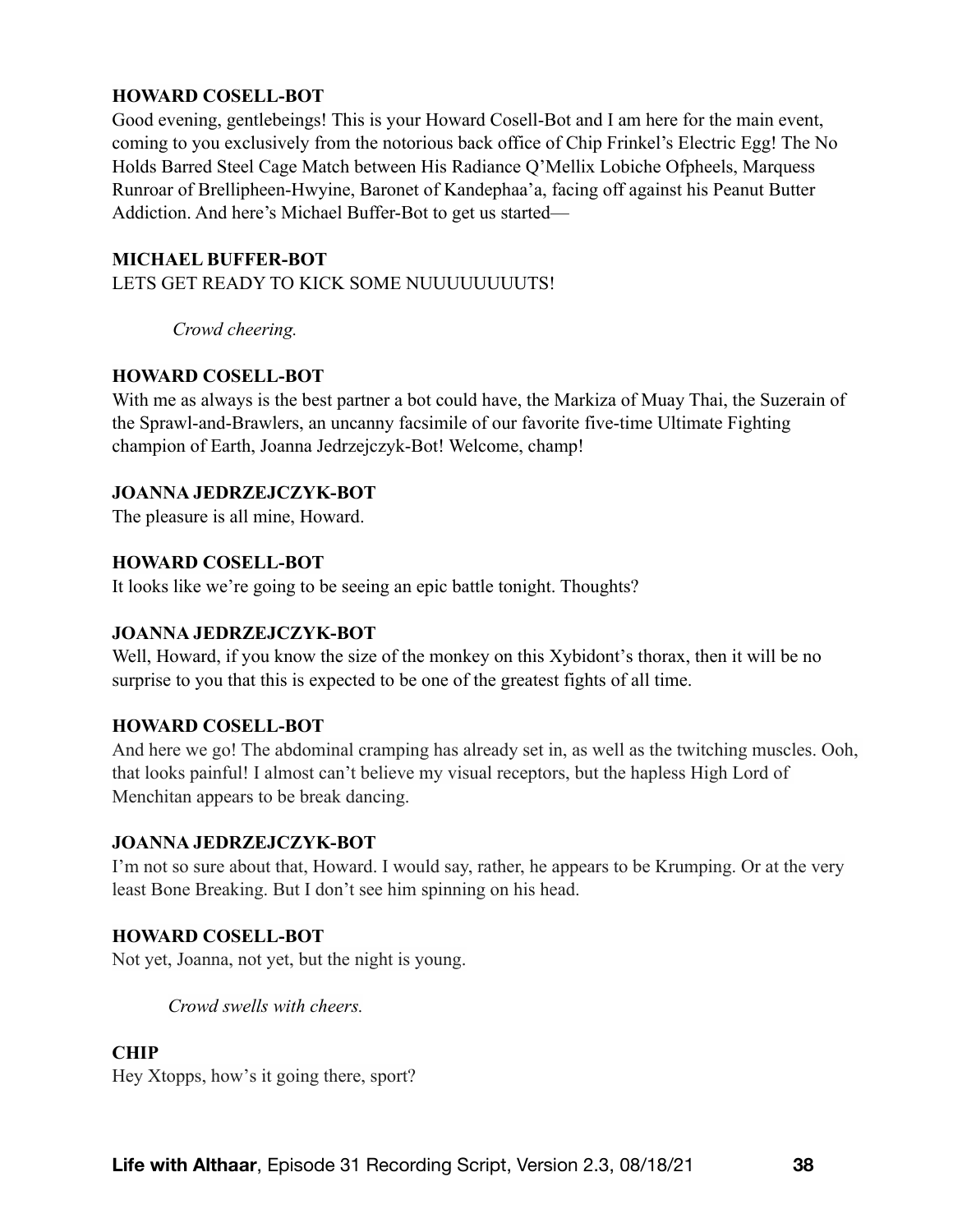# **XTOPPS**

Chorp! This schness is getting way too real! I think today is gonna be the day I get my Golden Carapace, chom?

### **CHIP**

Uh, no. What does that mean?

### **XTOPPS**

No more Xtopps, mang! I'm coming apart! My legs are gonna slide off, zood! They're sliding clean off! I can see them, Chorp!

# **CHIP**

No they're not, Xtopps! Legs don't do that, ok? Or… maybe yours do, I don't know, but they're definitely not doing it now! Look, this is just withdrawal, all right? No matter how bad it is, it'll pass.

### **XTOPPS**

I'm seeing things… hearing things… I'm so cold… I'm scared, Chorp!

### **CHIP**

You got this, Xtopps! Just remember, that scary stuff is in all your head. It doesn't mean anything. You are in control!

*Pounding music fades in.* 

### **XTOPPS**

Aagh! I'm not in control! I am not in control!

*Crowd noise.* 

### **HOWARD COSELL-BOT**

Wow! The Xybidont has taken on a color that I've not seen since my visit to the opalescent honeycombs of D'Vorax 7!

### **JOANNA JEDRZEJCZYK-BOT**

Yes, Howard, it looks like all those withdrawal symptoms are working the thorax hard. They're hitting him one after another.

### **HOWARD COSELL-BOT**

Agreed. He's stopped the top rocking, but now he seems to be focusing on floor work… Or maybe he's just convulsing, it's hard to say.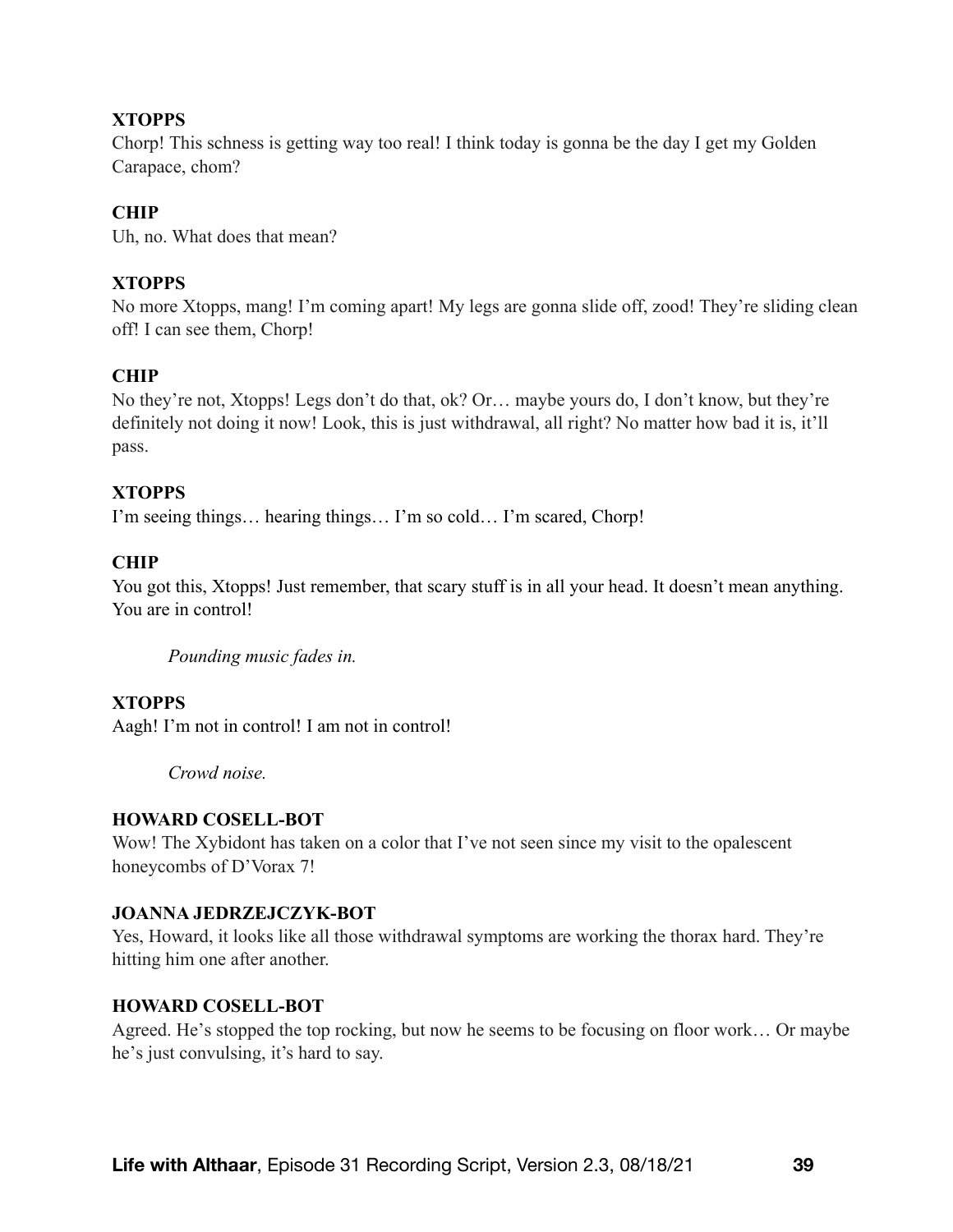### **JOANNA JEDRZEJCZYK-BOT**

I would say that this is just the beginning of the craggiest part of the ride for our unfortunate Baronet.

### **HOWARD COSELL-BOT**

I haven't seen moves like that since Breaking 2482: Electric Ragout!

#### *Crowd noise swells.*

#### **DEE**

*(echoey)*  Nausea, vomiting and intense hallucinations.

#### **XTOPPS**

Aw, mang, I think my reticulum's goin' in reverse! I haven't spewed since my first taste of brittle…

#### *XTOPPS dry-heaving. Visitation theremin.*

### **MRS. FRONDRINAX**

You want me to hold your antennae back, honey? It's the least a shrub can do.

#### **XTOPPS**

Aaagh! Frondrinax? What are you doing here?

#### **MRS. FRONDRINAX**

Oh, I thought I should let you know that you're just not up to this, sweetie. All your ambitions are no more than tomorrow's mulch. I honestly don't see why you're putting yourself through this agony.

#### **XTOPPS**

You don't care about me, Heartattack and Vine! You threw my chanteuse in the hoosegow!

#### **MRS. FRONDRINAX**

Oh, you're doing this for the songbird? Well, I hate to put the vonch on your little plans, but Dee joined us this morning, right after her NutraZoom shake! She's a loyal Booster now! Just like your good buddy John B! Ha ha ha ha ha! *(echo effect on her diabolical laughter)*

#### **XTOPPS**

No… No! That's not true! That's impossible!

#### **MRS. FRONDRINAX**

*(echoey)*  Search your feelings, sweetie! It's true, you know!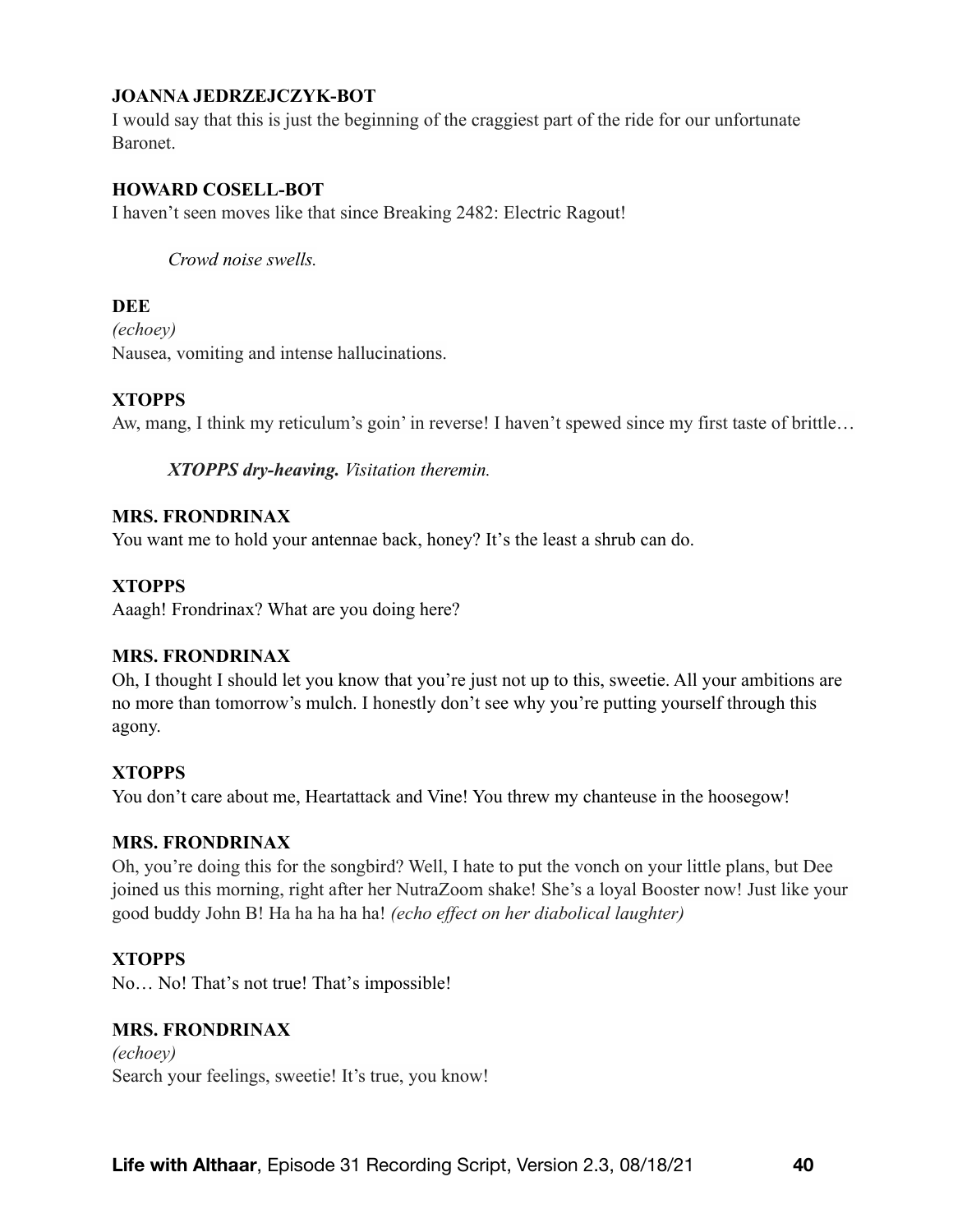### **XTOPPS**  NOOOOOOOOOOOO!

*House music, crowd noise swell.* 

### **HOWARD COSELL-BOT**

I've gotta say, Joanna, this Xyb has really battled, but it looks like we are moving into the last stage of this fight. While his breakdancing was masterful, I now see no signs of movement whatsoever. It looks like Xtopps may be all tapped out.

*House beat slows to stopping through this part.* 

### **JOANNA JEDRZEJCZYK-BOT**

It sure does, Howard. This is what we call the Point of No Return. He'll lie there in a catatonic state until his body makes the choice to either pass through it, or pass on over, if you know what I mean.

### **HOWARD COSELL-BOT**

I do indeed, champ! If only we could see what he is seeing right now…

*Visitation theremin.* 

### **SCHLOOMA**

Hey, Xtopps! How's my literal Monster of Rock?

# **XTOPPS**

*(scared)*  Schlooma? Where'd you come from, zood? I thought they hurfed you out, mang...

### **SCHLOOMA**

Oh, yeah, they did do that thing, clutcher. This is by way of a non-literal visitation. Just thought I'd slide into your DTs to check out the sitch. I gotta say, you don't look so hot.

### **XTOPPS**

Yeah, my zood, I am in rough shape.

### **SCHLOOMA**

You're downright craggy, baby. So, hey, just so you know, if you want to come back to the fluffernutter fold, we are ready and waiting. You can make all this schness effoe immediamente.

### **XTOPPS**

Nah, mang, I gotta get linear… I gotta do it for Dee!

### **SCHLOOMA**

But Dee knew you couldn't do it, mang. Remember?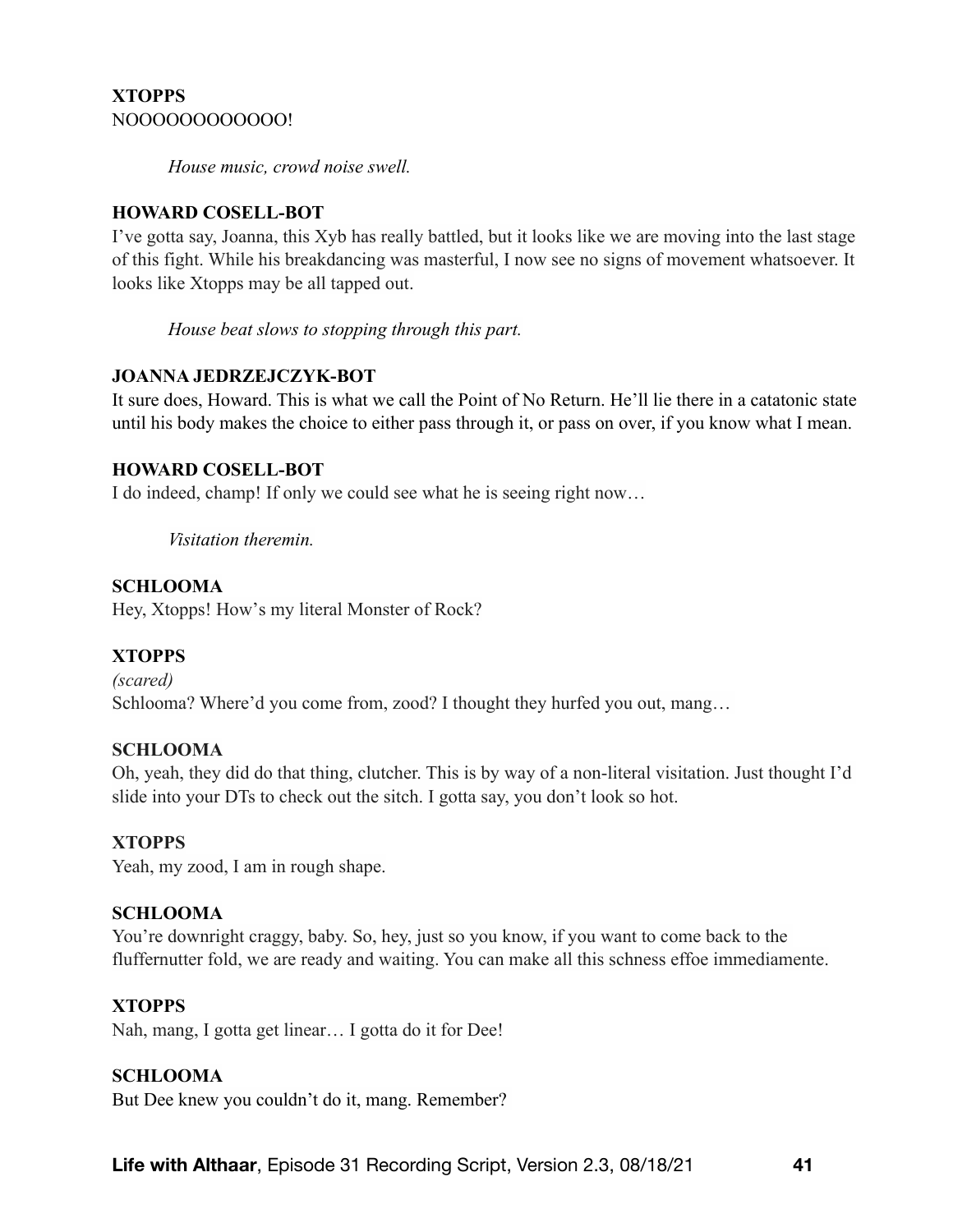*(echoey)*  …you could make it all go away with just one little dollop of salty goodness…

### **SHLOOMA**

She's right, Xtopps. You can make all this pain go away. Oh, and hey! I've brought an old friend along! He wants to say hello.

# **XTOPPS**

*(shaky, frightened)*  Oh yeah?…Who's that, Schlooma?

*Jaunty music and the clicks of tap-dancing.* 

# **MR. PEANUT**

Greetings, Q'Mellix! We have been friends for a very long time, yes? You've walked by my side for many years, yes! I must say, old man, I was terribly disappointed to hear that you wish to spurn all the protein-packed goodness I am only too happy to provide.

# **SCHLOOMA**

Recognize our old friend, Xtopps?

**XTOPPS** Top Hat… monocle… cane…

**MR. PEANUT**  It's a walking stick, you smarkhead.

**XTOPPS**  MR!… PEANUT!

# **MR. PEANUT**

The very same! And as I said, I'm terribly disappointed, yes? But not terribly worried. You see, there is one little thing you seem to have forgotten: you are mine, old man! *(big and scary all of a sudden)* YOU ARE MINE!

**XTOPPS**  No, please! Let me go!

# **MR. PEANUT**

MINE! MINE! MINE!!!!! *(ghoulish Vincent Price Style laugh)*

*Trumpets blare the regal Xybidont alarum.*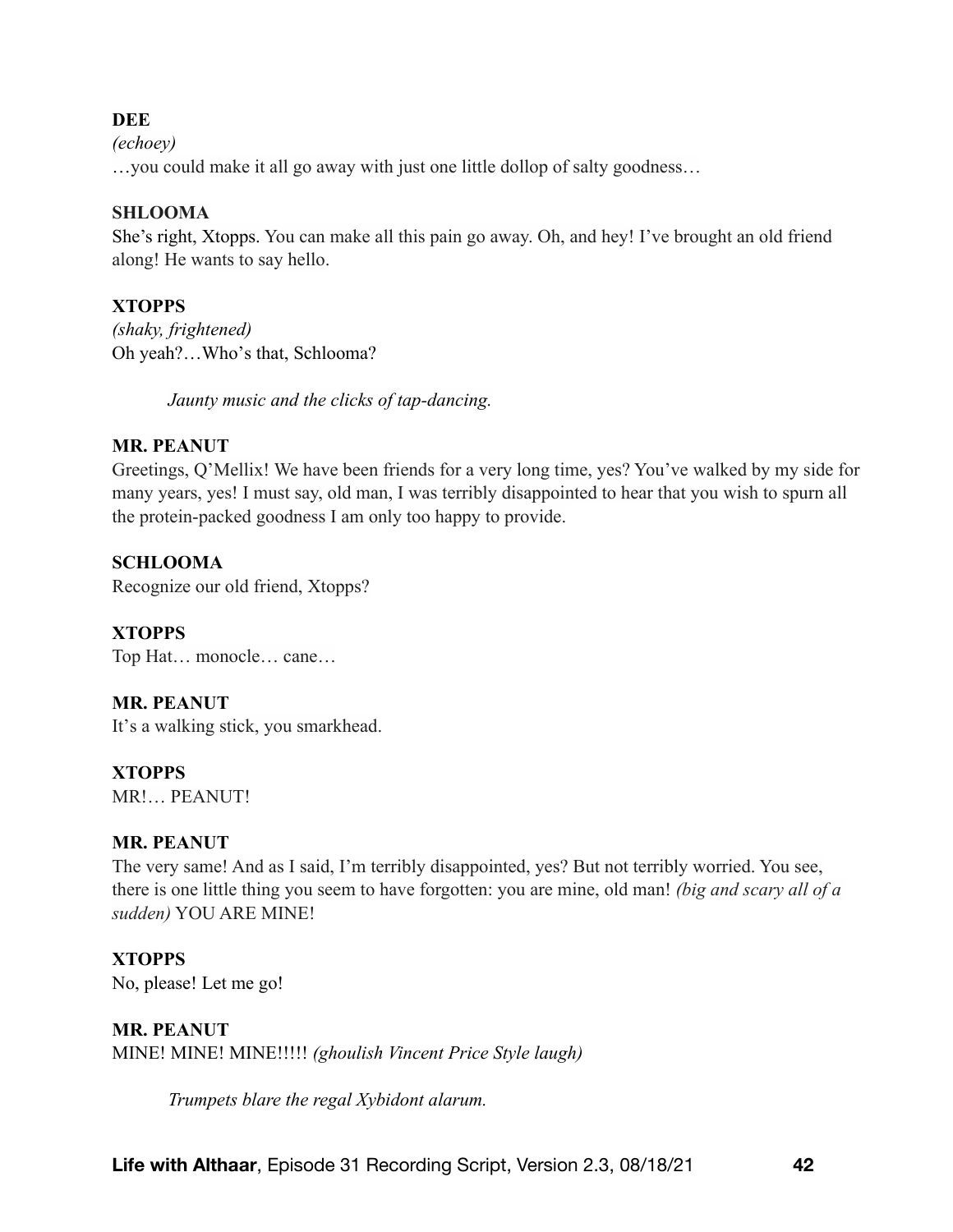**XTOPPS** 

I need out! I'm flippin my gizz!

#### **BITCHASS XYBIDONT GRANDEE**

Greetings, Your Radiance!

### **XTOPPS**

Oh nertz, it's Q'Voglint. I hate this zood.

### **BITCHASS XYBIDONT GRANDEE**

It is my duty to inform you, Q'Mellix Lobiche Ofpheels, that there is no possibility of Her Incalculable Inscrutability giving credence to the ravings of a, what is the term? Ah, yes, PBJ, that's it. Even if your mother were to intervene further on your behalf, I can assure you that we all know just who you are and what you are, and if you think the Imperium would put its proverbial eggs in the basket of a devotee of, how do you say?…the icky, sticky…?

### **XTOPPS**

Creamy…dreamy…

#### **BITCHASS XYBIDONT GRANDEE**

Oooey…gooey…Yes. Well, it is deeply apparent that your particular basket is thoroughly unsound. Rest assured, "Xtopps," you are, and will always be, nothing but an embarrassment to the Xybidont Empire, not to mention the Grand Duchess your mother.

### **XTOPPS**

You're wrong. I can do this!

### **BITCHASS XYBIDONT GRANDEE**

Don't tell me. I can't be convinced. And neither can

*Royal Alarum.* 

#### **BITCHASS XYBIDONT GRANDEE**

The Suzerain of All Gwanteria, Protectress of the Outer Quanitries, Patron Notary of Biliabafoon Fields, Eminence of the Wellendong Orbital Rhombus, the High Doyenne of House Byllaburt, J'Bollont, Lady of the Suspended Yark, the Most Exalted Grand Duchess of Prang, twenty-third of her name!

*Trumpets.* 

#### **XTOPPS**

Mom? Aw, mang. Mr. Peanut, I can tailgate, but that's dirty pool.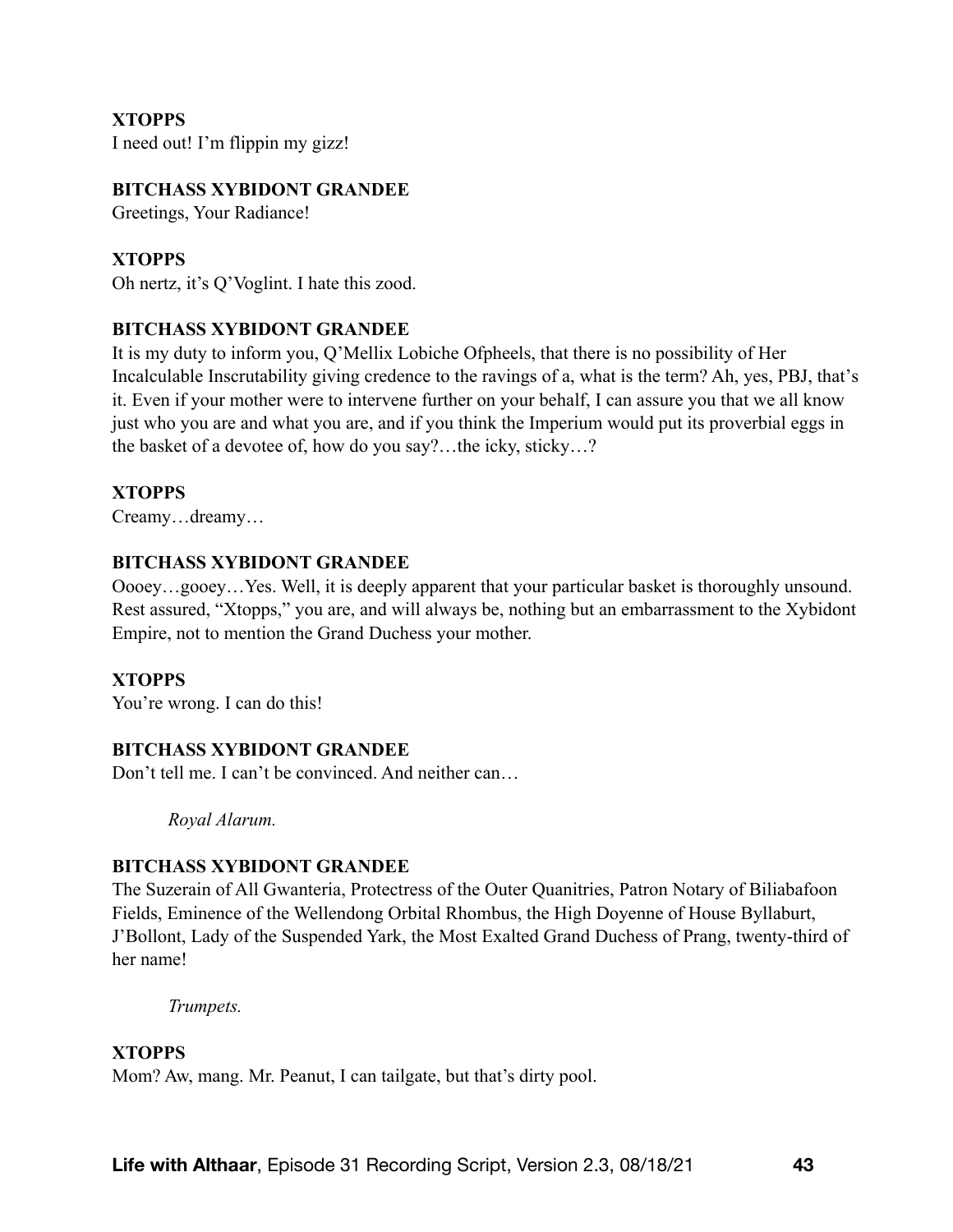# **THE GRAND DUCHESS**

Q'Mellix!

# **XTOPPS**

Hello, Mother.

### **THE GRAND DUCHESS**

Is this how you receive your mother? Prostrate on the floor of some malodorous saloon? Have you truly abandoned all propriety, Q'Mellix?

# **XTOPPS**

The corpus is all out of comportment, Mom, sorry. Prostrate is all I got left. Stick around, you may catch a clonic twitch or two.

### **THE GRAND DUCHESS**

Appalling. And now this latest tomfoolery. Am I given to understand that, having senselessly rejected all the multifarious bounties of the Imperium for the sordid delusions of the legume, you now seek to reverse your course? Not to regain the stature befitting your lineage, but in order that you might more readily petition me to intervene with Her Incalculable Inscrutability the Empress, on the behalf of those same wretched bipeds who first led you down the path of dissolution?

### **XTOPPS**

Nobody led me, Ma, I just kinda… slipped.

# **THE GRAND DUCHESS**

You have slipped indeed, if you believe you have the slightest chance of achieving your illconceived aims!

### **XTOPPS**

Yeah, thanks for the encouragement. 'Preciate you stopping by.

### **THE GRAND DUCHESS**

Well, what kind of mother would I be, if I allowed you to persist in such delusions?

# **XTOPPS**

Awwww, mannnng… Hold up, you're not any kind of mother! You're just a vision! A spectral appari-ti-on! I don't have to écoute any of your shness!

### **THE GRAND DUCHESS**

Oh, yes you do! I'm not going anywhere! None of us are! Not until you face the truth! You can't do it!

# **BITCHASS XYBIDONT GRANDEE**

You will always be an embarrassment to the Imperium!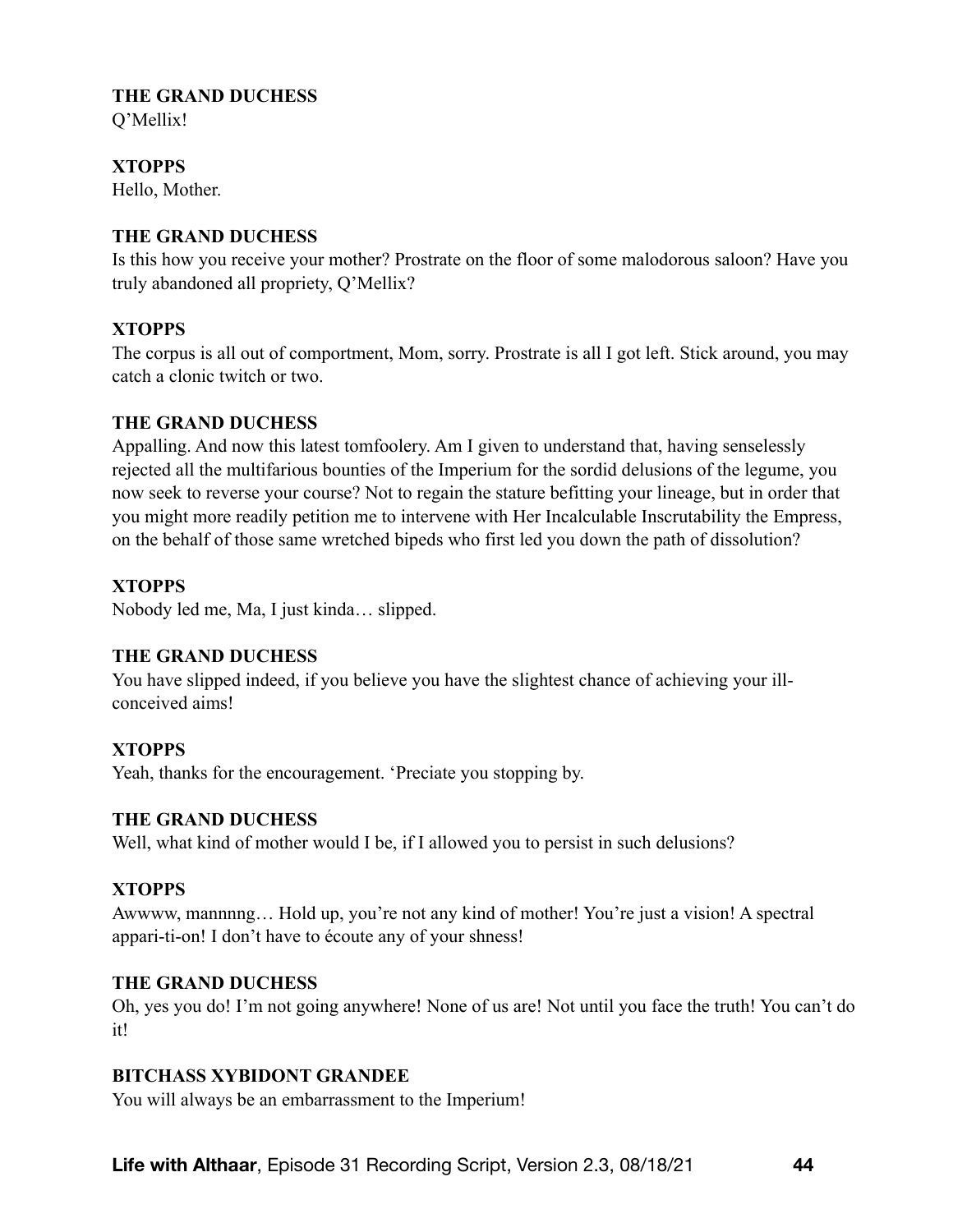**THE GRAND DUCHESS**  So just give up!

**SCHLOOMA**  You can make all this pain go away... with just one dab...

**THE GRAND DUCHESS**  Give up, Q'Mellix!

**MR. PEANUT** YOU ARE MINE!

**THE GRAND DUCHESS**  Give up!

**DEE** …it'll never take.

**MR. PEANUT** YOU ARE MINE!

**XTOPPS**  Please… Make it stop!

**BITCHASS XYBIDONT GRANDEE**  An embarrassment!

**THE GRAND DUCHESS**  GIVE UP!

**MR. PEANUT** MINE!

*Voices repeating, echoey. Crowd swells.* 

**HOWARD COSELL-BOT** And the Xybidont is on the ropes, champ! He is really taking a pounding!

# **JOANNA JEDRZEJCZYK-BOT**

He sure is, Howard! Things do not look good for the Electric Egg's resident musical genius...

# **BITCHASS XYBIDONT GRANDEE**

EMBARRASSMENT!

**Life with Althaar**, Episode 31 Recording Script, Version 2.3, 08/18/21 **45**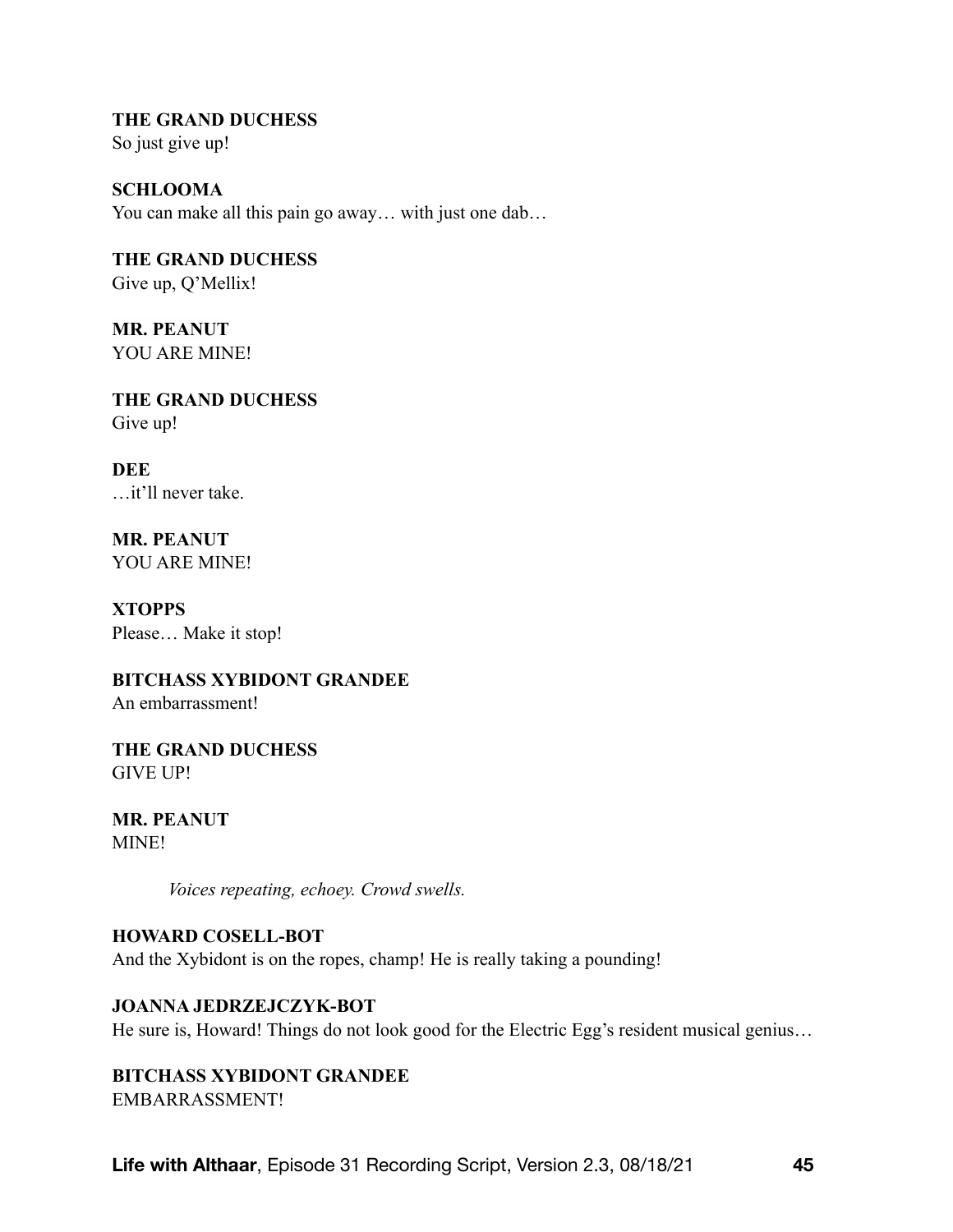**SCHLOOMA** PAIN!

**THE GRAND DUCHESS**  GIVE UP!

**MR. PEANUT** MINE!

### **MRS. FRONDRINAX**

*(echoey)*  SEARCH YOUR FEELINGS, SWEETIE!

**MR. PEANUT** MINE! *(scary laugh)*

*Echoey voices build to a cacophony.* 

#### **XTOPPS**

Aaaah! You all need to effoe! There's too many of you. There's too many of me! Golden Carapace! This is the big one! Too much, too much, too much! Get out of my head! Make it stop! Please! And who gave that baby on the ceiling a monocle? That's a choking hazard, mang! That just ain't right! Aaagh!

#### **HOWARD COSELL-BOT**

…And Q'Mellix Lobiche Ofpheels is down for the count!

### **JOANNA JEDRZEJCZYK-BOT**

He fought a brave fight, Howard.

### **HOWARD COSELL-BOT**

That he did, Joanna, that he did.

*Funeral bells repeat through end of scene.* 

### **XTOPPS**

Just ain't right… Just…ain't…right. *(passes out)*

*[scene 13] Transition to the In-Betweens. H.F. and VOUSSH are watching over the passed-out VERT.* 

#### **VOUSSH**

How long can the small green one sleep? Voussh is tired of waiting.

**Life with Althaar**, Episode 31 Recording Script, Version 2.3, 08/18/21 **46**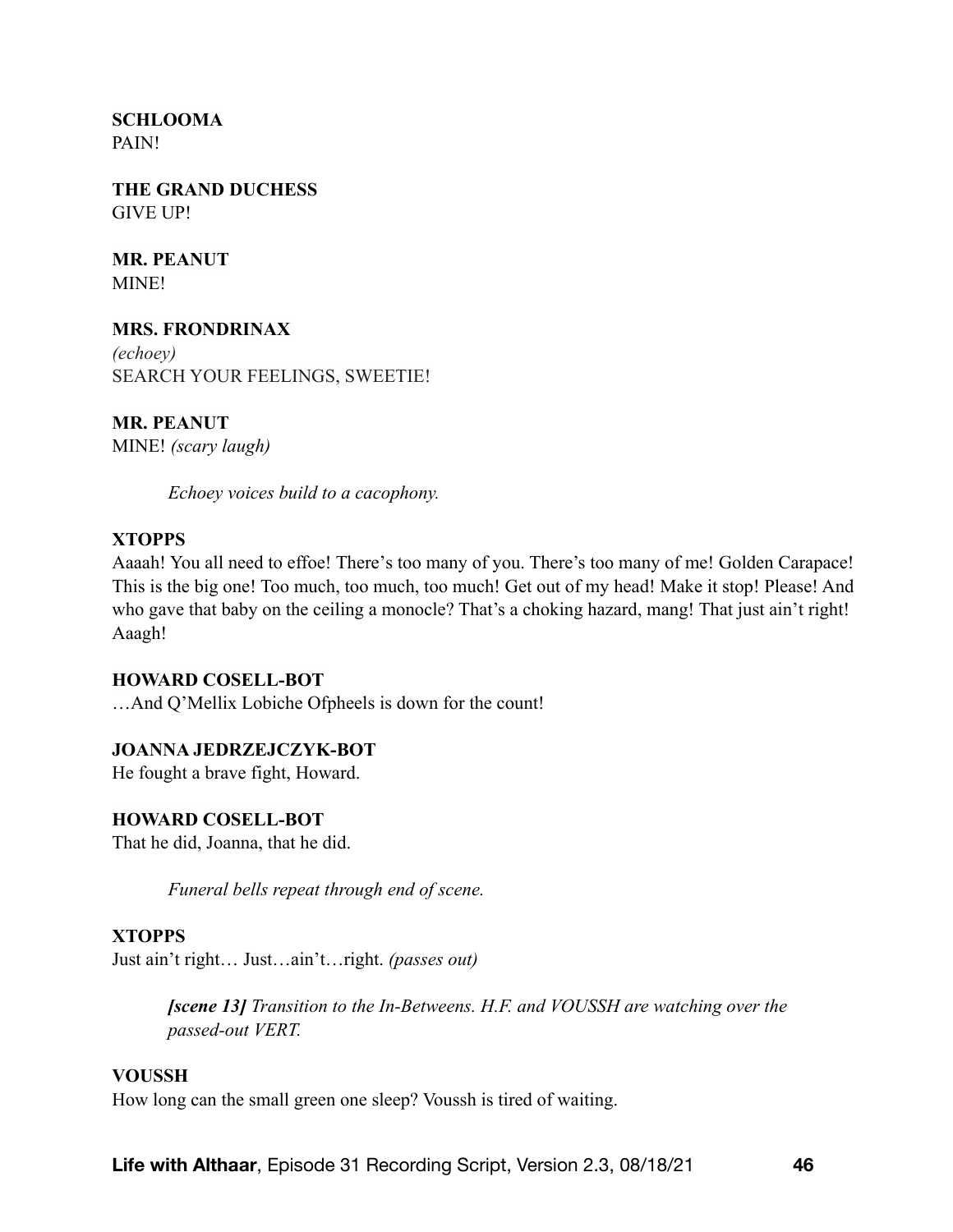### **H.F.**

He should be coming out of it soon, I think. He's moving around a little.

# **VOUSSH**

Can we not speed up the process? I have a shock prod.

### **H.F.**

No, thank you! We will not be instigating another dog-napping today, if that's quite all right with you!

### **VOUSSH**

Have it your way…

### *VERT groans.*

### **H.F.**

Hey, Vert? You back with us? How's your head?

### **VERT**

Buh… wha…? Wh— what happened? Where am I?

### **H.F.**

Welcome to the Resistance, Vert. We call this place the In-Betweens.

# **VERT**

I don't know where that is.

### **H.F.**

No one does. That's the whole point. We're completely off the grid, here. None of this place shows up on the official Fairgrounds schematics, which is how we've managed to hide from the Foogs for so long.

### **VERT**

Wow, that's smart!

# **H.F.**

Heh, thanks. But we can't get too comfortable, even back here. We have to keep on the move. And that includes you, so, up and at 'em, kid! I'll give you the grand tour, ok?

### **VERT**

Okay! Is the barf-lady coming, too?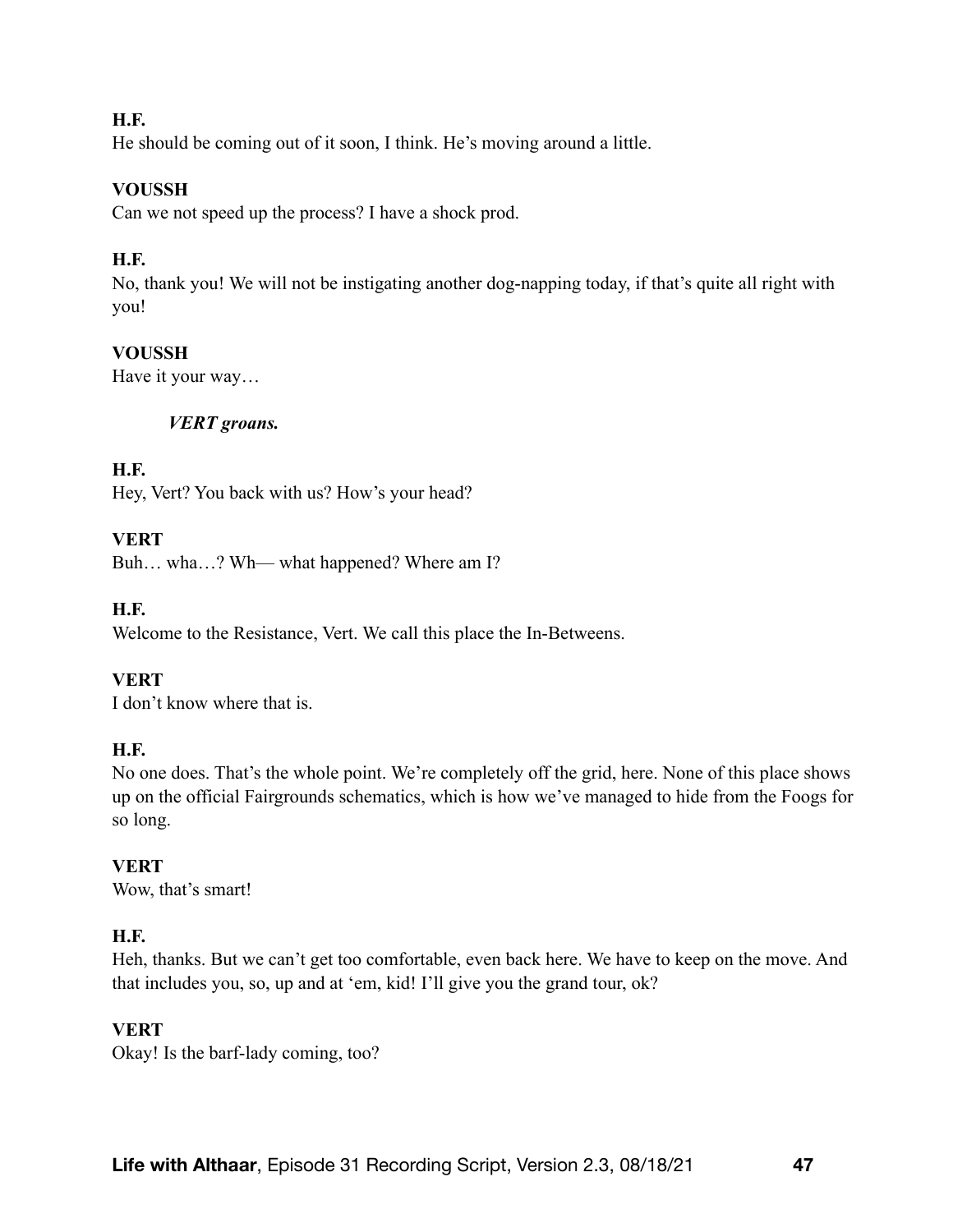### **VOUSSH**

I am no barf-lady! I am Voussh! A Pudendar of the Boyovachata! And I am keeping my eyes on you, Vert-person!

# **VERT**

Hi! Oh, wow, I like your halberd! Do I get a halberd?

# **H.F.**

Eh, let's take this one step at a time, huh kid? Come on, we're close to one of the mobile canteens, we can start there.

*They enter an improvised cafeteria-like space. Silverware, chitchat, etc.* 

# **VERT**

Wow, that's quite a spread! It smells great!

# **H.F.**

Doesn't it? We eat pretty well these days, actually. Maybe better than those folks out there in the world. No Committee back here to tell us what we can and can't put on the menu.

# **VOUSSH**

And our techniques for liberating confiscated food shipments are undefeated!

# **H.F.**

So far, anyway. Doesn't pay to get cocky. You want a piña colada while we're here? It's the official drink of the Resistance.

# **VOUSSH**

Virgin, of course, because we must maintain battle-readiness at all times. Inebriated high jinks can wait until all are free of the Fugulnari scourge! But then, oh, the feasting!

# **H.F.**

You said it. Here you go, Vert!

# **VERT**

Cheers! *(clink, sluuuurp)* Yummm!

*They move on out of the canteen.* 

# **H.F.**

All right, where to next… Oh! Voussh, I think Vert would be very interested in seeing one of the training sessions you Pudendari have been running for the front-line volunteers. You think they'd still be going at this hour?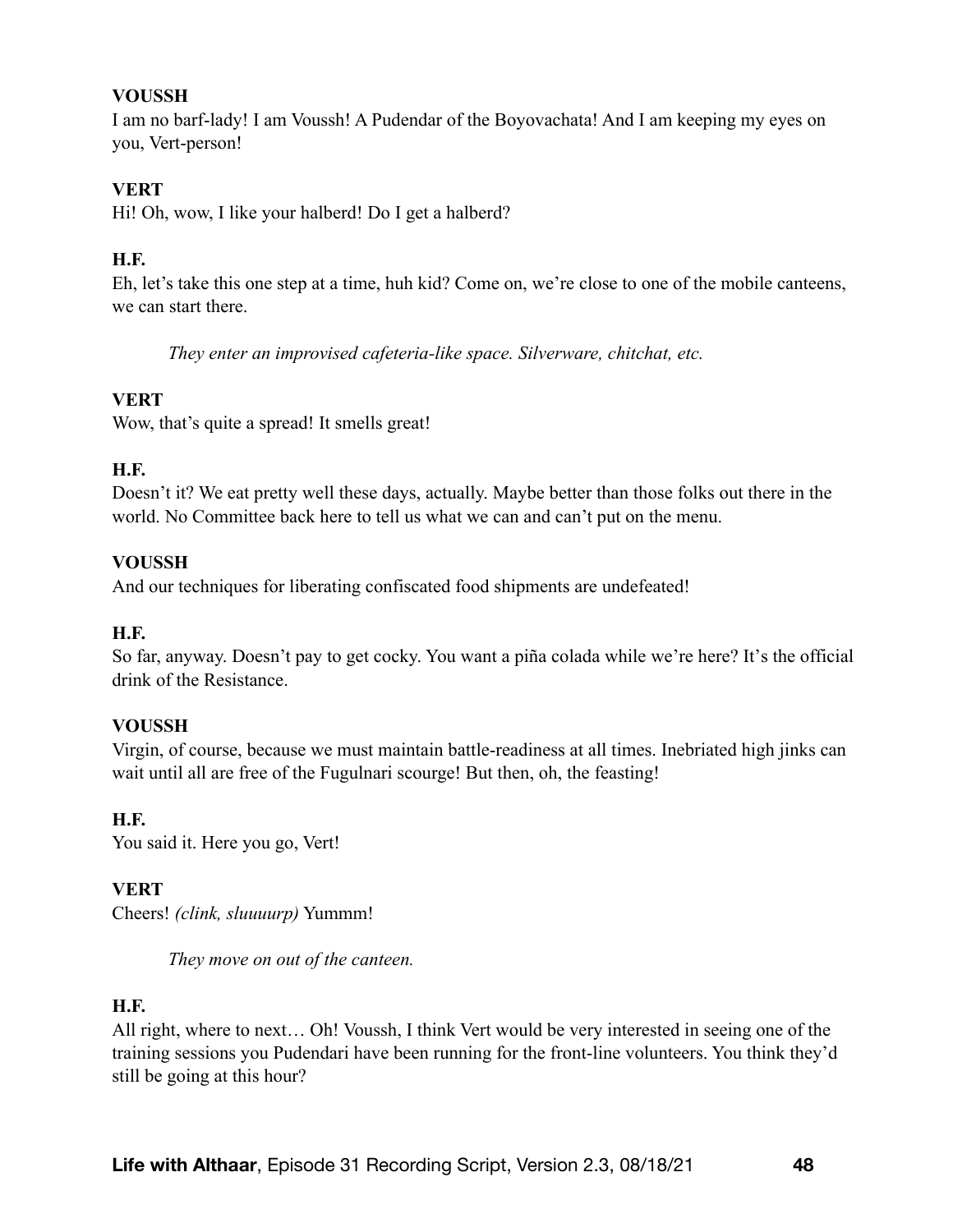#### **VOUSSH**

Yes, the training will still be in progress! Each session is several grueling hours long! Hours of blood, pain, and mind-numbing repetition! Follow me!

### **VERT**

Okay!

# **H.F.**

*(to himself)* Way to sell it, Voussh…

> *They approach an area where soldiers are drilling punches and kicks kung-fu style— Hiiiiyaa! YAAA!*

### **VERT**

Oh! What are they doing?

### **VOUSSH**

This is the Hartsiuk, Vert, where the fighters of the Resistance train in Yoyalabam, to prepare with combat with the Fugulnari.

### **H.F.**

Some of the recruits call it "the Lumber Mill."

### *Hiya!*

**VERT** Wow! Very sweaty!

### **PUDENDARI DRILL SERGEANT**

You must do better than that! Do you think the Fugulnari have any care for the delicate skin covering your sad, frangible bones? On your knuckles! Now! *(the trainees drop into push up position on their knuckles)*  Give me 30—all the way down—fast!

### **VERT**

She doesn't seem very nice.

### **H.F.**

Yeah, well, the Foogs aren't very nice either. And we need to be ready for them.

### **VOUSSH**

Hutavarova leaves a bittersweet taste, but she is the best. Her hands move like lightning.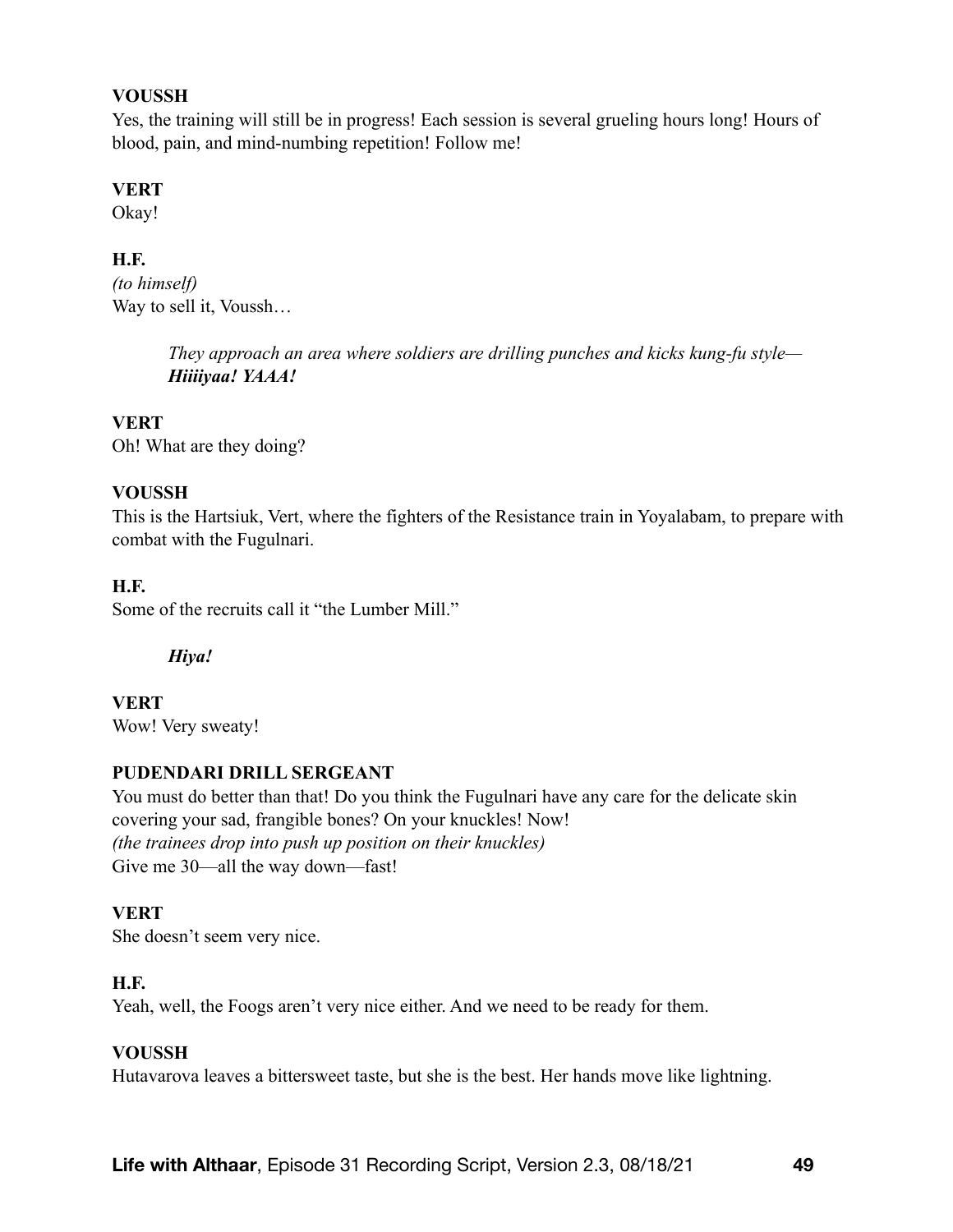### **PUDENDARI DRILL SERGEANT**

Up, you weaklings! Open up your saw-horse stance. Back to punching! Bat!

### **SOLDIERS**

*(after every count)*  Hah!

### **PUDENDARI DRILL SERGEANT**

Bi! *(hah!)* Hiru! *(hah!)* Lau! *(hah!)*  That was better! All right, partner up and grab some wood. Don't be shy, stack them up!

### **PUDENDARI DRILL SERGEANT**

Ok— line 1, then 2… on my count…. BAT! (*Hiiiya!!! CRUNCH of boards shattering*) BEEEE! *(Huuuuuh! SPLAAAANK!)* Hiruuuu! (*Huuuuh! BANG!)*  LAU!

*Ayyyyyyyaa! Bang! fades into the background but continues under.* 

### **VERT**

Wow, they're scary! Those planks of wood don't stand a chance.

### **H.F.**

Yeah, we go through a lot of boards. It's lucky we stumbled on that abandoned chair factory a couple months back.

### **VOUSSH**

Ah, watch now! This technique is called Ukulul Fat, or Fist of the Exploding Tree.

### **PUDENDARI DRILL SERGEANT**

La-QAAAAT!

*Yaaaah! Kerblaaaaam!* 

### **VERT**

Just watching them makes me tired.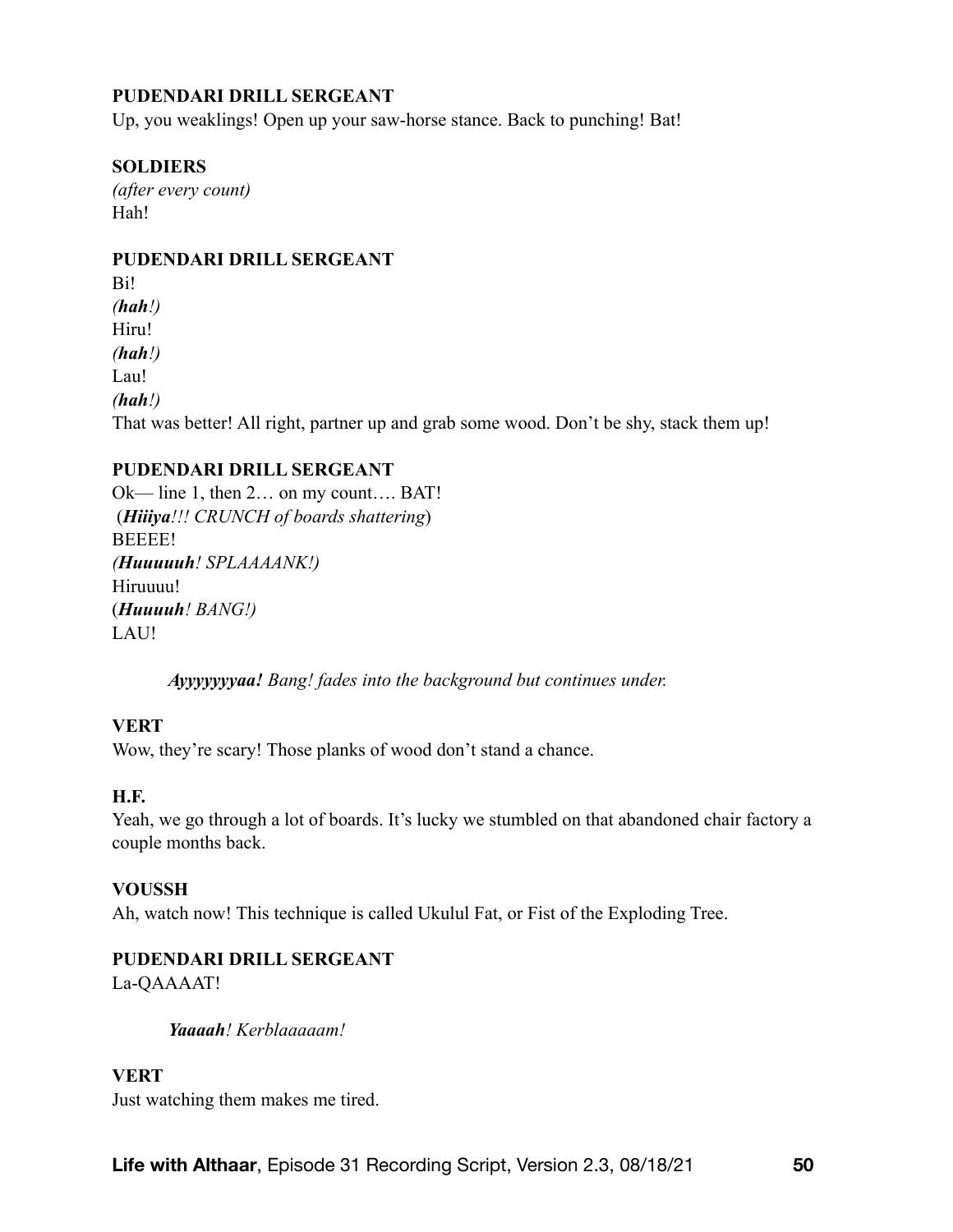### **VOUSSH**

It is not for the weak, but we must be prepared, for when it is time to strike. That is why I will take on your training personally, until you are ready to join the others.

### **VERT**

Wha—? Oh, gosh! I mean, I appreciate the offer and everything, but I really don't think I have that kind of time to devote to training. I mean, I've gotta be at work in a couple hours!

### **H.F.**

You're not going to work, kid.

### **VERT**

But... I have to! I'll get fired! And then I'll be broke! And have nowhere to live!

### **H.F.**

Sorry, Vert, but… you live here now. We can't let you go back out there and risk you telling anyone what you've seen today.

### **VERT**

But… but… my audition!

### **VOUSSH**

This is how it must be, Vert. You are one of us now.

### **H.F.**

I know this wasn't exactly your choice, and I apologize. But, hey, life in the Resistance isn't so bad. And you'll have a chance to really help some people. Make a difference, you know?

### **VERT**

I guess…

### **VOUSSH**

Yes, you will see. With training, you could become a hero of the Human liberation!

### **VERT**

Me?! No way! I'm no fighter! I'm just a simple troubadour!

### **H.F.**

Well, you don't have to if you really don't want to. There are plenty of other jobs back here that need doing. But, listen, Vert: I've seen you at the pool table, and I know you've got a fighting spirit. The rest is just a matter of practice.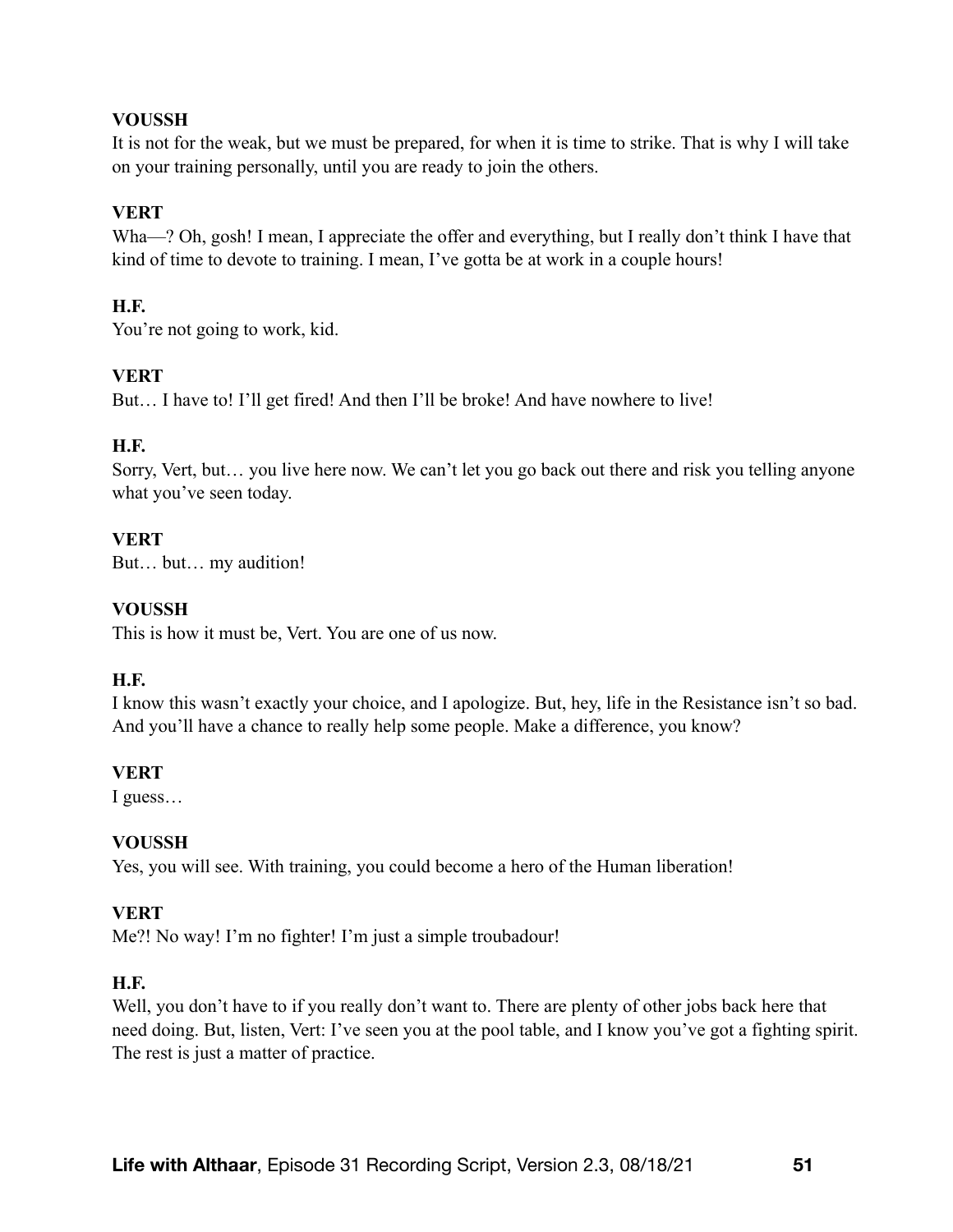### **VOUSSH**

And I have seen the reports of how you carried yourself in the Battle of the Electric Egg. You have potential, small green one! Voussh will turn you into a little buzzsaw of fury.

### **VERT**

Gosh! If you really think I can do it, then... I guess... Okay! When do we start?

**VOUSSH** Drop and give me 50!

**VERT** 

You got it, boss!

*VERT starts counting out pushups as [scene 14] we transition to the Electric Egg.* 

### **ALTHAAR**

*(in the doorway)* 

Althaar is entering the Electric Egg! Please do not make peering behind this hover-sledge of medicaments and tubs of electrolyte-infused liquid, Human friends! For behind it, Althaar is proceeding!

### **CHIP**

*(calling out)*  Hey, Althaar! Bring that stuff over here, ok? We can put it in the office.

### **ALTHAAR**

### *(approaching)*

Very well, Mr. Frinkel! Althaar will make parking of his hover-sledge just behind you, so do not be around-turning, please! Is it in your office that Sin Xtopps is performing recuperation? You did not make precise naming of his ailment, so Althaar has brought every possible home remedy he is knowing of, and also the chicken sooo-up, which Althaar has found in the person to be very very disgusting, but your own people are consuming this in the case of illness, yes? So perhaps Sin Xtopps will make appreciation of it also. Do you believe this will be sufficiency?

### **CHIP**

*(quieter, now that Althaar has closed the distance)*

Yeah, thanks, that's all... more than sufficient, but do you think you could keep your voice down? I don't want the Foogs finding out why Xtopps is… indisposed.

# **ALTHAAR**

*(quiet…ish)* Oh! Apology to you from Althaar! He was not comprehending the need for secrecy! …Is it permitted for Althaar to have knowledge of the malady of Xtopps?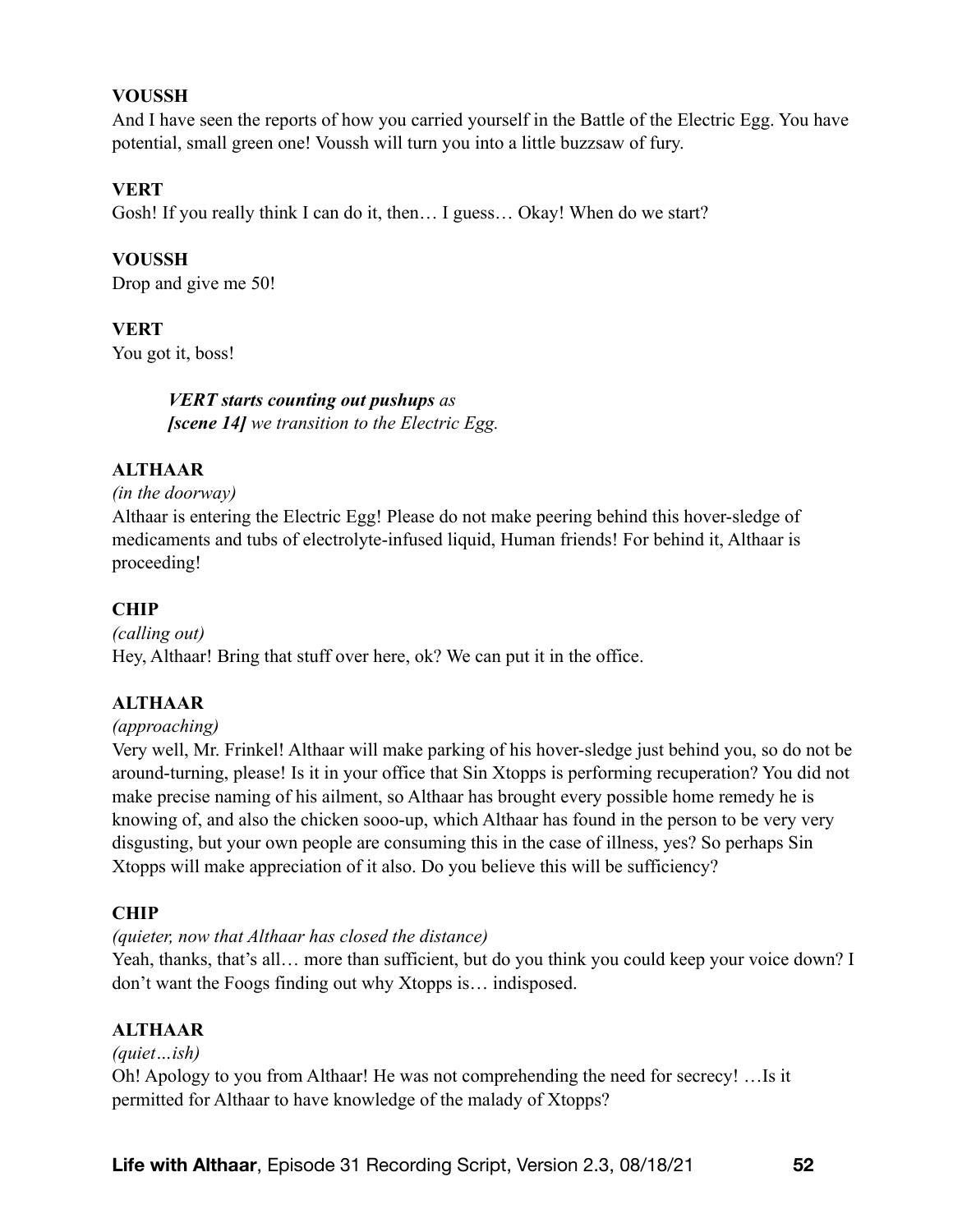### **CHIP**

Yeah, but this is just between us, ok?

### **ALTHAAR**

Of course, if that is what you are wishing!

### **CHIP**

Okay. He's… in peanut butter withdrawal.

### **ALTHAAR**

Oh! Althaar was not purchasing any of this substance! He had assumption that Sin Xtopps would already be most thoroughly supplied! But it is the work of the moment to make out-popping to a grocery!

### **CHIP**

No, no, he didn't run out. This is on purpose. He's trying to get off the stuff for good. It's… not going great. He was thrashing around like a Persephonian spindizzy for what seemed like forever, yelling all kinds of incomprehensible shness—well, that part's nothing new. But anyway, he finally passed out a couple hours ago. I've got Bubbles in there now keeping a scanner on him.

### **ALTHAAR**

Oh! Althaar is wishing he had made more haste in arrival! It is seeming his remedies are now past useful-ness.

# **CHIP**

Oh, I'm sure he'll get some use out of them when he wakes up. He's going to be feeling like refried Pliziod fewmets for at least a couple days, according to HECNET-MD. I'm gonna take their word for it, I don't exactly have a lot of personal experience with PB withdrawal.

### **ALTHAAR**

Hmm. Althaar is knowing one who has made observation of the Human addictions, but… he is not of the expert. And perhaps you would not wish to make discussion of these secrets with FriendJohn?

### **CHIP**

You're damn right I would not wish! The whole point of all this is— Hang on, we shouldn't talk out here. Let's duck into the office.

### **ALTHAAR**

But will our discussings not make disturbment of Sin Xtopps?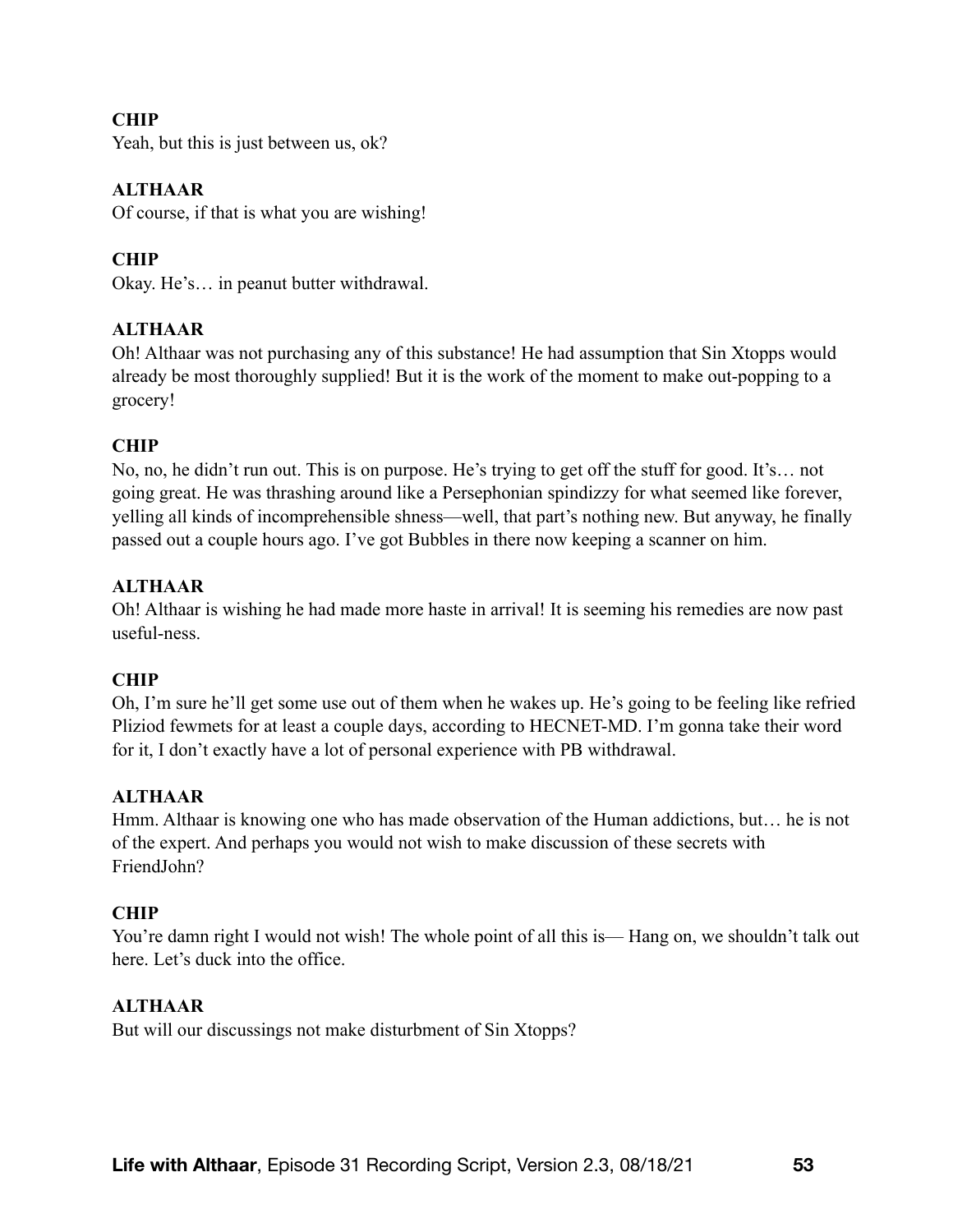# **CHIP**

Xtopps was out colder than a Velbopp's frozen quiescence when I stepped out. I doubt anything could disturb him more than whatever his neurotransmitters are doing to him right now, soo— *(analog door as they enter the office, which is a severe biohazard zone)*—oooh my GOD! Xtopps! What the hell did you do to my office!?

### **ALTHAAR**

Althaar should perhaps have included more supplies of cleaning in his preparations…

# **CHIP**

What the frid, Bubbles? You were supposed to be keeping a scanner on him!

### **BUBBLES**

Sorry, boss. I tried to keep it to the buckets as much as I could, but, you know. I'm built to dispense liquids, not collect 'em.

### **CHIP**

Aaugh. What is that smell?

### **BUBBLES**

### *(scanner sound)*

According to my vapor analyzer, that is a nitrogen rich mixture of peanut oil-infused perspiration, molasses, cherry gelato-flavored vomit, and coconut oil.

### **CHIP**

Well, can you at least deodorize it or something? It's climbing right up my sinuses and straight into my brain.

### **BUBBLES**

I can give the whole room a quick vodka mist?

### **CHIP**

Do it.

# **BUBBLES**

Copy. *(mist spray)* But why coconut oil?

# **CHIP**

Just because?

### *XTOPPS groans, weakly.*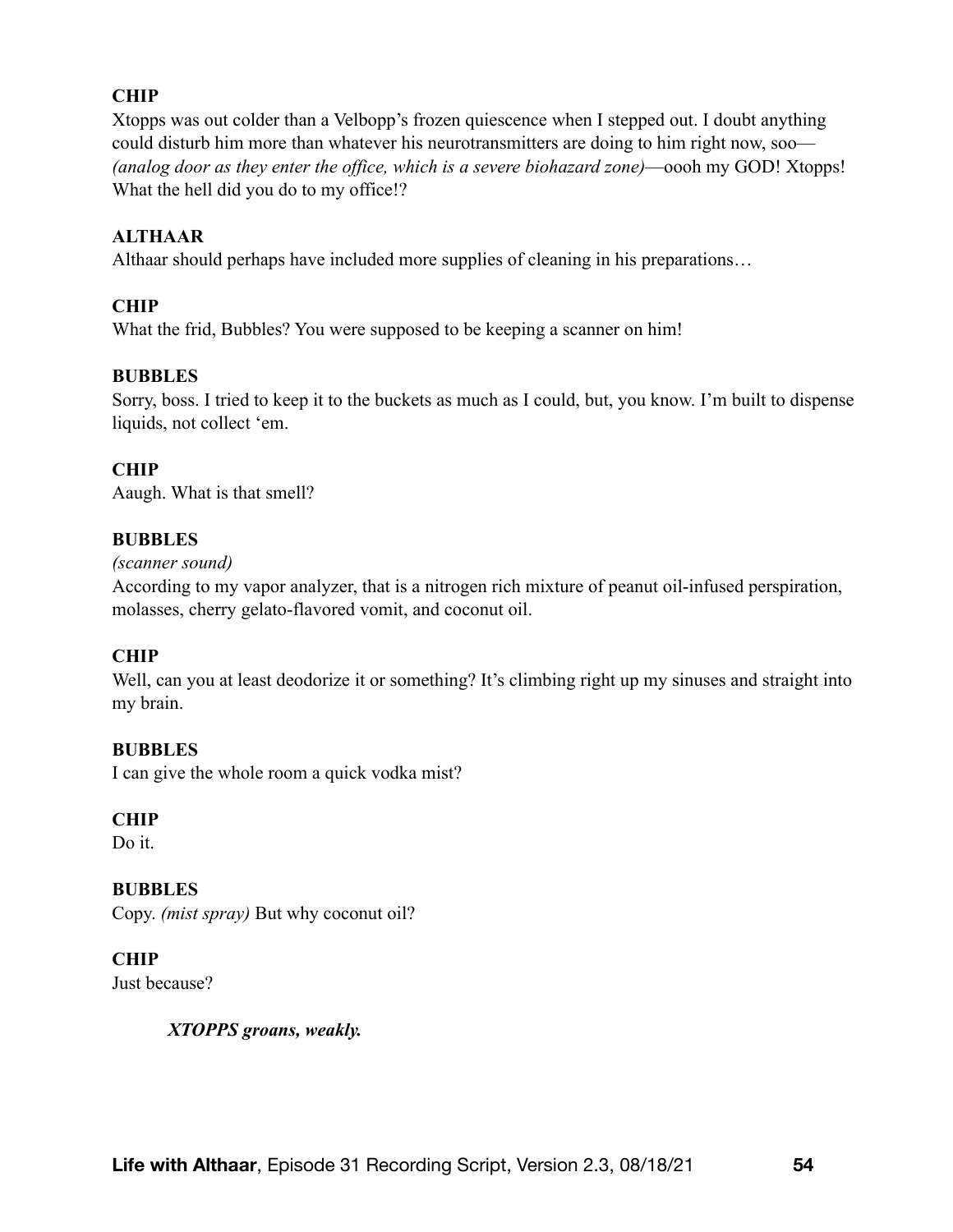### **ALTHAAR**

Sin Xtopps…? Are you requiring any medicaments or electrolyte-infused liquids? Or the chicken soo-up? It is only to be requesting them of Althaar!

### **CHIP**

Xtopps? Xtopps! Can you hear me? C'mon, sport. Talk to me.

### **XTOPPS**

*(weak)*  Hey, Chorp.

### **CHIP**

Hey, there you are, big guy! Looks like you really went through it, huh?

### **XTOPPS**

Am I through it? Are they gone? 'Cause if that Mr. Peanut's still around, I'm noping right back out. That jecker is terrifying.

### **CHIP**

No, he's gone, Xtopps. Mr. Peanut is gone. But I brought a friend to see you.

### **XTOPPS**

No way! No more visits! No smilin' faces, smilin' faces tell lies!

### **ALTHAAR**

Oh! Althaar can make departure, if this is preferment!

### **XTOPPS**

Althaar? Are you for real, or just a passin' headlight? You're not going to turn into Mike Love, or my prosody tutor, or Great-Great-Grandmama J'Wyandotte?

### **ALTHAAR**

Althaar is promising he will not become any of those persons, Sin Xtopps! He is here to be offering the moral support! Although it is seeming to Althaar that the de-toxification is already accomplished, in explosive fashioning!

### **CHIP**

Yeah, all over my office...

#### **BUBBLES**

But the important thing is, you did it, Xtopps! You kicked the ick.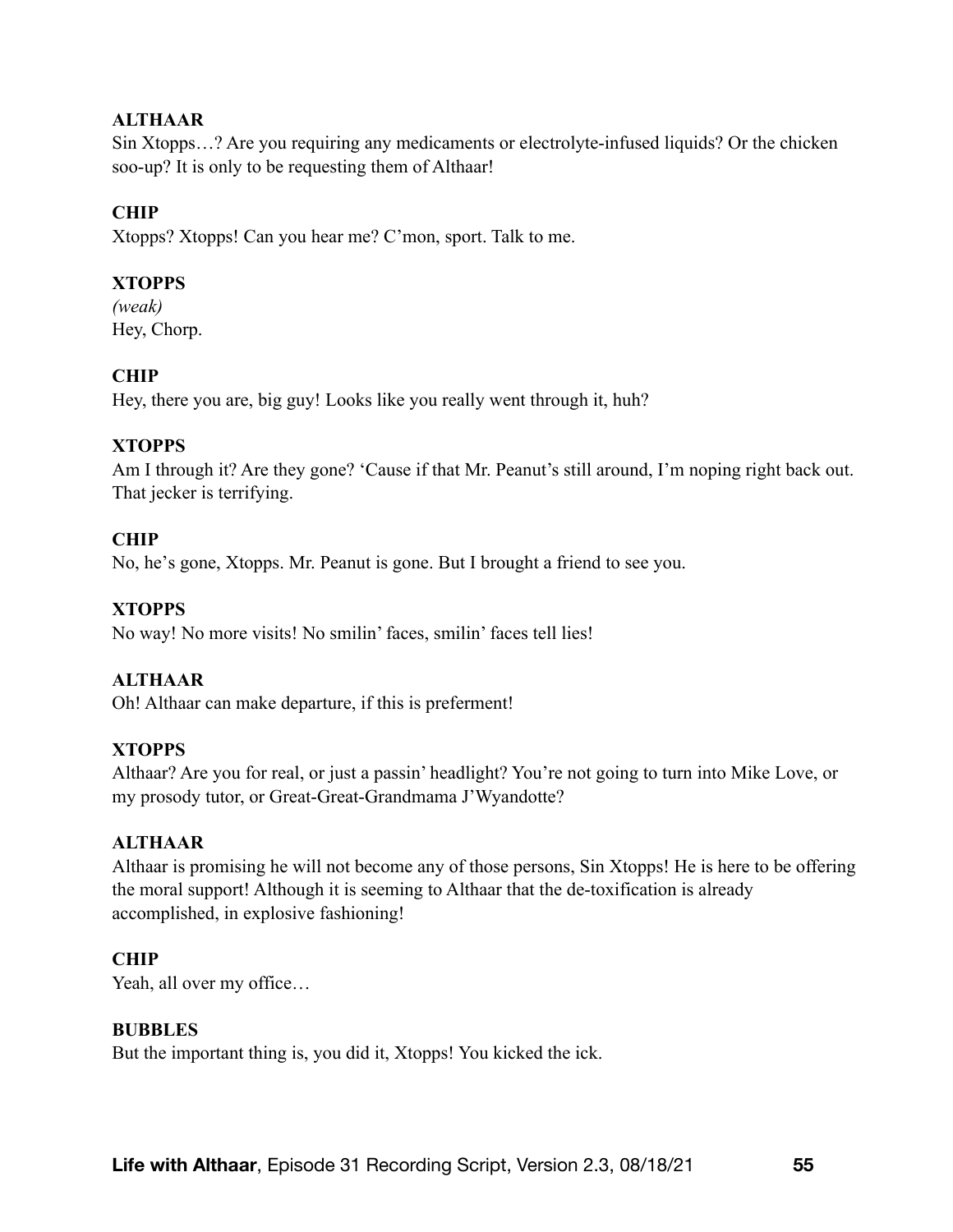### **XTOPPS**

*(disappointed)*  Yeah…

# **CHIP**

C'mon, Xtopps! This is what you wanted, right? To get clean, so the folks back home will take you seriously. So they'll take the Foogs seriously. That's what'll make all this worth it. Right?

# **XTOPPS**

Yeah…

# **ALTHAAR**

Is this the purpose of the cold-turkeying of Xtopps? To make reconcilement with his relations in the Xybidont Imperium? So that they may be assisting the Human people?

# **XTOPPS**

Yeah…

# **ALTHAAR**

Ohh! This is an act of great courage and generosity, Sin Xtopps! It is very movement to Althaar, that you are willing to make such sacrifice of your comfort, in aid of the Humans!

# **CHIP**

Right. My office carpet is… a small price to pay, for the future of Humanity. And now that you're clean, Xtopps, we've actually got a chance at getting these Foogs off of— Why are you crying? You did it! You beat the odds!

# **XTOPPS**

You got it all wrong, the odds are gonna beat me! I ain't ever going through that again. But I know, Chorp. Deep down, I know. I'm on the right road, but I'm gonna take a wrong turn. It just ain't gonna take.

# **ALTHAAR**

But you have already demonstrated the great will-power and resourceful-ness, Sin Xtopps! Now it is only to continue what you have already been accomplishing! Surely this will be of greater easiness!

# **CHIP**

Right! Easy does it! One day at a time, yeah?

# **XTOPPS**

That's a load of schness and you know it! I'm a lifer! I can't get linear. I'm sorry, mang. The center will not hold.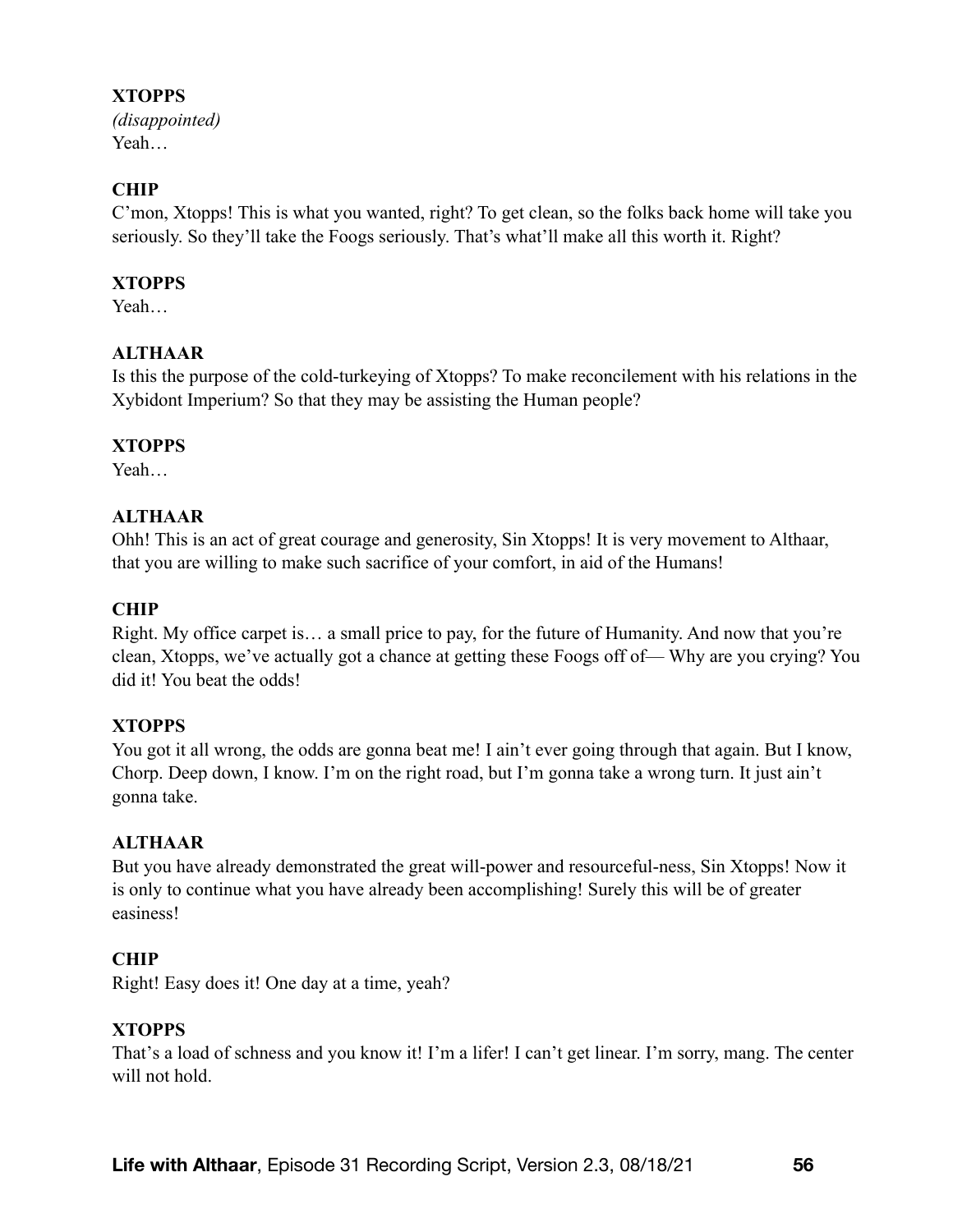### **CHIP**

No way! We're not giving up on you! *(beat)* All right, time for Plan flotting Z! Xtopps! Can you walk?

### **XTOPPS**

Who knows, I'm a mysterious zood.

### **CHIP**

Fine. Althaar, I'm commandeering this sledge, ok?

### **ALTHAAR**

It is the pleasure to Althaar to be offering it!

*Crashing as CHIP sweeps the contents of the sledge onto the floor.* 

### **ALTHAAR**

Oh, no! The soo-up has made spilling onto your carpet!

### **CHIP**

The carpet's a lost cause, Althaar, but Xtopps won't be. Not if I have anything to say about it. Okay, onto the sledge, Xtopps. Bubbles, help him out.

### **BUBBLES**

C'mon, honey. Uppy uppy.

# **CHIP**

All right. Let's go.

### **ALTHAAR**

Where are we going, please, Mr. Frinkel?

### **CHIP**

To the last people on the Fairgrounds I'd ask for help with something like this. But what the frid, we've tried everything else. And if we don't find some way to keep Xtopps off the nut, we're all mulched.

*[scene 15] Transition to MRS. FRONDRINAX's office. Doorbell.* 

### **MRS. FRONDRINAX**

Oh, it never fails. Just when I'm about to sit down with a nice Haber-Bosch root pack…

*Insistent doorbell.*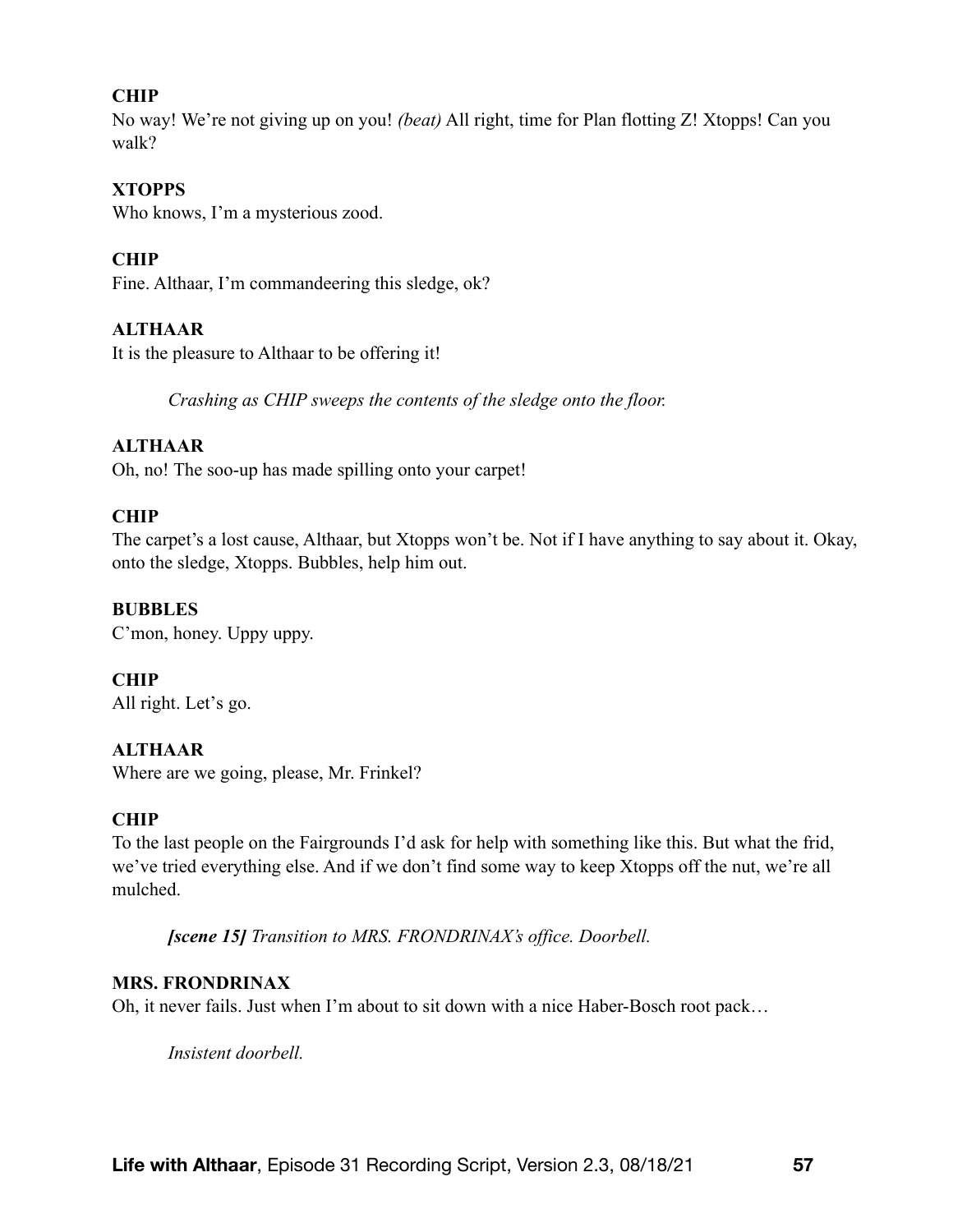#### **MRS. FRONDRINAX**

Yes, yes, I'm coming, just settle your flavedo…

*Door whoosh.* 

#### **OAKENSARX**

Afternoon, Frondrinax. I hope I'm not interrupting anything important—there's a recent development I wanted to bring to your attention.

#### **MRS. FRONDRINAX**

Well, you did catch me in the middle of a root rejuvenation session...

#### **OAKENSARX**

I see.

#### **MRS. FRONDRINAX**

Oh, but you know me! I'm always prepared to set personal matters aside for the vital work of the Committee!

### **OAKENSARX**

I should hope so.

### **MRS. FRONDRINAX**

Ah hah hah, yes! So, to what do I owe the honor of this surprise visit?

### **OAKENSARX**

We've just received a docking request from the *IXS Bombast*.

#### **MRS. FRONDRINAX**

A Xybidont ship? What are they doing here?

### **OAKENSARX**

According to them, they're just stopping by to refuel on their way home from a diplomatic mission to Mebsuta. But Xybidont protocol demands that they, how did they put it, "Pay due obeisance to His Radiant Splendor the Baronet of Kandephaa'a, as they traverse the purlieus of his demesne." It sounds like a mere formality, but I wanted to hear your thoughts before allowing them on station.

#### **MRS. FRONDRINAX**

Hm. I'd say we should go ahead and grant permission—you know how the Xybidonts are about their precious protocols, and we certainly don't want to give the Imperium any sort of grievance against us. Although of course we should keep these visitors under close observation as long as they're here.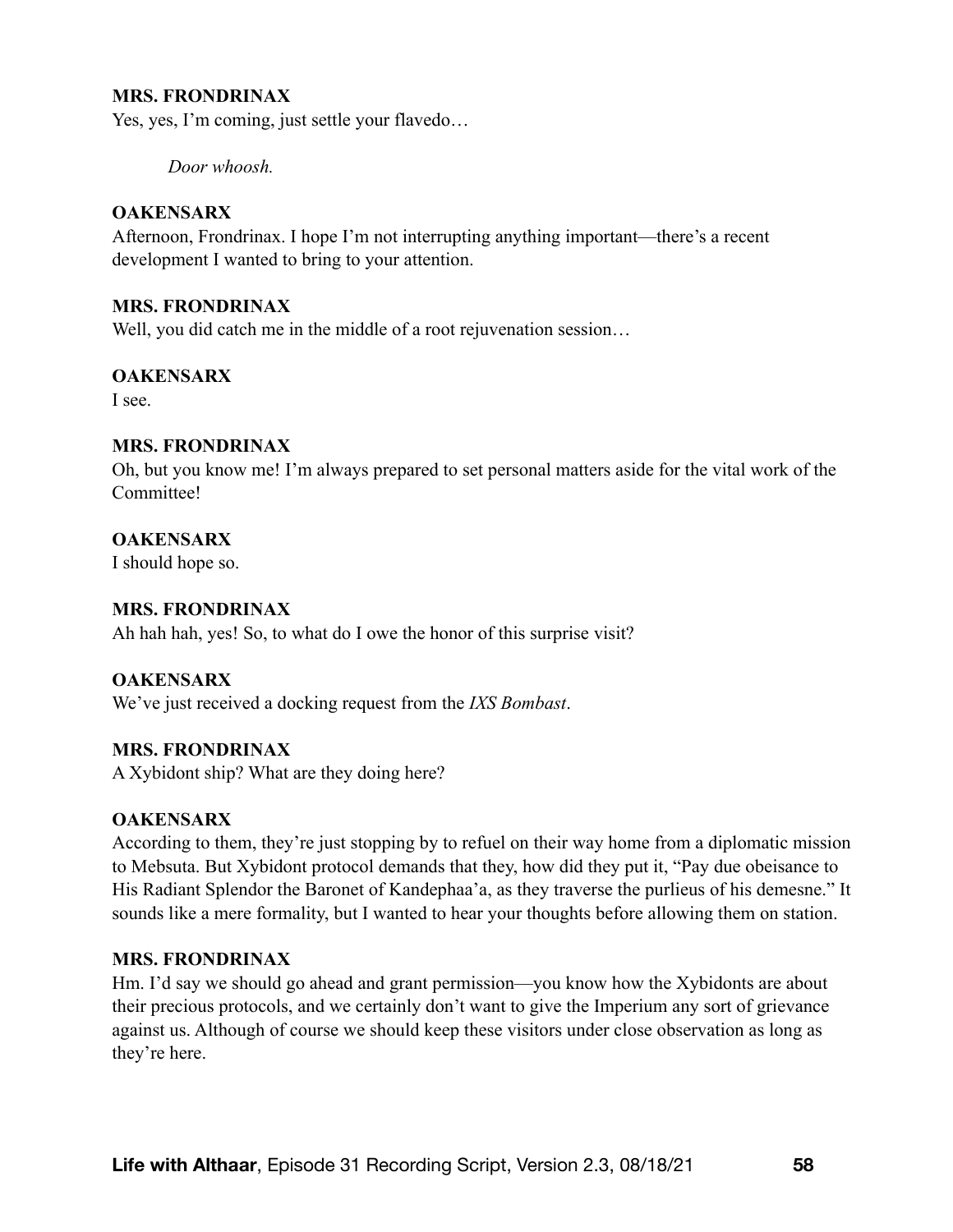### **OAKENSARX**

That goes without saying. So, you're confident that this isn't some ploy on the part of the Baronet? You've mentioned in your reports that you've seen a large increase in correspondence with his home planet.

#### **MRS. FRONDRINAX**

Oh, yes, but that's nothing we need concern ourselves with. Just pathetic pleas for pocket money from his mother, or his aunts, or his cousins. Nothing subversive in it at all.

### **OAKENSARX**

You're certain? You've read these letters yourself?

### **MRS. FRONDRINAX**

Well, I *did,* at first. But, as I said, they really are very monotonous. So I delegated them to Rooty a while back. *(calling)* Rooty! Get in here!

### **ROOTY**

*(from the next room)* Coming, Mama!

**MRS. FRONDRINAX** 

Ugh.

### **ROOTY**

*(arriving)* Oh! Hi Mr. Oakensarx!

### **OAKENSARX**

Why, hello there, Rooty! I hope your work is going well!

### **ROOTY**

Yes! I've been updating the spreadsheet of Pernicious Counter-Productives!

### **OAKENSARX**

Excellent. Rooty, you've been inspecting the correspondence of the Baronet of Kandephaa'a, is that right?

### **ROOTY**

Ummmm…

### **MRS. FRONDRINAX**

Xtopps, Rooty. You've been reading Xtopps's mail.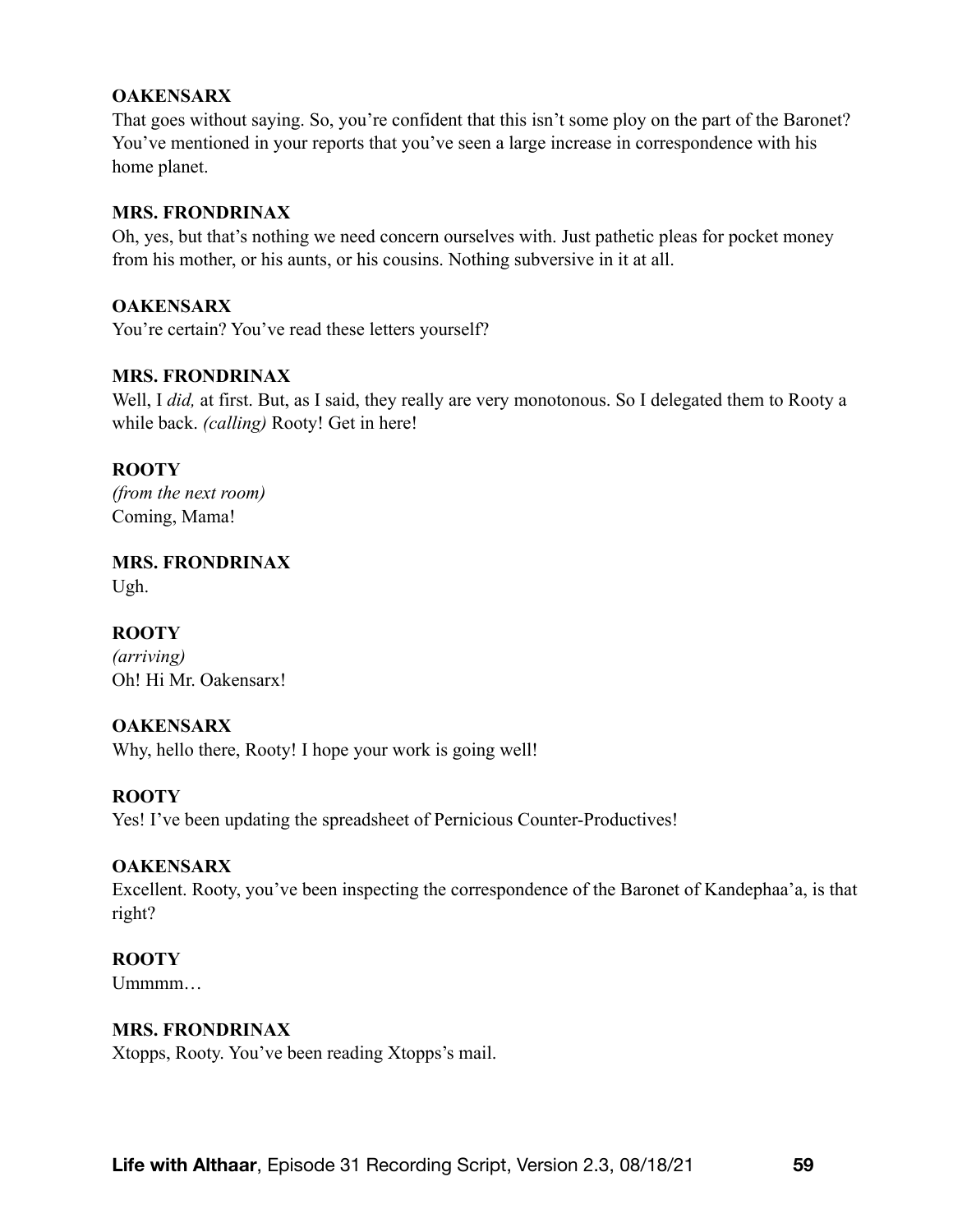### **ROOTY**

Oh! Yes! He's funny! He's all "Ohhhhh, I'm saaaaad, because I don't have any creds!" And then his aunties and his cousins all say, "Good! We're glad you're sad! Because you made your Mama sad! Because you like peanut butter, so we don't like you! So nyeah!"

### **OAKENSARX**

I see.

### **MRS. FRONDRINAX**

So, there you have it. Nothing to get your stems twisted about! I think we can safely say that a visit from this Xybidont dignitary can only be to our advantage, once they see Xtopps in all his goobered-up glory.

### **OAKENSARX**

Really. So it doesn't cause you any concern that the Baronet was recently observed being hoversledged through the doors of a substance abuse treatment center?

### **MRS. FRONDRINAX**

What?! You might have led with that, for Vim's sake!

### **OAKENSARX**

I had assumed you would have taken it upon yourself to keep abreast of current events, Frondrinax.

### **MRS. FRONDRINAX**

When was this?

### **OAKENSARX**

He passed through the doors of Passageways Sausalito Zeta not ten minutes ago.

### **MRS. FRONDRINAX**

Passage— Oh! *(laughing a bit)* You had me going there for a moment, Oakensarx!

# **OAKENSARX**

Beg pardon?

### **MRS. FRONDRINAX**

Didn't you catch my interview segment this morning? I can promise you, if Xtopps is looking to Timothy Leary-Bot for help, we have absolutely nothing to worry about. He's going to stumble out of that so-called "treatment center" more thoroughly scrambled than he went in!

### **ROOTY**

Yay!

*[scene 16] Transition to the Passageways Salsalito Zeta rehab center.*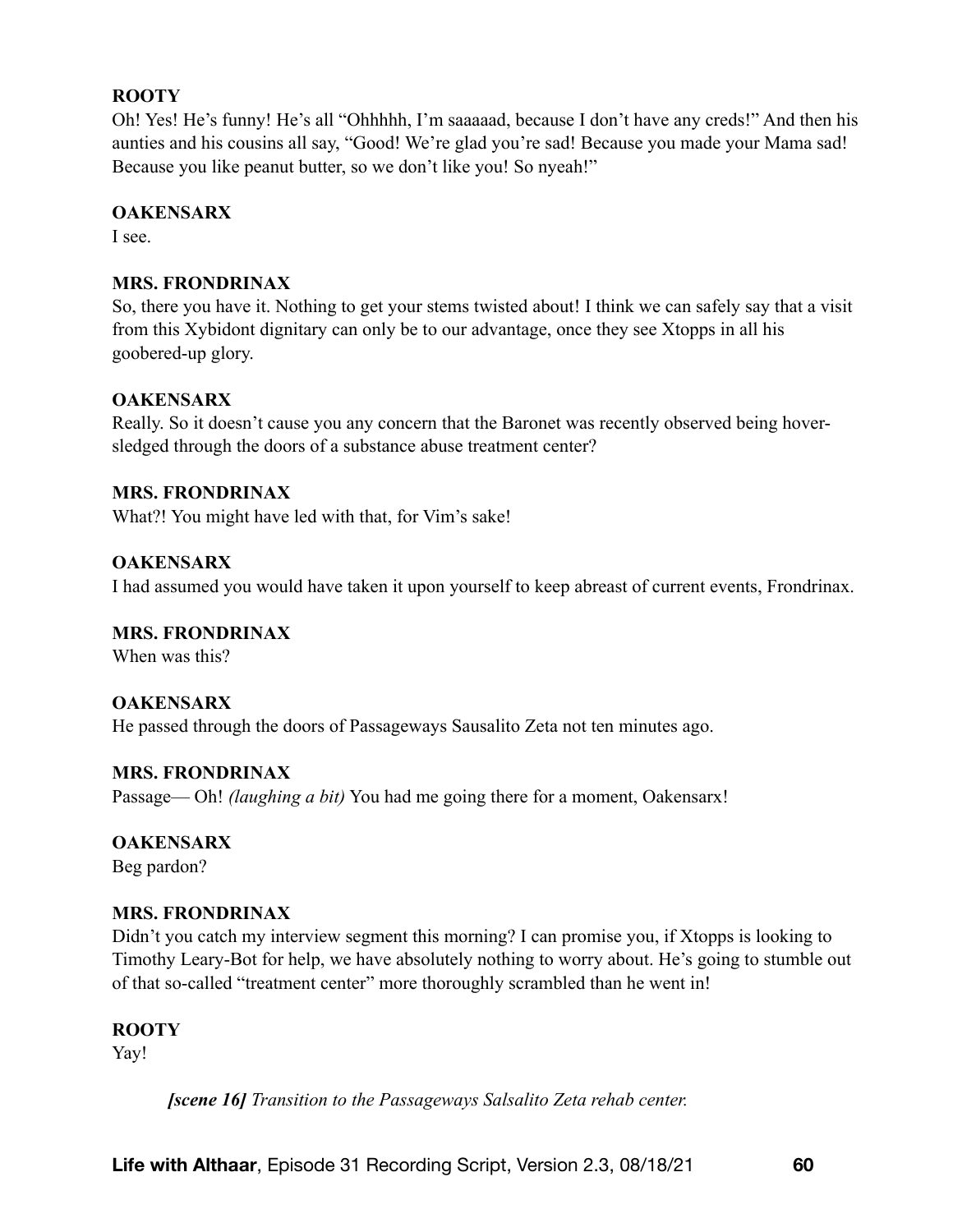# **CHIP**

So, you're the zood from those commercials, yeah?

#### **TIMOTHY LEARY-BOT**

That's right. Hey, take off your shoes and join me in the conversation divot.

#### **CHIP**

No thanks. I'm going to be honest with you here, Leary-Bot. I'm pretty skeptical about this "treatment" of yours. Xtopps is trying to kick a pretty hefty chunk-style fixation.

#### **TIMOTHY LEARY-BOT**

Oh, that's no problem.

#### **CHIP**

A three-tub-a-day habit is no problem?

#### **TIMOTHY LEARY-BOT**

No no no noooo, I meant your skepticism is no problem. Unsupportive friends fortunately have no bearing upon an individual's ability to see addiction for what it really is.

#### **CHIP**

Unsupportive? I've done everything I can think of to help the poor guy out. We only came here in the first place because I'd already tried everything else.

#### **TIMOTHY LEARY-BOT**

The Universe works in the strange ways, my friends. Ways that your average meatsack generally finds… counterintuitive, yeah? But it still brought you here. Because here is where your pal Xtopps needs to be, right now.

#### **CHIP**

Sure it is.

#### **ALTHAAR**

It is a truth that your claim of 100% percent success is of much suspicion, Sin Leary-Bot. If you are so certain of your methods, why is it that you will not be permitting Mr. Frinkel into the chamber, to make observation of them?

#### **CHIP**

Yeah!

#### **TIMOTHY LEARY-BOT**

The ego is hard enough to disassemble without personal attachments complicating things, getting all clammy and mucilaginous. Xtopps needs total isolation, in order to dissolve the illusion of self and reconnect with the source energy which is all of us.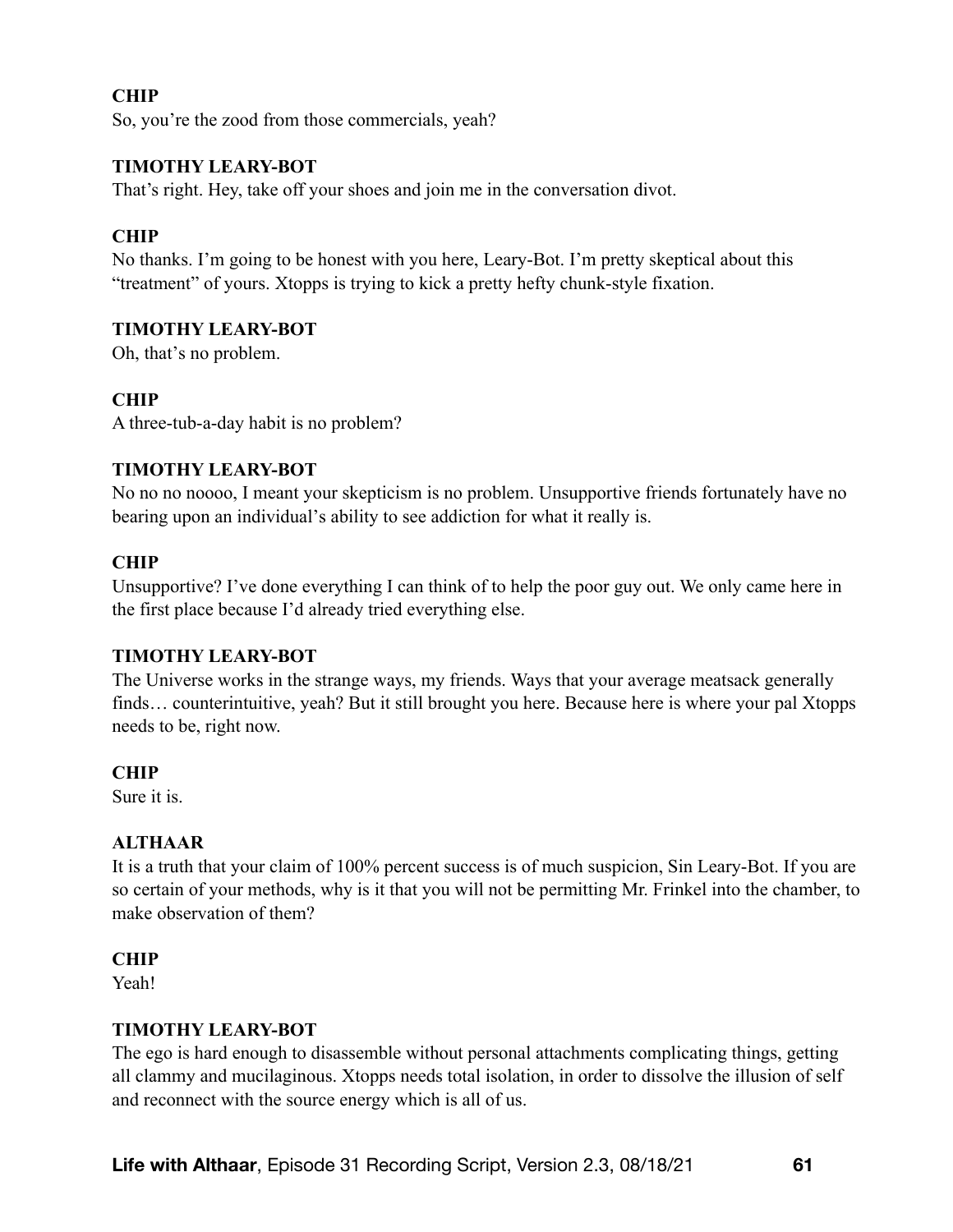### **CHIP**

See, that's exactly the kind of creepy shness I'm talking about. Source energy? Dissolve the illusion of self? I knew this was a bad idea. I've been getting serious cult-y vibes off this place since we first walked in the door.

#### **ALTHAAR**

Mr. Frinkel, do you believe it is to make rescuing of Sin Xtopps from the Chamber of Isolation? Althaar is not certain he can be over-riding the door controls, but perhaps the hover-sledge can have repurposement as the battering ram?

#### **TIMOTHY LEARY-BOT**

Whoa, hey, let's not flip our wigs, here! Violence is a real bringdown. At least give the treatment a chance to work before you climb in a judgmental bag, ok?

### **CHIP**

Fine. But I still don't see how all this woo-woo is going to make the slightest dent in Xtopps' problem.

#### **TIMOTHY LEARY-BOT**

There's nothing more powerful than realizing who you really are, Mister Chip Frinkel.

### **CHIP**

Oh yeah? And just who am I?

### **TIMOTHY LEARY-BOT**

You are stardust, Chip.

### **CHIP**

Oh, yeah, wow, Tim. That's some real profound philosophy, there. They used to carry novelty mugs that said that in the gift shop.

### **ALTHAAR**

Yes, Althaar was purchasing many of these for his friends across the galaxy!

#### **TIMOTHY LEARY-BOT**

Just because it's on a mug doesn't mean it isn't true, zoods. Every atom of your being, every boson, every quark, every single scrap of matter that you think of as "you" was at one time condensed in an area so small you can't fathom it.

#### **CHIP**

Hey, I can fathom plenty, pal.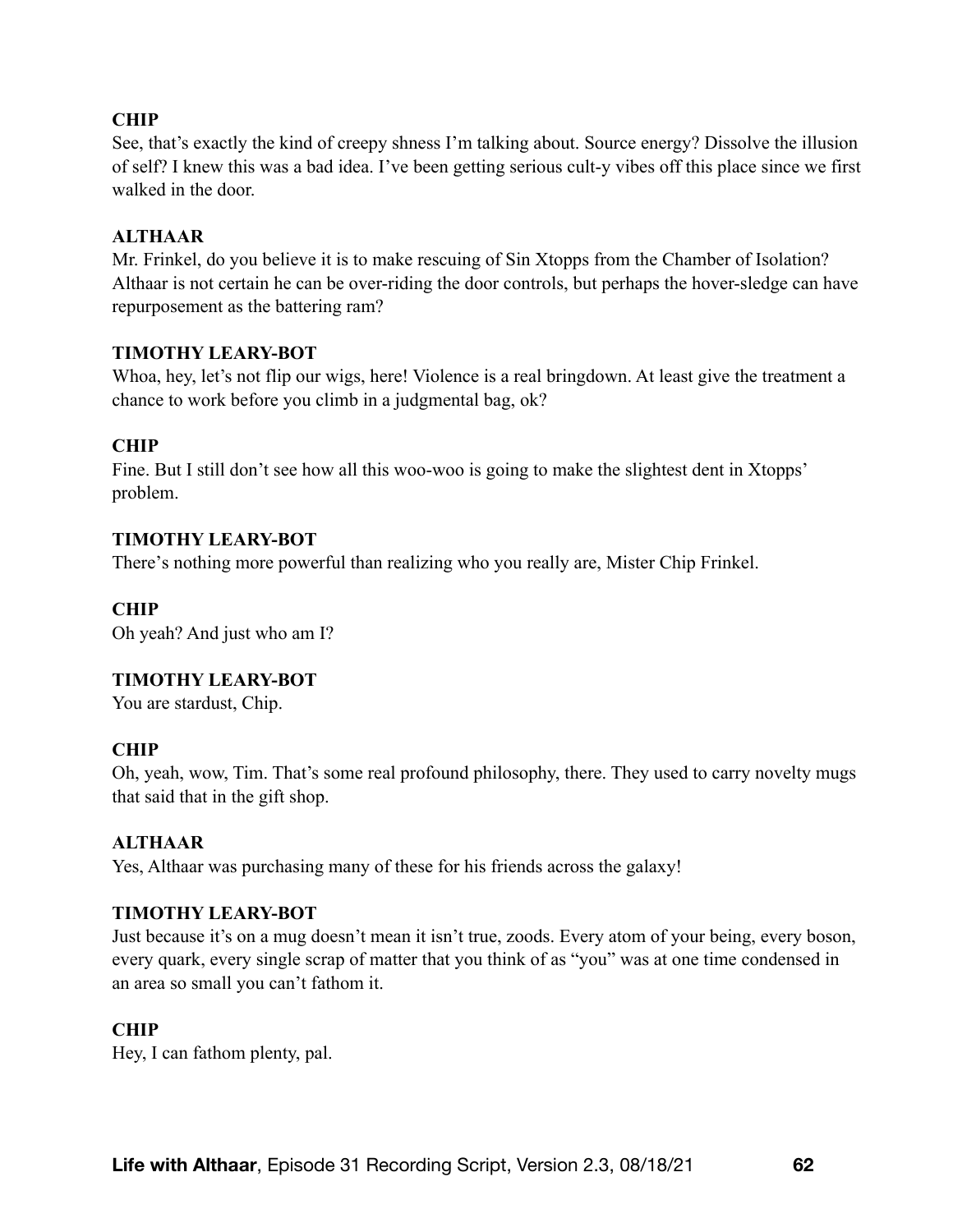Can you fathom that all of me was in there too? And the meatsack version of me, and Earth's sun, and literally everything else ever? And you, Chip, are just a continuation of that energy.

### **CHIP**

So, what, you're going to convince Xtopps he's… abusing his personal portion of the Big Bang? Going against the divine nature of the universe?

#### **TIMOTHY LEARY-BOT**

But Chip, he's not. He *is* the divine nature of the universe.

### **CHIP**

Uh huh. And this is going to stop him relapsing?

# **TIMOTHY LEARY-BOT**

Isn't it beautiful?

**CHIP** How much are you charging me for this nonsense?

# **TIMOTHY LEARY-BOT**

There is no charge. Suggested donations only.

### **CHIP**

Smart. Probably helps with dodging lawsuits.

### **TIMOTHY LEARY-BOT**

You can't charge folks for remembering who they are.

#### **CHIP**

Which is... stardust. Right. And the universe is held together by rainbows and chocolate.

# **TIMOTHY LEARY-BOT**

It's held together by love, Mister Frinkel.

### **ALTHAAR**

Oh! A sentiment shared by those of Iltor! It is love that is accumulating all peoples!

### **TIMOTHY LEARY-BOT**

See, now you're starting to get it!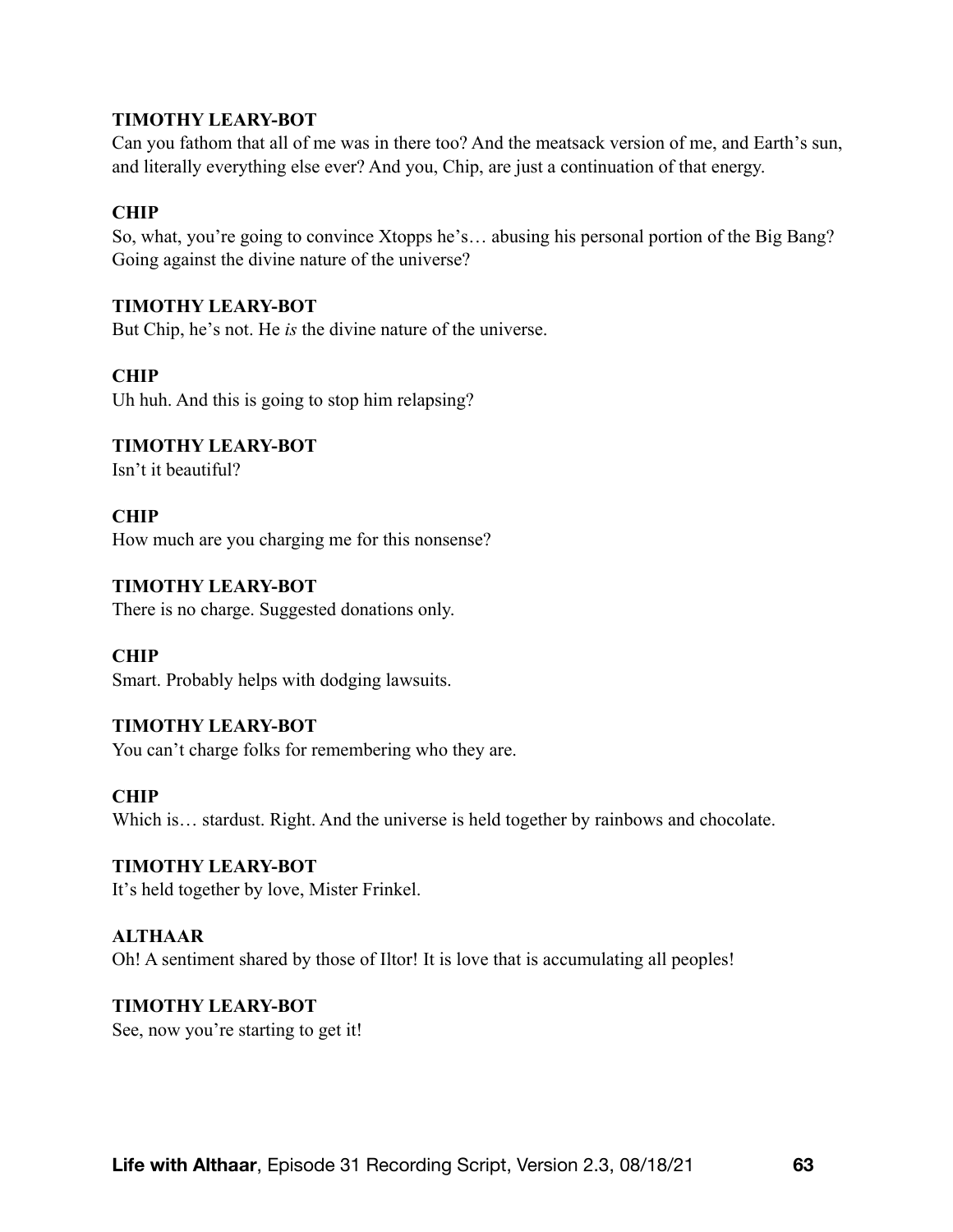### **CHIP**

This was a mistake! *(starts banging on the door)* Xtopps! You all right in there, buddy?! I'm sorry! This was a horrible idea!

*CHIP's banging gets more insistent. Louder, then more rhythmic, then crossfades into drums… the sounds of a stream… rushing wind… epic guitar riffs… a shaman*'*s rattle…* 

#### **XTOPPS**

THIRSTY— I'M THIRSTY! My throat… dry….

### **BYROXIDANA**

Then drink!

*Crashing waves.* 

### **XTOPPS**

*(trippy reverb effect)*  Oooohhhh shnesss! I don't wanna die I don't wanna die I don't wanna dieeeeeeeeee *(echo)* die… die… die … die… Die…

### **XTOPPS**

I'm afraid! I'm afraid my body can't handle this! HELLLLP! MAKE IT STOP!

### **BYROXIDANA**

Your body loves the medicine, Xtopps. That's just your ego fighting to stay in control.

### **XTOPPS**

I'm afraid! I might stop breathing!

# **BYROXIDANA**

Surrender!

**XTOPPS** I'm… fighting…. to stay…

### **BYROXIDANA**

You're afraid Xtopps. Just let go. Surrender... reeeeeemember!

*A locomotive blows through, then a HUGE CRASH! Beat.* 

### **XTOPPS**

That never gets easier does it?

**Life with Althaar**, Episode 31 Recording Script, Version 2.3, 08/18/21 **64**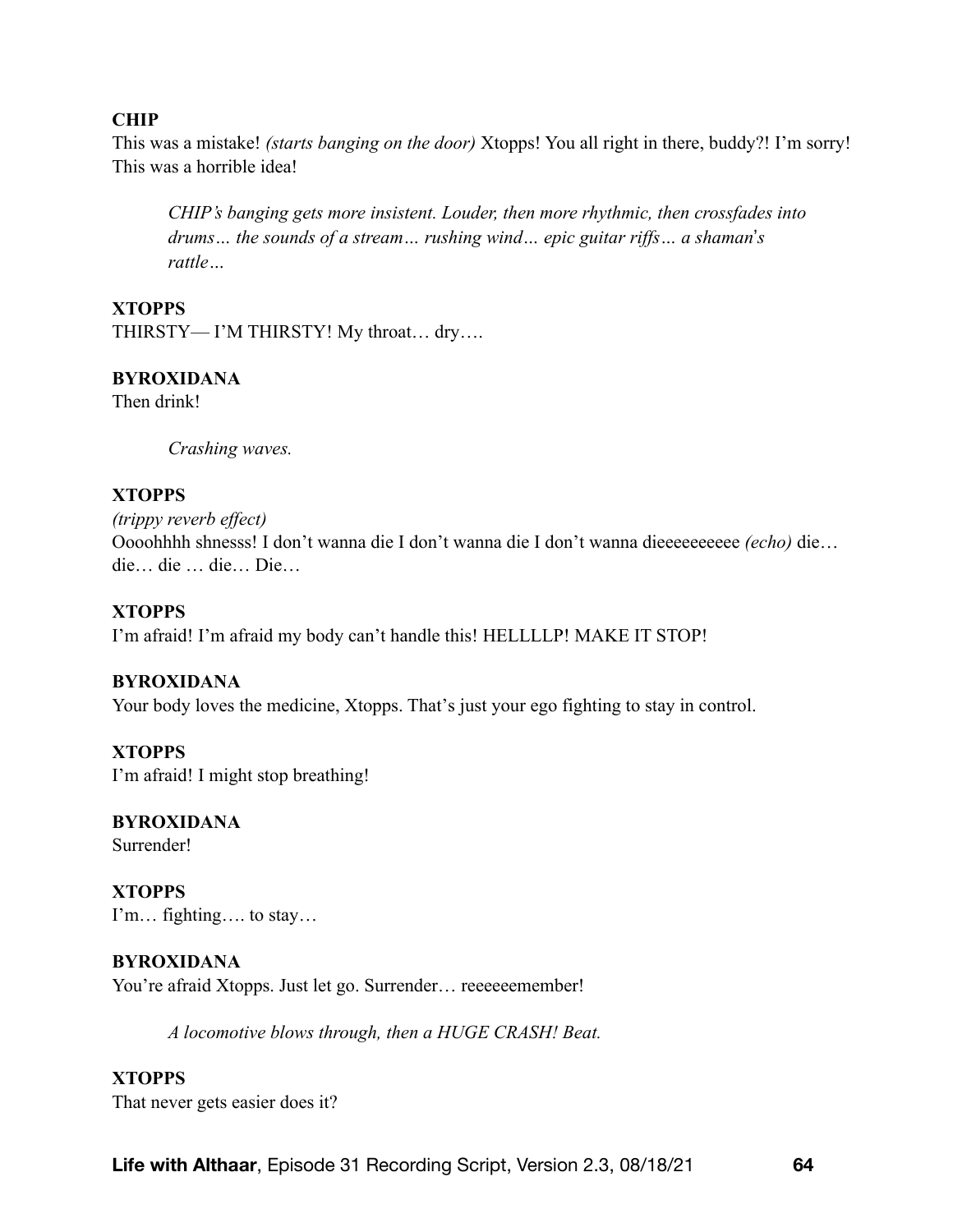### **BYROXIDANA**

Welcome back

### **XTOPPS**

I wish I could just stay here. Don't make me go back. Everything's fracked to helios in the real world.

### **BYROXIDANA**

Xtopps, you *can* stay here.

### **XTOPPS**

I can?!

### **BYROXIDANA**

Remember? I am you. We are we. Everything in all existence… is you. *(eagle cries)* 

### **XTOPPS**

Is us! I do remember! *(wind chimes)* That Big Bang was a doozy!

### **BYROXIDANA**

We're still exploding, Xtopps. All of the life in the universe, all of everything. Like the ceremonial fireworks during the Invocation of Euphonic Malaise. There's the boom and the bright flashes of color! And then the greater bursts fade, to reveal those… little sparkly bits, that fizzle to life while they slowly fall from the sky…

Life, Xtopps… is just like those fizzy sparkly bits. Effervescing throughout all of creation, illuminating the nooks and crannies of the universe, just long enough for us all to catch a glimpse at the beauty of what *is*.

### **XTOPPS**

But, why all the strife? Why all the pain, the wars and the conquests? Why all the selfishness?

### **BYROXIDANA**

Because… of fear, Xtopps. Fear blinds us to the love all around us. But love holds everything together, Xtopps. Love is the living thread that knits together the Universe. Remember?

*Waves crashing.* 

### **XTOPPS**

I remember…

*Wind/rain/thunder/shaman*'*s rattle.*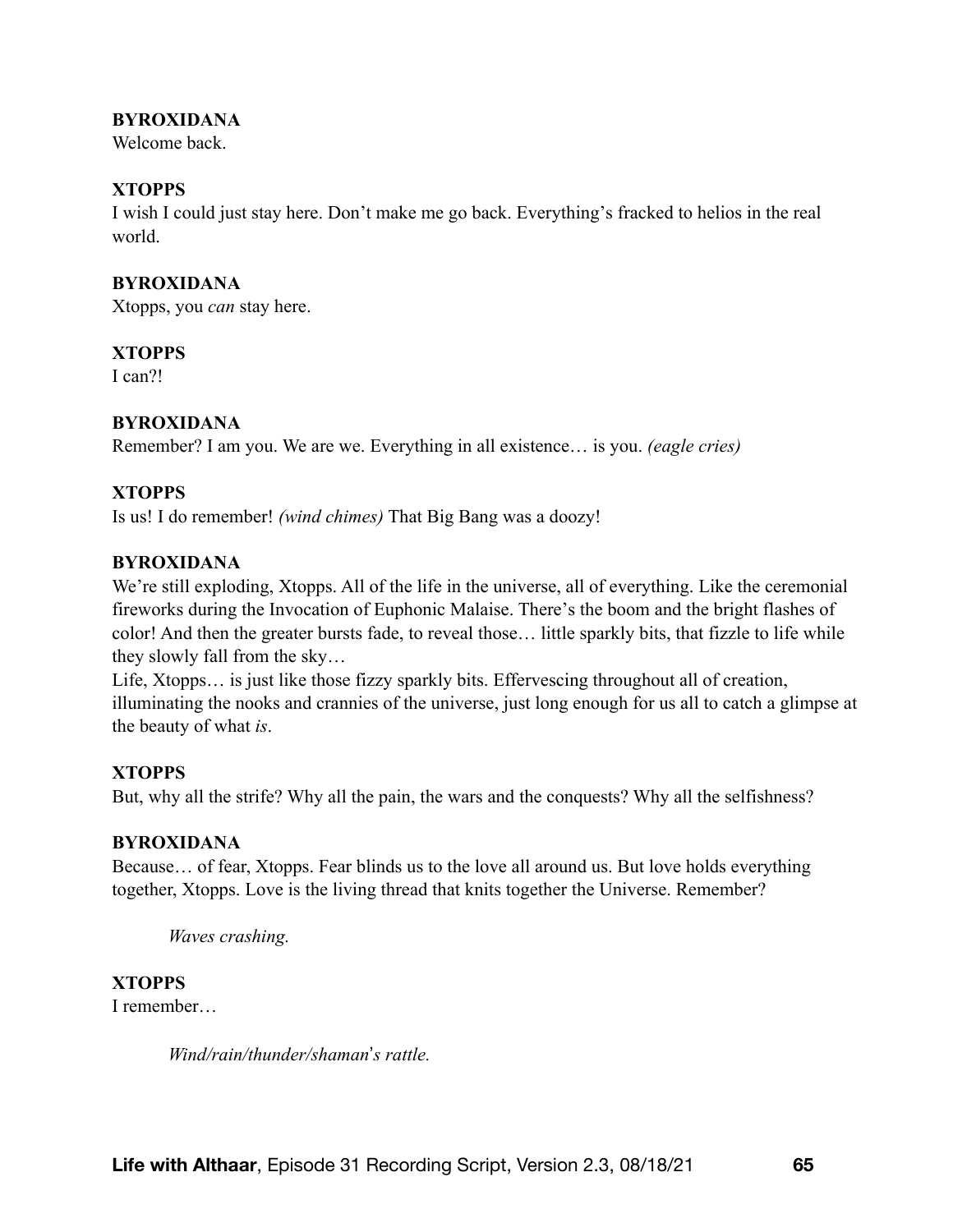#### **XTOPPS**

But… How do I climb out of that fear-hole? How do I stay in the Kingdom of Izness?

#### **BYROXIDANA**

Xtopps…

*Train flies through at 200 mph; an eagle cries.* 

### **BYROXIDANA**

There is no fleeing from fear. You have to see it, embrace it, know it. And then you will know it cannot harm you. Make yourself a home in that fear-hole, Xtopps! Fill it with the soft cushions of purpose! Line it with the fuzzy blankets of love!

#### **XTOPPS**

Love

#### **BYROXIDANA**

And when you have sat with your fear, invited it to live within you and pass through you, then, you will be—

#### **XTOPPS and BYROXIDANA**

Complete.

*Hammer on anvil!* 

### **BYROXIDANA**

Everything is held together with perfect design.

#### **XTOPPS**

Everybody's got their own angle, I guess.

#### **BYROXIDANA**

Your purpose is remarkable and your story will be legend, Xtopps. You will get there. But right now, you're here. And here is a beautiful place to be.

#### **XTOPPS**

I am complete.

#### **BYROXIDANA**

Go effervesce, and show me the beautiful things we've made.

#### **XTOPPS**

I love you.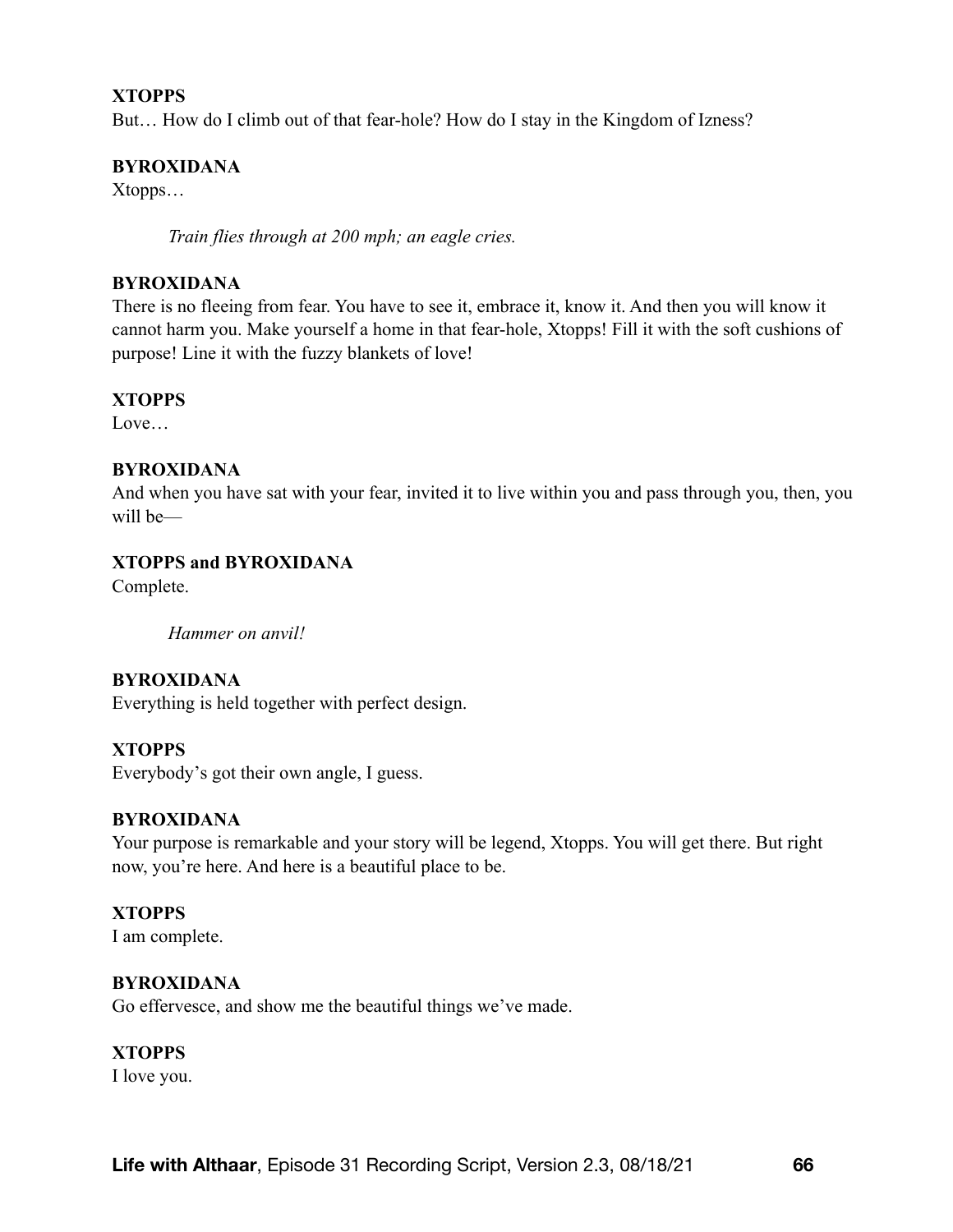#### **BYROXIDANA**

Then come back and see me. Anytime you want. Literally. Don't be a stranger.

*Drums crossfade back to Chip banging on the outside of the door.* 

#### **CHIP**

All right, that's enough! I am getting this door open one way or another! I don't care if you're all made of molybdenum! I have got an industrial-grade neodymium magnet right here and I swear to Jones I'll use it if you don't OPEN! THIS! DOOR! RIGHT! NOW!

*Whoosh of the isolation chamber door.* 

### **XTOPPS**

Please, do not disturb yourself unduly, loyal Chip. I have remained in the isolation chamber entirely of my own free will, and I now depart it gladly.

### **CHIP**

…Xtopps? Are you… ok?

### **XTOPPS**

I am beyond sophonsified, my noble benefactor. The pangs of craving remain within me, but I will allow them to pass through me and beyond me, and thus, all will be well.

### **CHIP**

You mean—?

### **XTOPPS**

Yes, Chip. I feel I can say with some confidence that the demon legume no longer clutches me in its fearful grasp.

#### **ALTHAAR**

Congratulation to you from Althaar!

### **XTOPPS**

Thank you, my friend.

#### **TIMOTHY LEARY-BOT**

Wait, it worked?! The isolation chamber bit actually worked? Holy crap, you've gotta be pulling my footcuff! This is amazing! Listen, Xtopps, baby, don't go anywhere, all right? I just wanna record a couple quick testimonials before you take off. Oh, mang, an endorsement from a real live Xybidont Baronet! Talk about a publicity goldmine! This is going to be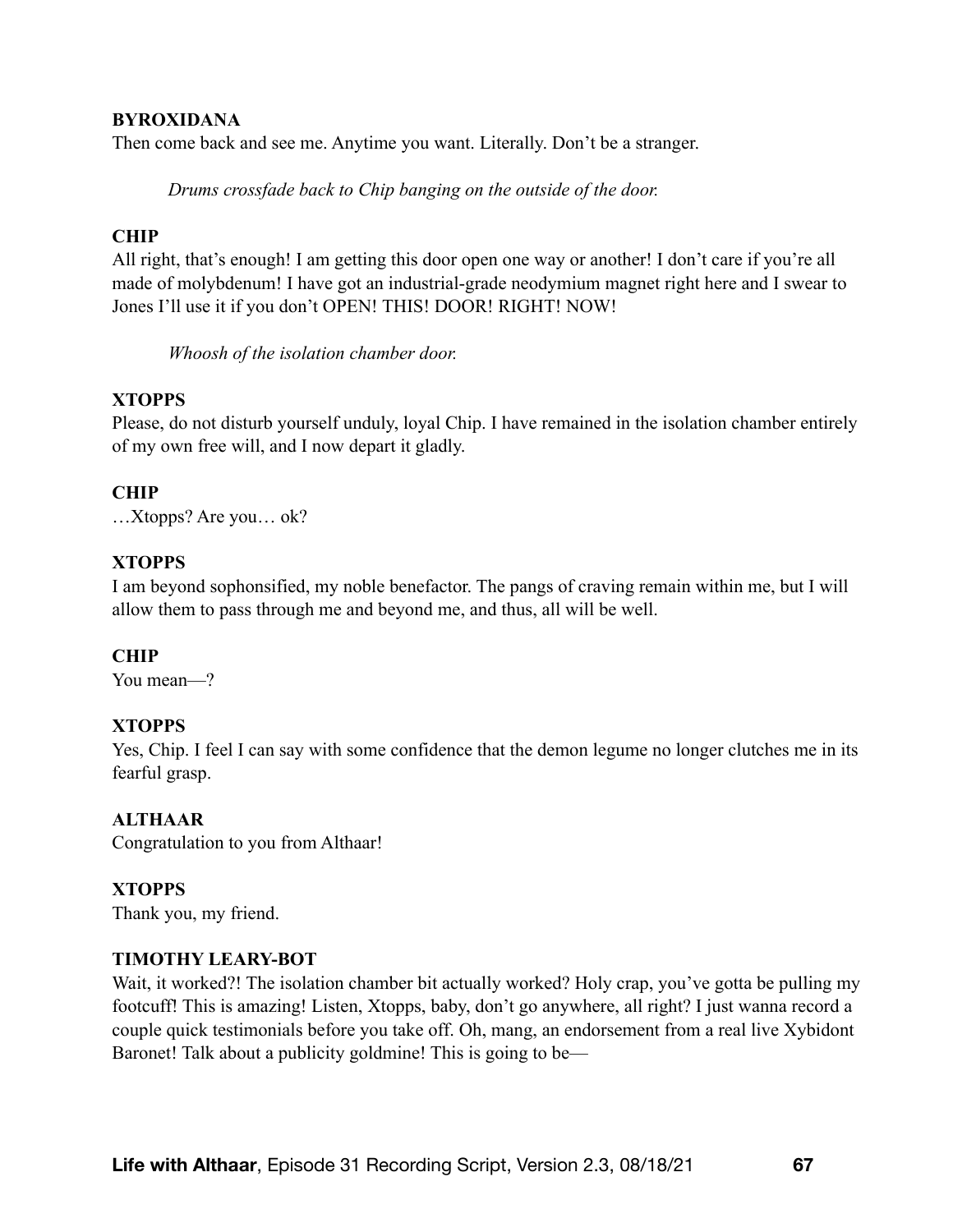*CLONG! CHIP applies the industrial-grade neodymium magnet to LEARY-BOT's skull plating, who starts singing at a gradually diminishing tempo, à la HAL 9000's "Bicycle Built for Two":* 

#### **TIMOTHY LEARY-BOT**

—ee i ee i ooooo…

*Thud.* 

# **ALTHAAR**

Mr. Frinkel!

### **CHIP**

What? I told you we needed to keep this a secret!

#### **ALTHAAR**

But to assault Timothy Leary-Bot with the industrial-grade neodymium magnet! It is a violence most distressing!

#### **CHIP**

I know, I know, but we have to make absolutely sure the Foogs don't hear about this. And I'm sure this isn't the first time Leary-Bot has had his memory scrambled.

### **ALTHAAR**

Not every problem can be solved by the involuntary memory-scramblings, Mr. Frinkel!

### **XTOPPS**

I'm afraid such extreme measures are sadly necessary in this case, gentle Althaar. If the Fugulnari were to glean the slightest inkling that I am not as I was, they would move to eliminate me from the pegboard before I could apprise the the Grand Duchess my mother of my freshly-restored faculties, and enlist her to beseech intervention of Her Incalculable Inscrutability, on behalf of our Human protégés.

### **CHIP**

Yeah, about that. Are you going to be able to, like, re-Xtopps-ify yourself when you're in public? Because if you can't, the Foogs are going to twig that something's up before we make it halfway back to the Egg.

#### **XTOPPS**

Is the difference in my demeanor so readily apparent, friend Chip?

### **CHIP**

Uh, yeah. You've said my name right three times now, for starters. Not gonna lie, it's kind of giving me the habdabs.

**Life with Althaar**, Episode 31 Recording Script, Version 2.3, 08/18/21 **68**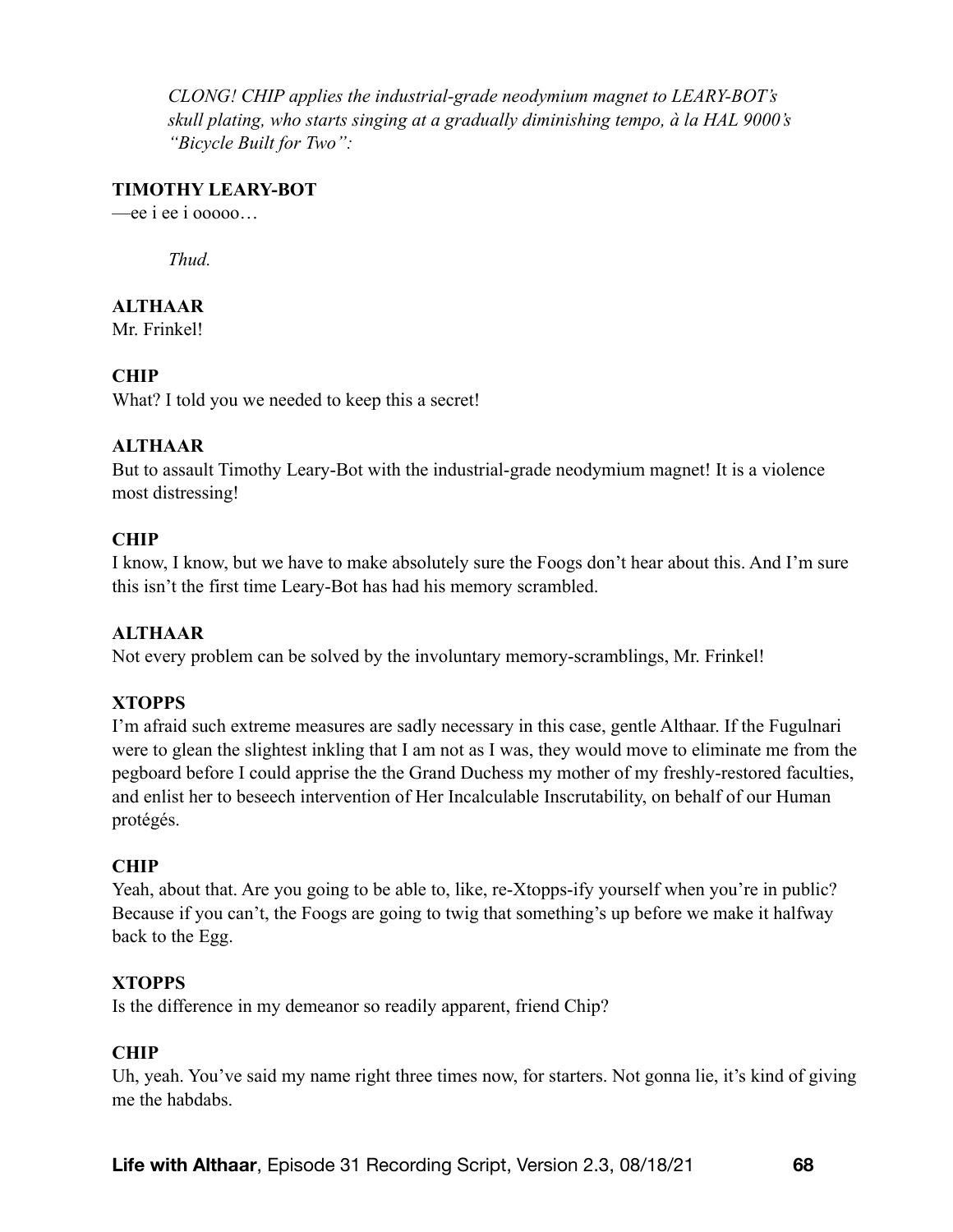### **XTOPPS**

Then needs must I endeavor to replicate my previous inebriosity, my good sirs. I mean, my good... zoods.

*[scene 17] Closing credits music.* 

#### **ANNOUNCER**

You've been listening to *Life With Althaar*, episode 31! This episode was written by Philip Cruise and Christopher Lee for Gemini CollisionWorks and starred Amanda La Pergola as Mrs. Frondrinax Zuri Washington as Dee Berit Johnson as Althaar John Amir as John B Ivanna Cullinan as Commander Torianna Alyssa Simon as Lieutenant Frall Derrick Peterson as Xtopps Eli Ganias as H.F. and Chris Lee as Chip Frinkel and also featured David Arthur Bachrach, Ian W. Hill, Jessica Stoya, Linus Gelber, Olivia Baseman, Holly Pocket McCaffrey, Anna Stefanic, Leila Okafor, Lex Friedman, Fred Backus, Clara Francesca, Leila Okafor, Dean Haspiel, Rolls Andre, and Philip Cruise *Life With Althaar* was created by Berit Johnson and Ian W. Hill Berit is the supervising producer, showrunner, and script supervisor Ian is the audio producer, sound designer, and technical supervisor The writers' room consists of Berit, Ian, John, Philip, Lex, Linus, Amanda, and Chris Theme and Interstitial Music composed and performed by Anna Stefanic *Life With Althaar* logo and illustration created by Dean Haspiel Library Music and Sound Effects licensed from Storyblocks The entire production is copyright 2021, Gemini CollisionWorks We'll be back in two weeks with another "Tale from the Fairgrounds," but first, who is this sumptuously-adorned Xybidont making his ill-humored way toward the Electric Egg…?

### *[scene 18] The Electric Egg.*

#### **SOPON**

Hi there, what can I getcha?

### **Q'PUTROUS**

You can "get" me His Radiance the Baronet of Kandephaa'a, if you please. I believe he is expecting me. Lord Q'Putrous of House Mistetvotten.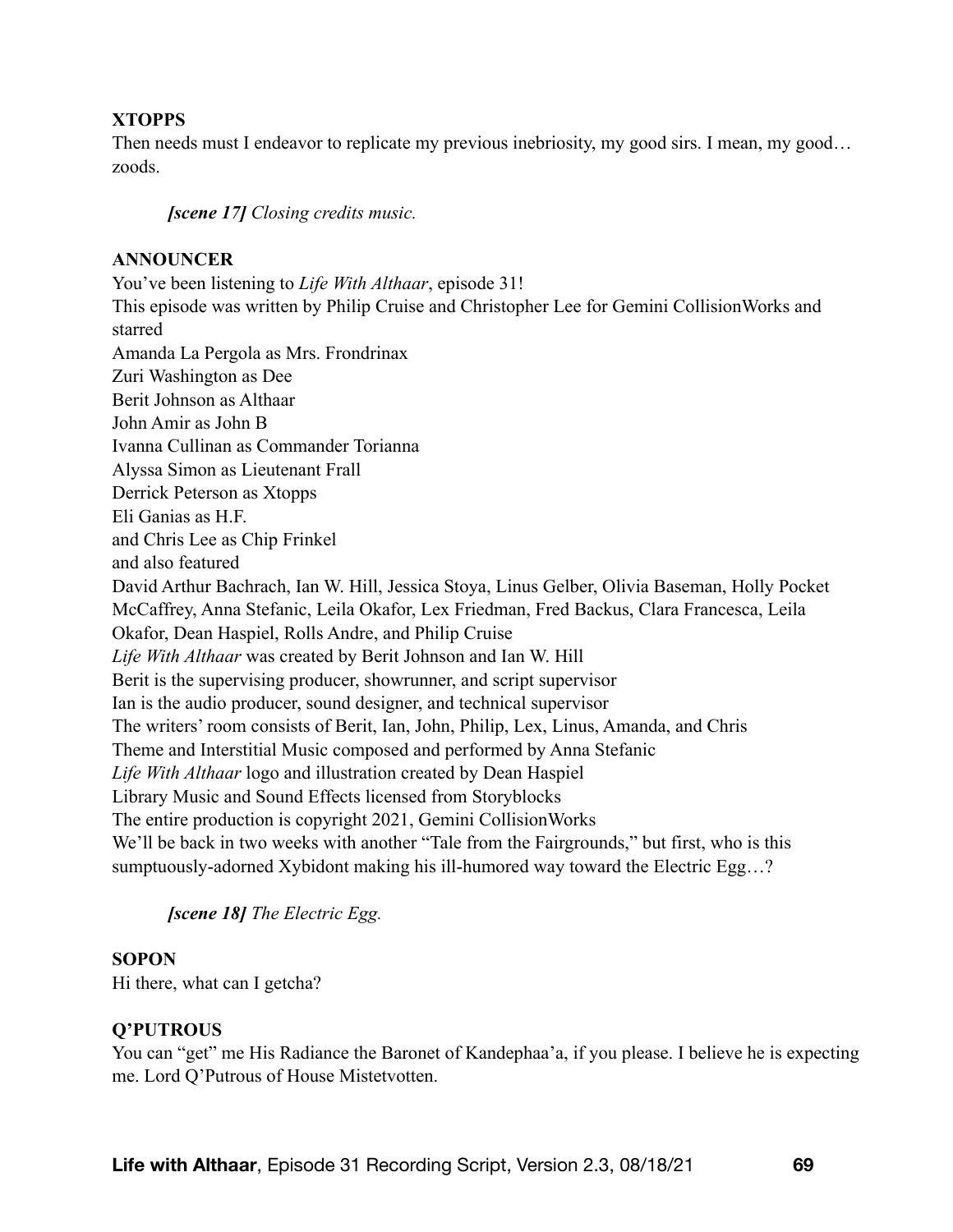### **CHIP**

I got this, Sopes. Salutations, Your Beneficence! Welcome to the Electric Egg, official governmental seat of Kandephaa'a. His Radiance is indeed expecting you.

*A crash from the back.* 

### **XTOPPS**

Chorp! I got four of my feet stuck in the mop bucket again!

### **Q'PUTROUS**

Is *that* His Radiant Splendor?

### **CHIP**

Yeah, ah, he's a little under the weather today. Something he ate.

### **Q'PUTROUS**

I am well aware of the Baronet's… proclivities, factotum. There is no need to conceal his debaucheries from me. But I must nonetheless perform the obsequies due his position, no matter the desultory fashion in which he chooses to occupy it.

# **CHIP**

Suit yourself. He's just through here.

*Analog office door.* 

### **CHIP**

Hey, Xtopps? You decent? I got a Lord Q'Putrous here to see you.

### **XTOPPS**

Oh hey, mang… You from Piblorr? I haven't seen the seventeen moons since I was a pupa. All those prayers, and lunar offerings. A stone voider, yeah? Inutterably tiresome.

### *CHIP clears his throat meaningfully.*

### **XTOPPS**

Oh, ah, yeah! That is to say, bouge on in, zood. Let us have a squeak.

### **Q'PUTROUS**

Ugh. If I must. ...What is that dreadful odor?

# **XTOPPS**

Eau de recycled cherry gelato, mostly.